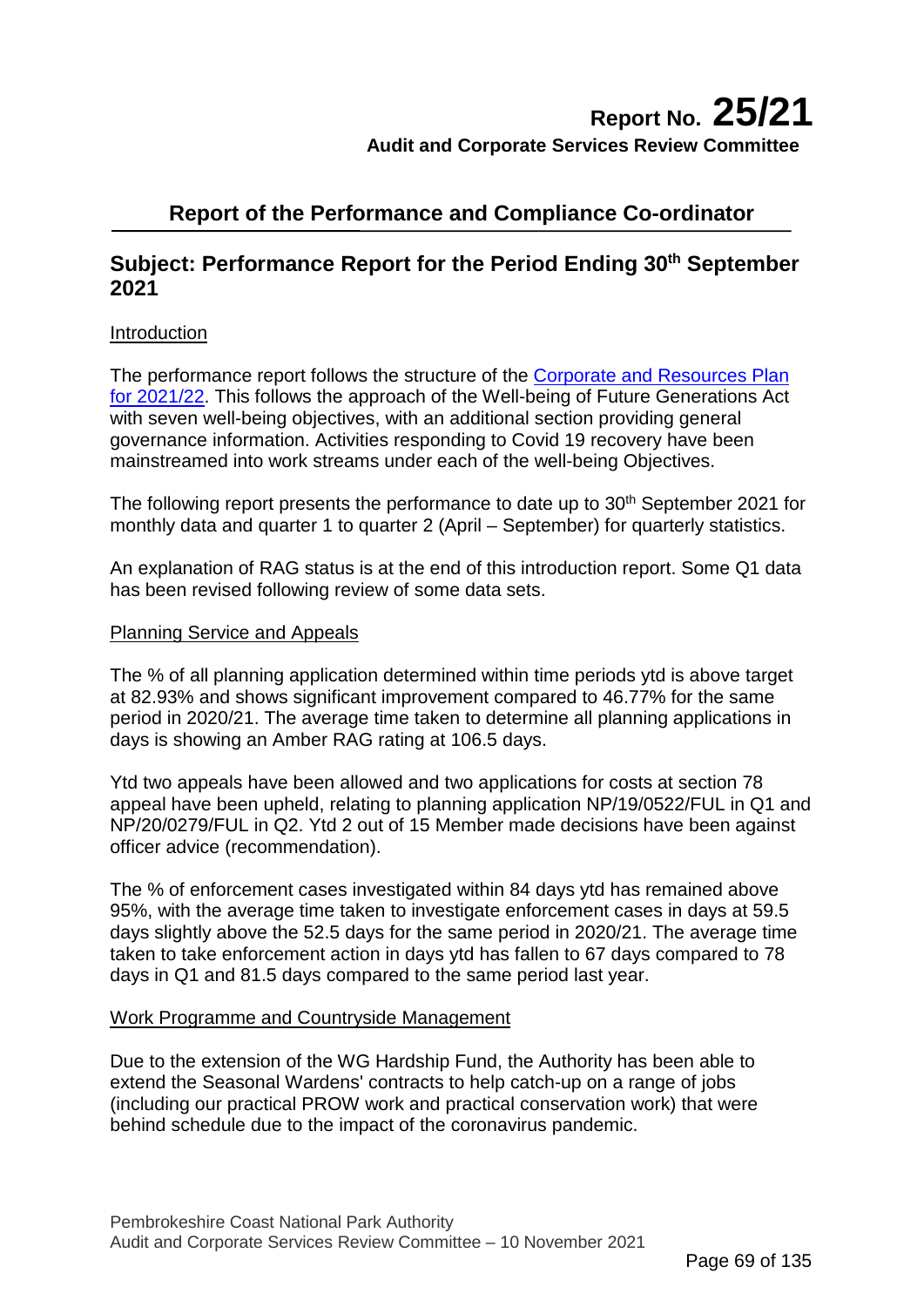A number of measures relating to Countryside Management activities across work streams are in amber or red. This is the result of the current need to put these activities on hold due to the operations manager leaving their role. The Direction Team are currently providing additional GIS support where needed.

# **Centres**

In terms of centres all are open, including the gallery at Oriel y Parc with some limitations on numbers. All centres hosted events over the summer months, including the return of Open Air Theatre to Carew Castle. Oriel y Parc hosted pop up markets during the summer and in September worked with local community group EcoDewi to arrange various events at the Centre including an outdoor eco-market with approximately 500 visitors. Castell Henllys from September has been running Dished y Dysgwyr sessions for the local community as well as visitors. All three centres have submitted this year's application for the Green Key Award.

# Well-being Projects

A new proposal for a Pathways project extension (based on funds already available) was submitted to the Leadership Team and agreed. The project will run for 18 months from the start of 2022 with a similar delivery model to the existing project. The Roots to Recovery Project funded through the Community Lottery Fund and is a partnership between the Authority and Mind Pembrokeshire. The project aims to support the mental health of local people through a range of outdoor experiences at locations in and around the National Park. The project started on the 1st of September and is a three year project.

The First 100 Days project has been delayed due to recruitment challenges, following a review of the Job Description the post was re-advertised for a third time in September.

# **Education**

Castell Henllys had 14 school sessions in September, with 64% of visits relating to schools not based in Pembrokeshire. This is a positive trend in terms of Castell Henllys recovery for its education services following the impact of COVID 19 on its education provision in 2020/21.

#### Recreation Management

Summer rangers have continued to work throughout September providing activities, information and advice to visitors as well as supporting the Ranger and Education team in delivering education, community and volunteering activities. The Authority also recruited visitor welcome volunteers who provided visitor welcome support during the summer months at Carew Castle, Goodwick, Saundersfoot, Solva, Porthgain, Freshwater East and Amroth.

Llwybr Pwll Cornel is open and experiencing a lot of use with good feedback from local community, visitors and Ramblers Association. In terms of Moylegrove, the Management Agreement has concluded to improve last section of route; final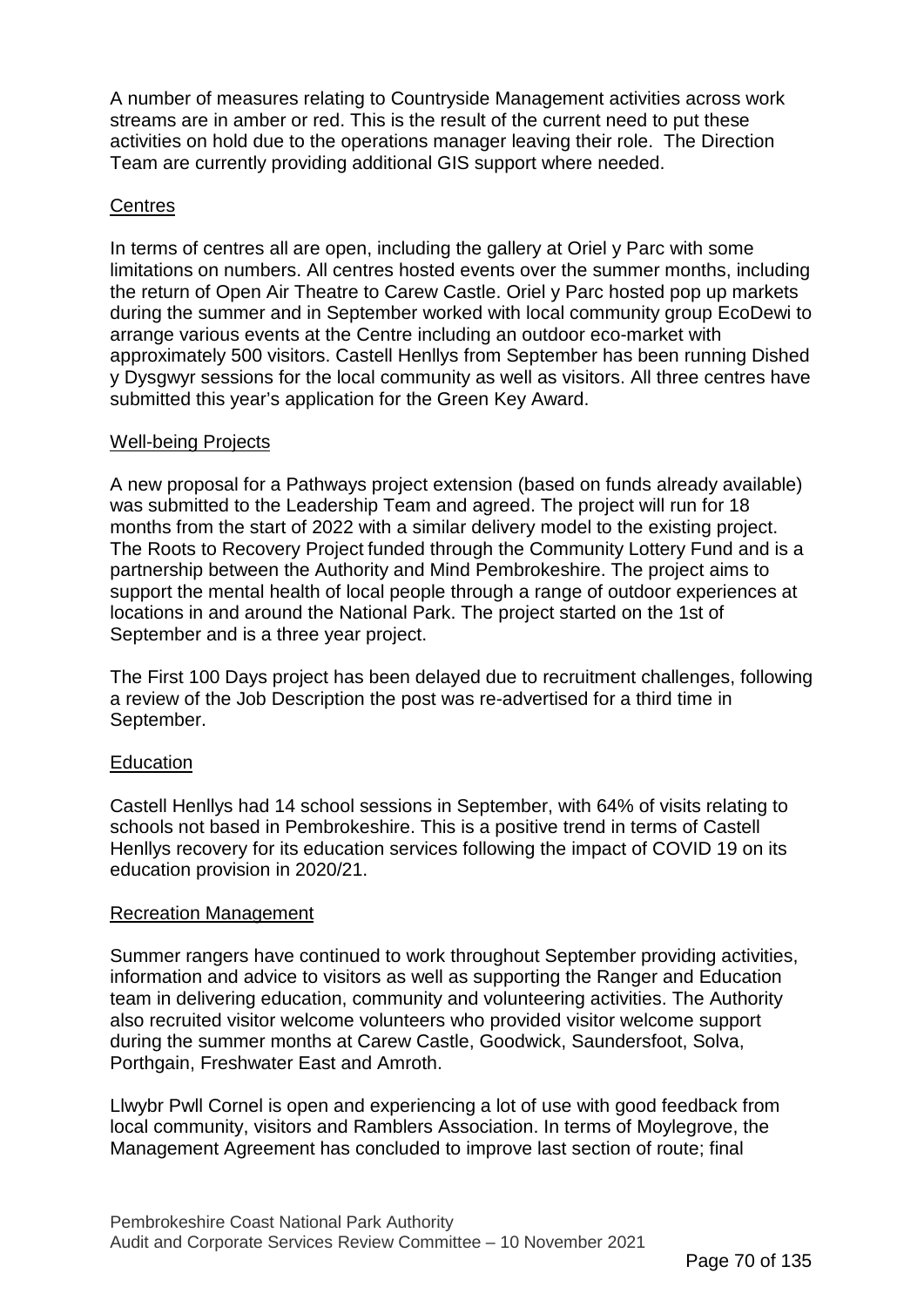improvements work being undertaken in October should enable route to be opened to walkers.

# **Conservation**

Positive progress has been made across Biodiversity and Connectivity Projects. Following expressions of interests, 4 farms have been accepted on to the Greening Agriculture pilot SLSP project. Conservation work party volunteering opportunities resumed within Q1 and have continued into Q2. There has been 172 volunteer days ytd contributed to conservation wildlife survey or monitoring.

The Conserving the Park scheme is operating a waiting list and is currently closed to new agreements. Stitch in Time RAG actions status is in amber as no funding is currently in place for project continuation, officers are working to seek continuation funding for the project and our INNS related work. The external funding element of the Pembrokeshire Nature Partnership post ends in March 2022.

# Responding to Climate Change Emergency

A number of activities are in amber. Installation of Phase 2 network of Electric Vehicle Charging points is ongoing, however some delays experienced with WPD supplies and wayleave agreements. The worldwide global chip shortage continues to delay the Authority's outstanding electric van orders. However an order for an additional 6 electric vans has been made, bringing the total number of electric vans on order to 13. These will replace the existing fleet of diesel vans. Progress in terms of installation of Photovoltaic PV Generation at Cilrhedyn has been made moving this action from Red to Amber, following receipt of consultant report. Leadership team have approved the revised proposal and consultants are to be appointed to prepare procurement documents. The SPSL Community Woodland action has been moved to amber as the land originally proposed for purchase cannot be progressed for reasons outside the Authority's control. The team are exploring other options.

The Authority has agreed to work with the other 2 NPAs on a procurement project. This work is being led by Snowdonia NPA.

Data where it is available has been collated by staff for the Welsh Government's Public sector net zero reporting guide and associated spreadsheet for 2019/20 and 2020/21. Elements of this will have an impact on the Greening our Equipment action which is currently in amber. Electronic grounds maintenance equipment has recently been purchased for Oriel y Parc to replace the petrol equipment used previously.

5 Community decarbonisation projects were awarded funding through SDF in Q1 and 3 renewable energy projects funded by SDF were completed in Q2.

# Business Continuity Plan/ Approach

The Business Continuity Plan/ Approach was an area identified within the Audit Wales Resilience Report. A draft Business Continuity Plan has been drafted.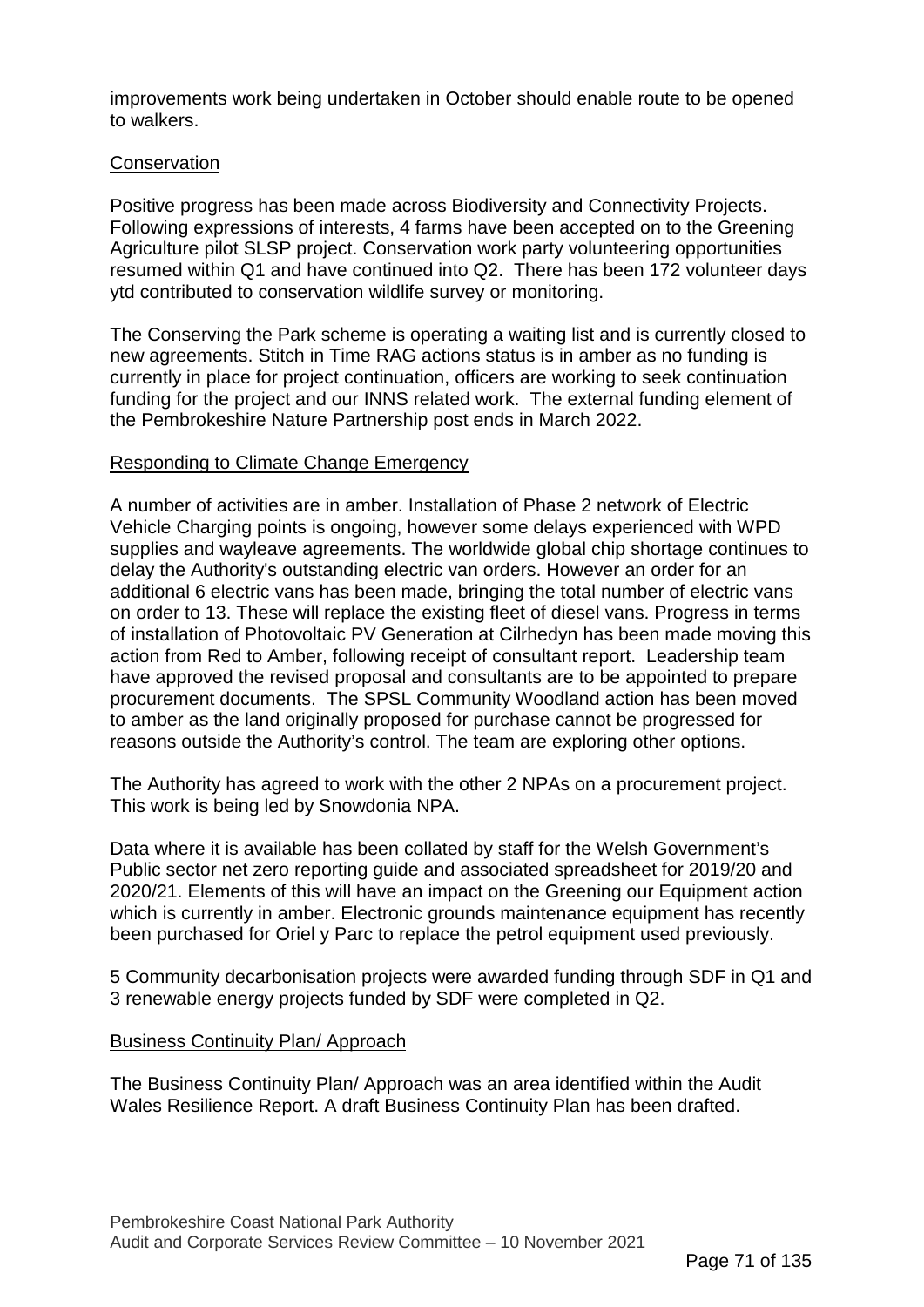# RIDDOR and Conflict Incident

The Authority had 1 RIDDOR incident in Q1 and one conflict incident was reported in Q1.

# Response time FOI, EIR, SAR

One FOI, one EIR and one SAR response were not provided within required time frames in Q1. A meeting was held in August to consider potential trend risks in this area and potential mitigating actions. All responses were provided in time in Q2.

# Explanation of RAG Status

| <b>RAG</b>   | <b>What it means</b>                                                                                                                                                                                                                                                                                                                                                                                                                                                                                                                                                                                                                                                                                                                                                                                                                                                                                                                                                                                                                                                                                                                                                                                                                                                                                                                                                                                                                                                                                                                                                                          |
|--------------|-----------------------------------------------------------------------------------------------------------------------------------------------------------------------------------------------------------------------------------------------------------------------------------------------------------------------------------------------------------------------------------------------------------------------------------------------------------------------------------------------------------------------------------------------------------------------------------------------------------------------------------------------------------------------------------------------------------------------------------------------------------------------------------------------------------------------------------------------------------------------------------------------------------------------------------------------------------------------------------------------------------------------------------------------------------------------------------------------------------------------------------------------------------------------------------------------------------------------------------------------------------------------------------------------------------------------------------------------------------------------------------------------------------------------------------------------------------------------------------------------------------------------------------------------------------------------------------------------|
| <b>Red</b>   | Close monitoring and/or significant action required.                                                                                                                                                                                                                                                                                                                                                                                                                                                                                                                                                                                                                                                                                                                                                                                                                                                                                                                                                                                                                                                                                                                                                                                                                                                                                                                                                                                                                                                                                                                                          |
|              | This would normally be triggered by any combination of the following:<br>Measures: Not meeting the target or set to miss the target by a<br>significant amount.<br>Projects/ Project Development: Significant issues with the project e.g.<br>$\bullet$<br>project hasn't started within expected timescales, delays against<br>critical milestones, failure to achieve project outcomes, significant<br>challenges to operational delivery, issues with budget profiling or<br>future funding concerns. Or project is on hold/ no aspect of the project<br>can be delivered due to COVID 19. Risk project associated with has<br>increased as a result of inaction.<br>Ways of Working: Significant delays with progressing ways of working<br>$\bullet$<br>activities. Critical activities, milestones and outcomes not being<br>achieved. Lack of progress raises compliance concerns. Current area<br>of work is on hold due to reprioritisation of work due to COVID 19 or<br>other priorities.<br>Strategic: Strategic partnership or engagement failing to achieve<br>$\bullet$<br>desired outcomes, lack of sustainability within partnership, funding<br>concerns or capacity concerns in terms of Authority involvement.<br>Covid 19 response/ recovery: Service on hold or phase cannot<br>$\bullet$<br>progress due to current regulations. Progress concerns around<br>recovery planning response in this area. Significant implementation<br>concerns with phase. Significant limitations to service delivery. Major<br>Health and Safety concerns or impacts on the workforce. |
| <b>Amber</b> | Light touch monitoring required and/or some action should be carried out                                                                                                                                                                                                                                                                                                                                                                                                                                                                                                                                                                                                                                                                                                                                                                                                                                                                                                                                                                                                                                                                                                                                                                                                                                                                                                                                                                                                                                                                                                                      |
|              | to prevent movement to Red status or to ensure progress to Green                                                                                                                                                                                                                                                                                                                                                                                                                                                                                                                                                                                                                                                                                                                                                                                                                                                                                                                                                                                                                                                                                                                                                                                                                                                                                                                                                                                                                                                                                                                              |
|              | status.                                                                                                                                                                                                                                                                                                                                                                                                                                                                                                                                                                                                                                                                                                                                                                                                                                                                                                                                                                                                                                                                                                                                                                                                                                                                                                                                                                                                                                                                                                                                                                                       |
|              | This would normally be triggered by any combination of the following:                                                                                                                                                                                                                                                                                                                                                                                                                                                                                                                                                                                                                                                                                                                                                                                                                                                                                                                                                                                                                                                                                                                                                                                                                                                                                                                                                                                                                                                                                                                         |
|              | • Measures: Performance is currently not meeting the target or set to                                                                                                                                                                                                                                                                                                                                                                                                                                                                                                                                                                                                                                                                                                                                                                                                                                                                                                                                                                                                                                                                                                                                                                                                                                                                                                                                                                                                                                                                                                                         |
|              | miss the target by a narrow margin.<br>Projects/ Project Development: Minor or initial concerns around project<br>$\bullet$                                                                                                                                                                                                                                                                                                                                                                                                                                                                                                                                                                                                                                                                                                                                                                                                                                                                                                                                                                                                                                                                                                                                                                                                                                                                                                                                                                                                                                                                   |
|              | performance and delivery e.g. some slippage in terms of timescales,                                                                                                                                                                                                                                                                                                                                                                                                                                                                                                                                                                                                                                                                                                                                                                                                                                                                                                                                                                                                                                                                                                                                                                                                                                                                                                                                                                                                                                                                                                                           |
|              | initial concerns around progress towards project milestones,                                                                                                                                                                                                                                                                                                                                                                                                                                                                                                                                                                                                                                                                                                                                                                                                                                                                                                                                                                                                                                                                                                                                                                                                                                                                                                                                                                                                                                                                                                                                  |
|              | outcomes, operational delivery and budget profiling. Some future                                                                                                                                                                                                                                                                                                                                                                                                                                                                                                                                                                                                                                                                                                                                                                                                                                                                                                                                                                                                                                                                                                                                                                                                                                                                                                                                                                                                                                                                                                                              |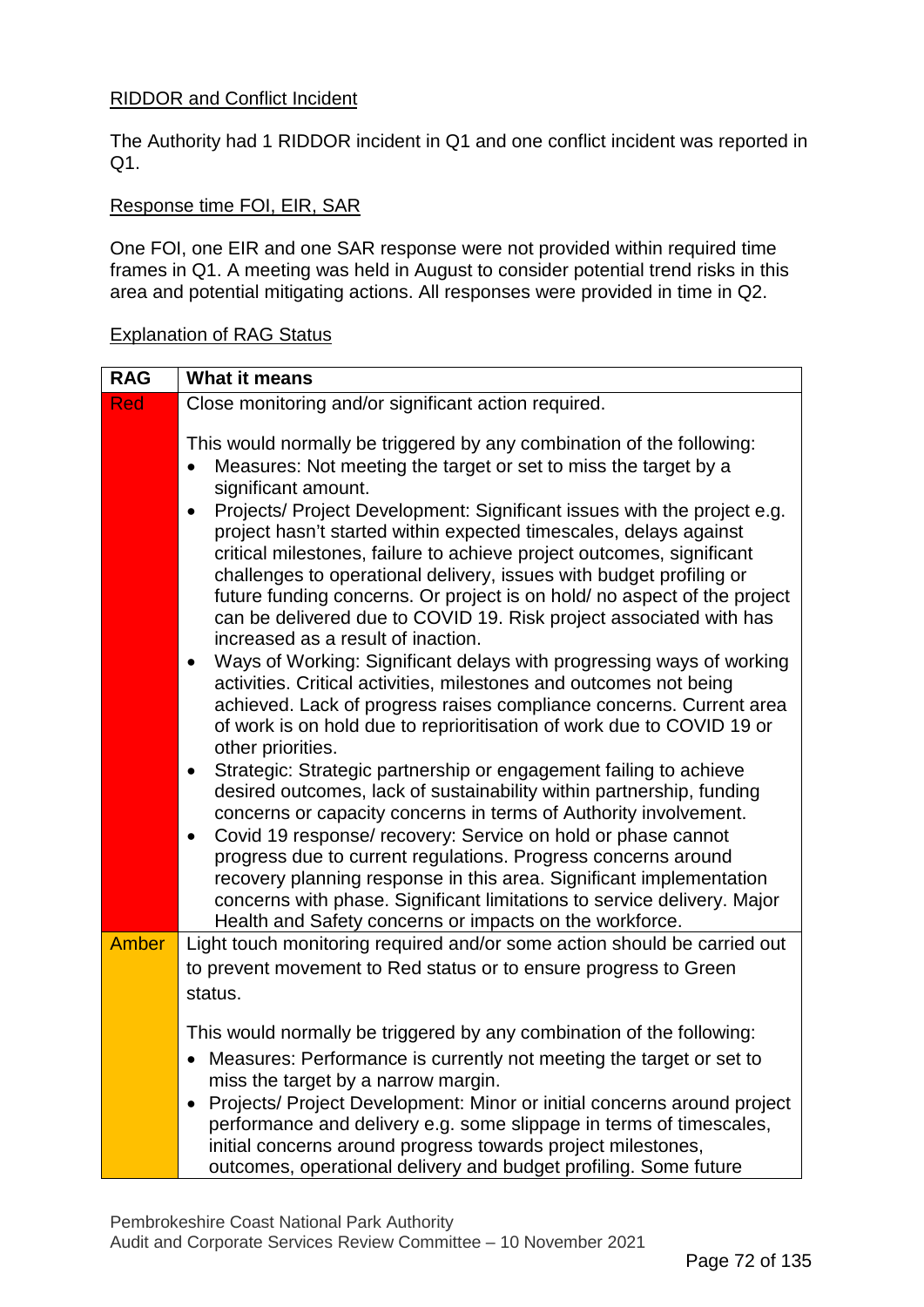| funding concerns. Measures have been put in place to address any<br>previous major concerns and are being acted upon. Only part of the<br>project is being delivered due to COVID 19/ adapted approach in<br>place.<br>• Ways of Working: Minor delays with progressing ways of working<br>activities. Some activities, milestones and outcomes not being<br>achieved. Measures have been put in place to address any previous<br>major concerns and are being acted upon.<br>Strategic: Initial concerns on strategic partnership or engagement<br>achieving desired outcomes, sustainability of partnership, funding or<br>capacity in terms of Authority involvement.<br>• Covid 19 response/ recovery: Only part of service is being delivered.<br>Recovery planning activities initiated or in place but service not back to<br>normal. Concerns around progress/ delivery in terms of recovery<br>planning or service provision. Minor Health and Safety Concerns or<br>impacts on workforce. |
|-----------------------------------------------------------------------------------------------------------------------------------------------------------------------------------------------------------------------------------------------------------------------------------------------------------------------------------------------------------------------------------------------------------------------------------------------------------------------------------------------------------------------------------------------------------------------------------------------------------------------------------------------------------------------------------------------------------------------------------------------------------------------------------------------------------------------------------------------------------------------------------------------------------------------------------------------------------------------------------------------------|
| No action required.<br>Green                                                                                                                                                                                                                                                                                                                                                                                                                                                                                                                                                                                                                                                                                                                                                                                                                                                                                                                                                                        |
| This would normally be triggered by any combination of the following:<br>Measures: Performing is currently meeting the target.<br>$\bullet$<br>Projects/ Project Development: Everything is functioning as expected,<br>project performance is as planned with the project meeting milestones<br>and outcomes.<br>Ways of Working: Progress is being made against areas for action<br>$\bullet$<br>within reasonable timescales. Milestones and Outcomes are being<br>achieved.<br>Strategic: Healthy sustainable partnership in place, delivering against<br>$\bullet$<br>desired outcomes.<br>Covid 19 response/ recovery: Service back to normal/ or operating<br>$\bullet$<br>successful adapted approach. Regulations implemented. Effective<br>Health and Safety practices are in place.                                                                                                                                                                                                      |
| Performance for some Measures are based on across year benchmarking and                                                                                                                                                                                                                                                                                                                                                                                                                                                                                                                                                                                                                                                                                                                                                                                                                                                                                                                             |
| trend considerations, performance columns on previous year performance should                                                                                                                                                                                                                                                                                                                                                                                                                                                                                                                                                                                                                                                                                                                                                                                                                                                                                                                       |
| be used to assess performance in these areas.                                                                                                                                                                                                                                                                                                                                                                                                                                                                                                                                                                                                                                                                                                                                                                                                                                                                                                                                                       |

# **RECOMMENDATION:**

# **Members are requested to RECEIVE and COMMENT on the Performance Report.**

*(For further information contact Mair Thomas, Performance and Compliance Coordinator)*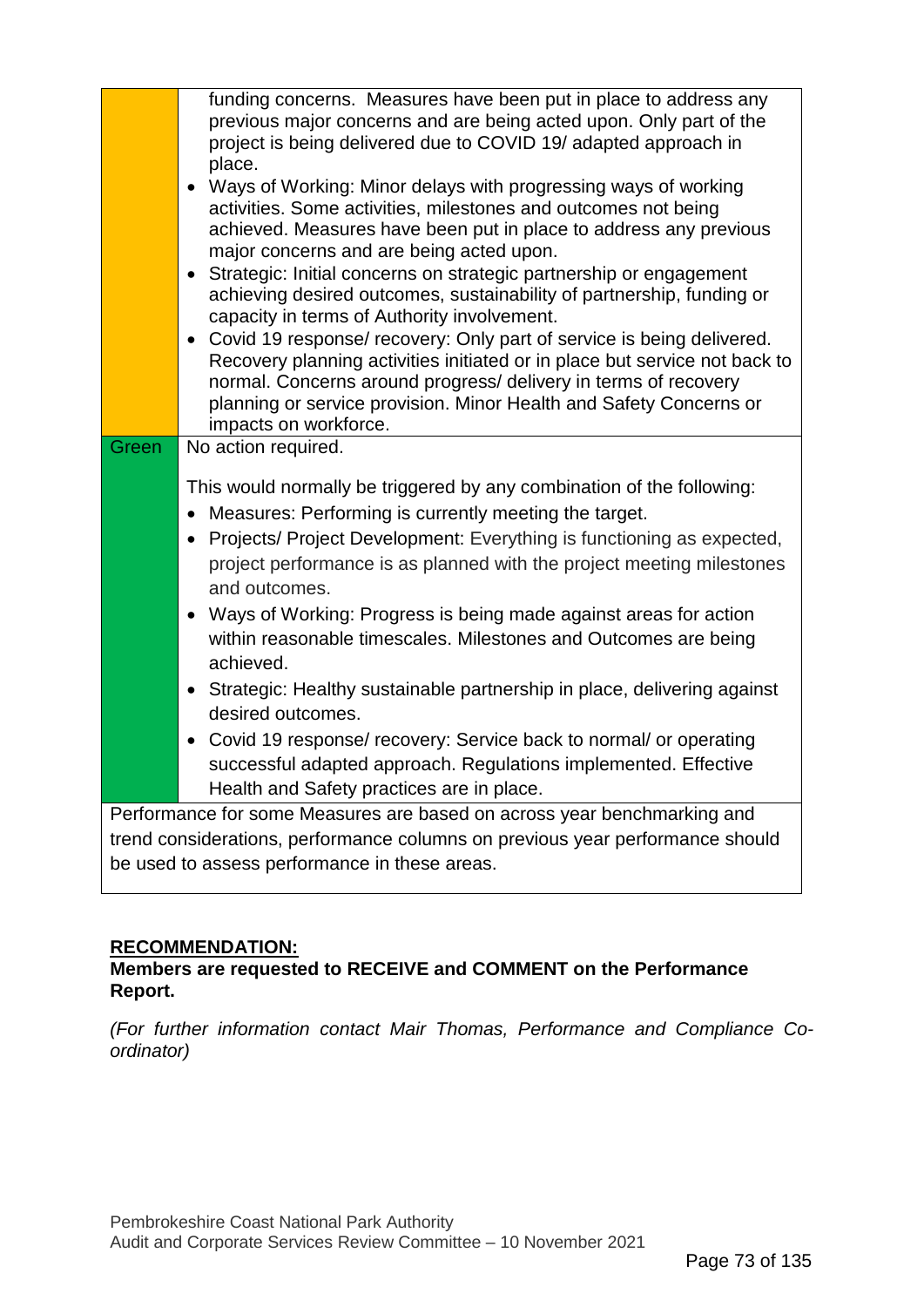#### **Well-being Objective – Prosperity**

#### **Work Stream: Planning Policy and Service**

| <b>Measure - Data Available</b><br>Quarterly                                         | 2020/21<br>$Q1 - Q2$<br>(April -<br>Sept) | 2021/22<br>Q <sub>1</sub><br>(April -<br>June) | 2021/22 Current Period: Q1 - Q2 (April - September) |                |                                 |            |                      |                                                                                                                 |
|--------------------------------------------------------------------------------------|-------------------------------------------|------------------------------------------------|-----------------------------------------------------|----------------|---------------------------------|------------|----------------------|-----------------------------------------------------------------------------------------------------------------|
|                                                                                      | <b>Actual</b>                             | <b>Actual</b>                                  | <b>Actual</b>                                       | <b>Target</b>  | <b>Revised</b><br><b>Target</b> | <b>RAG</b> | <b>Trend</b>         | <b>Comments</b>                                                                                                 |
| % of all planning applications<br>determined within time periods<br>required ytd     | 46.77                                     | 84.68                                          | 82.93                                               | 82%            |                                 | Green      | $\blacktriangledown$ |                                                                                                                 |
| Average time taken to<br>determine all planning<br>applicants in days ytd            | 102.5                                     | 103                                            | 106.5                                               | <67 days       |                                 | Amber      | $\blacktriangledown$ |                                                                                                                 |
| % of Member made decisions<br>against officer advice<br>(recommendation) ytd         | 14.29                                     | $\overline{0}$                                 | 13.33                                               | $< 5\%$        |                                 | <b>Red</b> | $\blacklozenge$      | 2 (NP/21/0382/S73 and<br>NP/21/0149/FUL) out of<br>15. Welsh Government<br>Target, part of APR<br>benchmarking. |
| % of appeals dismissed ytd                                                           | 75                                        | $\overline{0}$                                 | 33.33                                               | $>66\%$        |                                 | <b>Red</b> | ↑                    | One dismissed, two<br>allowed.                                                                                  |
| Applications for costs at<br>section 78 appeal upheld in<br>the reporting period ytd | $\overline{0}$                            | 1                                              | 2                                                   | $\overline{0}$ |                                 | <b>Red</b> | €                    | Planning application: Q1<br>NP/19/0522/FUL. Q2<br>NP/20/0279/FUL.                                               |
| % of planning applications<br>determined under delegated<br>power ytd                | 94.35                                     | 95.97                                          | 93.90                                               | <b>BM</b>      |                                 |            |                      |                                                                                                                 |
| # planning applications<br>registered ytd                                            | 231                                       | 159                                            | 321                                                 | Trend          |                                 |            |                      |                                                                                                                 |
| % of planning applications<br>approved ytd                                           | 93.55                                     | 83.06                                          | 87.40                                               | Trend          |                                 |            |                      |                                                                                                                 |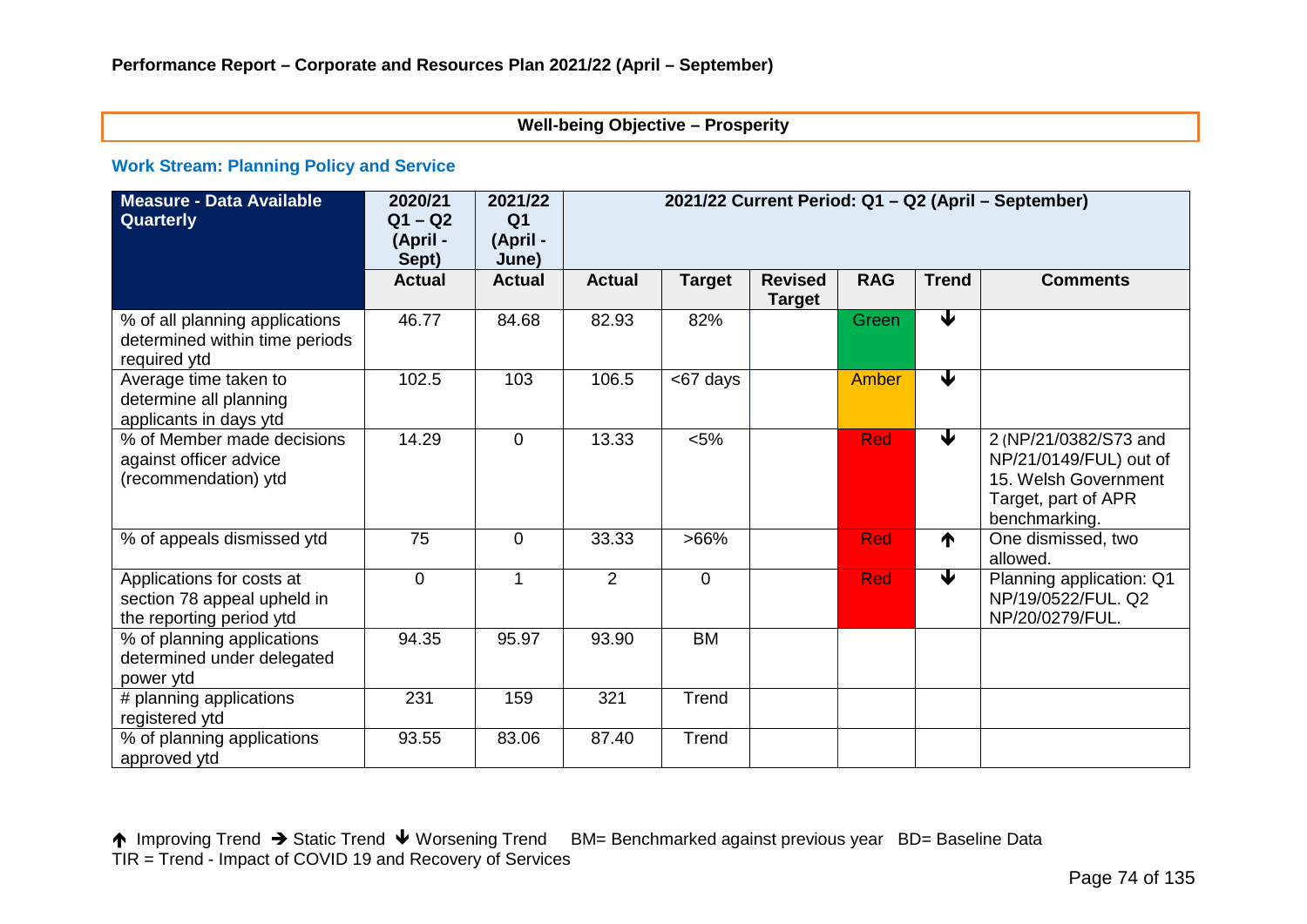| <b>Action</b>                                                                                                                                             | 2021/22<br><b>August</b> | 2021/22 Current Period - September |               |                                                                                                                                                                                                                                                                                                                                                                                                                                |  |  |  |
|-----------------------------------------------------------------------------------------------------------------------------------------------------------|--------------------------|------------------------------------|---------------|--------------------------------------------------------------------------------------------------------------------------------------------------------------------------------------------------------------------------------------------------------------------------------------------------------------------------------------------------------------------------------------------------------------------------------|--|--|--|
|                                                                                                                                                           | <b>RAG</b>               | <b>RAG</b>                         | <b>Trend</b>  | <b>Comments</b>                                                                                                                                                                                                                                                                                                                                                                                                                |  |  |  |
| Strategic: Adoption of<br><b>Supplementary Planning</b><br>Guidance                                                                                       | Amber                    | Amber                              | $\rightarrow$ | Progress Status: In Progress/ Behind.<br>Second batch of supplementary planning guidance approved for<br>consultation September 21 National Park Authority meeting.                                                                                                                                                                                                                                                            |  |  |  |
| Ways of Working: Initiate a review<br>of our processes and use of<br>technology to support an efficient<br>planning application<br>administration process | Amber                    | Amber                              | $\rightarrow$ | Progress Status: In Progress/ On Track.<br>The planning application database will need to migrate to a new<br>hosted environment and this will require IT support to proceed. Also<br>awaiting office 365, which is being implemented as part of a wider<br>Authority project will allow for further efficiencies in administrative<br>processes. Covid 19 restrictions remain in place which limit staffing<br>in the office. |  |  |  |
| Governance/ Engagement:<br>Review the Authority's Public<br><b>Speaking Procedures</b>                                                                    | Green                    | Green                              | $\rightarrow$ | Progress Status: Complete/ Ahead.<br>Completed and implemented.                                                                                                                                                                                                                                                                                                                                                                |  |  |  |
| Strategic: Prepare and engage<br>with changes to regional planning<br>processes, including the<br>development of the SWW CJC<br>and SD Plans.             | Green                    | Green                              | $\rightarrow$ | Progress Status: In Progress/ On Track.<br>Monthly SWW planning group.                                                                                                                                                                                                                                                                                                                                                         |  |  |  |

# **Work Stream: Maintaining Public Rights of Way a Key Tourism Asset**

| Measure - Data Available  | 2020/21       | 2021/22       | 2021/22 Current Period - September |               |                |            |              |                 |
|---------------------------|---------------|---------------|------------------------------------|---------------|----------------|------------|--------------|-----------------|
| <b>Monthly</b>            | <b>Sept</b>   | <b>August</b> | <b>Actual</b>                      | Original      | <b>Revised</b> | <b>RAG</b> | <b>Trend</b> | <b>Comments</b> |
|                           | <b>Actual</b> | <b>Actual</b> |                                    | <b>Target</b> | <b>Target</b>  |            |              |                 |
| Pembrokeshire Coast       |               |               |                                    |               |                | Green      |              |                 |
| Path – Trip Advisor       |               |               |                                    |               |                |            |              |                 |
| <b>Overall Rating 1-5</b> |               |               |                                    |               |                |            |              |                 |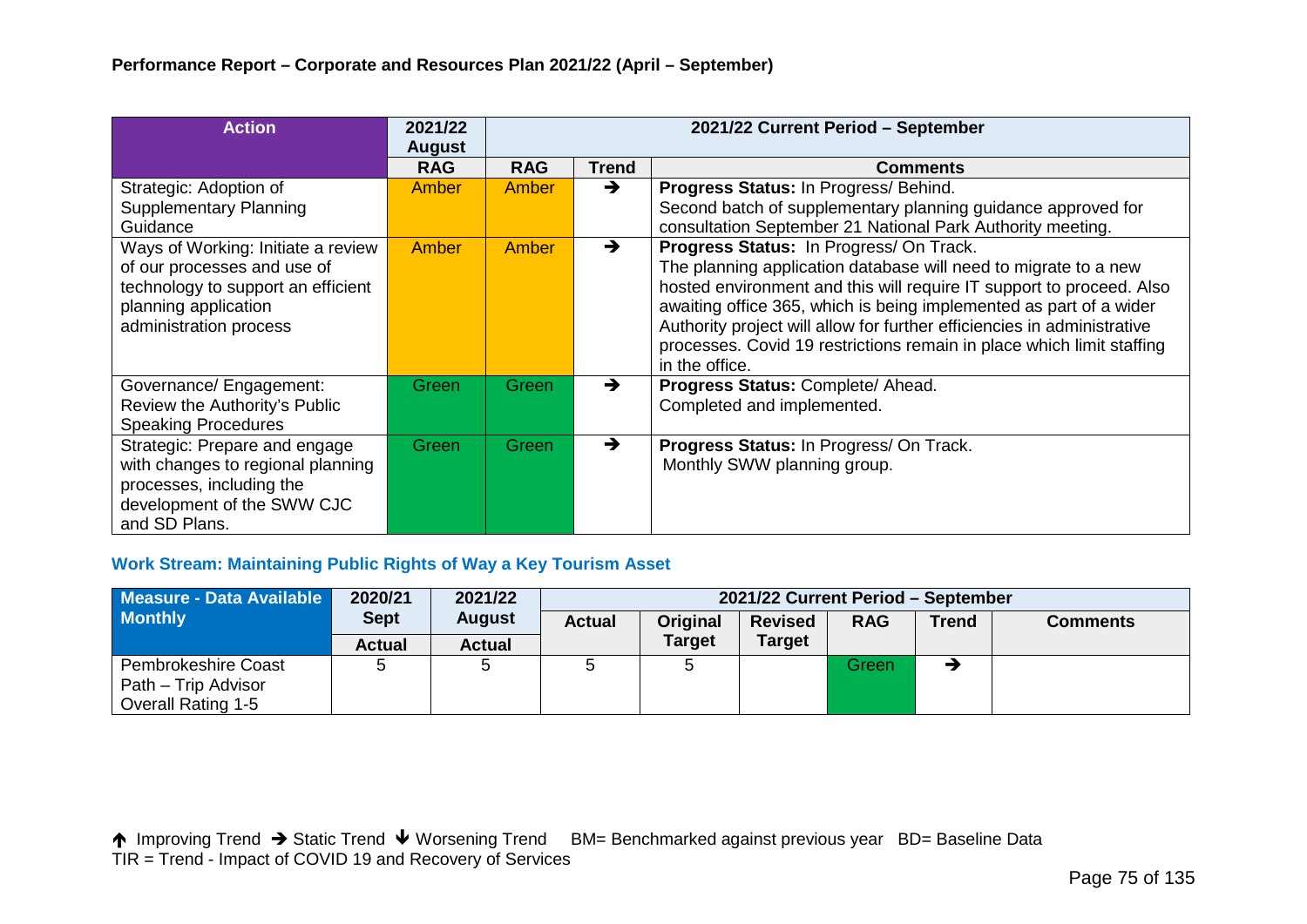| Measure - Data Available<br><b>Quarterly</b>                             | 2020/21<br>$Q1 - Q2$<br>(April -<br>Sept) | 2021/22<br>Q1<br>(April -<br>June) | 2021/22 Current Period: Q1 - Q2 (April - September) |           |                                 |              |               |                                                                                                                                                            |
|--------------------------------------------------------------------------|-------------------------------------------|------------------------------------|-----------------------------------------------------|-----------|---------------------------------|--------------|---------------|------------------------------------------------------------------------------------------------------------------------------------------------------------|
|                                                                          | <b>Actual</b>                             | <b>Actual</b>                      | <b>Actual</b>                                       | Target    | <b>Revised</b><br><b>Target</b> | <b>RAG</b>   | <b>Trend</b>  | <b>Comments</b>                                                                                                                                            |
| % of PROW open and<br>accessible and meeting the<br>quality standard ytd | 86.83                                     | 86.87                              | 86.87                                               | 85%       |                                 | <b>Green</b> | $\rightarrow$ |                                                                                                                                                            |
| # of people using footpath<br>(from fixed counters) ytd                  | 122,008                                   | 89,038                             |                                                     | Trend     |                                 |              |               | IROW figures for Q2 not<br>available from external<br>company yet. Coastal Path<br>Counter figures ytd: 195,448.<br>This compares to 2020/21 -<br>105,233. |
| # concerns reported for<br>Coast Path and IROW ytd                       | 75                                        | 93                                 | 200                                                 | <b>BM</b> |                                 |              |               | 2019/20 ytd - 144. Impact of<br>COVID 19 on Q1 2020/21<br>data in terms of restrictions,<br>closures and recording<br>impacts.                             |

| <b>Action</b>                                                                                                                                                 | 2021/22<br><b>August</b> | 2021/22 Current Period - September |              |                                                                                                                                                                                                                                                                                                                                                                                                                                                                                                                                                                                   |  |  |  |
|---------------------------------------------------------------------------------------------------------------------------------------------------------------|--------------------------|------------------------------------|--------------|-----------------------------------------------------------------------------------------------------------------------------------------------------------------------------------------------------------------------------------------------------------------------------------------------------------------------------------------------------------------------------------------------------------------------------------------------------------------------------------------------------------------------------------------------------------------------------------|--|--|--|
|                                                                                                                                                               | <b>RAG</b>               | <b>RAG</b>                         | <b>Trend</b> | <b>Comments</b>                                                                                                                                                                                                                                                                                                                                                                                                                                                                                                                                                                   |  |  |  |
| Work Programme: Delivery of Authority's<br>operational work programme for the<br>PROW for 2021/22 (including seasonal<br>cuttings and maintenance activities) | Amber                    | Green                              | T            | Progress Status: In Progress/ Behind.<br>The peak of the summer season is over but the National<br>Park remains very busy and is likely to remain so until the<br>end of October (and possibly beyond). Thanks to the<br>extension of the WG Hardship Fund, the Authority has been<br>able to extend the Seasonal Wardens' contracts to help<br>catch-up on a range of jobs (including our practical PROW<br>work) that were behind schedule due to the impact of the<br>coronavirus pandemic. We hope to be able to provide an<br>update on progress by the end of next quarter. |  |  |  |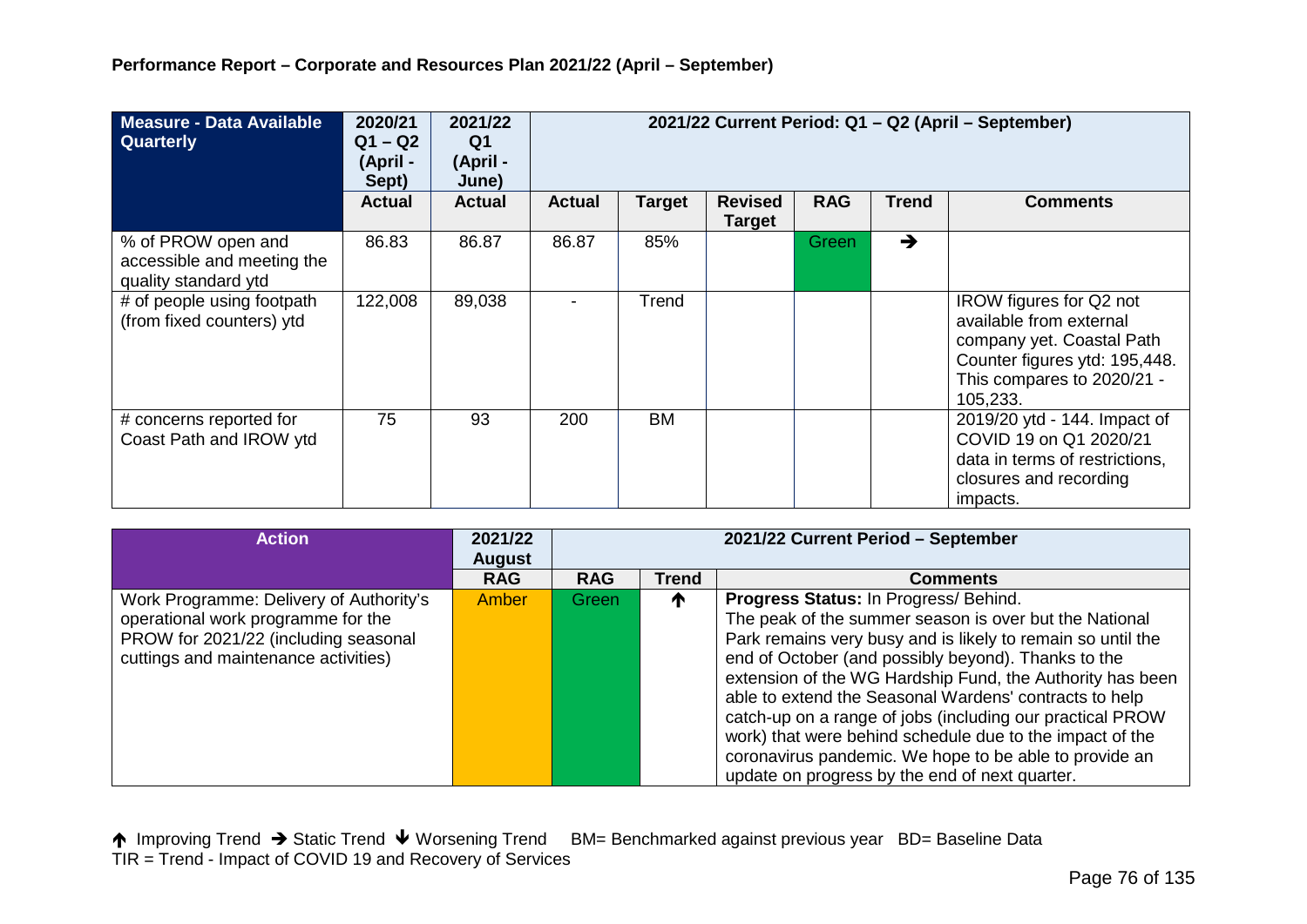| Work Programme: Activities to respond<br>and increase resilience to the impact of<br>coastal erosion and poor weather cycles<br>on path (Reactive and planned work) | Green        | Green | $\rightarrow$ | Progress Status: In Progress/ On Track.<br>Public Path Creation Agreement at Manorbier has been<br>concluded to realign Coast Path away from eroding cliff<br>edge. Major realignment of 500m of Coast Path at Sandy<br>Haven, has been re-graded by contractor with mini digger                                                                                                                                                                                                                               |
|---------------------------------------------------------------------------------------------------------------------------------------------------------------------|--------------|-------|---------------|----------------------------------------------------------------------------------------------------------------------------------------------------------------------------------------------------------------------------------------------------------------------------------------------------------------------------------------------------------------------------------------------------------------------------------------------------------------------------------------------------------------|
| Ways of Working: Digital Park Project                                                                                                                               | <b>Amber</b> | Amber | $\rightarrow$ | and realigned away from eroding cliff.<br>Progress Status: In Progress/ On Hold.<br>Further developments in terms of digital park project on<br>hold. The departure of the Operations Manager means that<br>we are having to look at alternative ways of providing GIS<br>support to the team, Direction Officer providing additional<br>GIS support in the meantime. Future developments will be<br>tied to a wider corporate GIS strategy/ approach.<br>Leadership Team have agreed ArcGIS contract renewal. |
| Ways of Working: Initiate work to agree<br>standard specifications for signs to enable<br>a more standardised and consistent<br>approach to replacement             | Green        | Green | $\rightarrow$ | Progress Status: In Progress/ On Track.<br>Electronic Gravograph machine at Cilrhedyn now fully up<br>and running which is assisting with the production of<br>standardised replacement signage along the PROW<br>network and at key NP sites. The speed and volume of<br>producing timber route signs continues to increase as staff<br>become more familiar with the new machinery.                                                                                                                          |
| Projects: Development of new footpath<br>links and circular walks                                                                                                   | Green        | Green | $\rightarrow$ | Progress Status: In Progress/ On Track.<br>Moylegrove - Management Agreement concluded to<br>improve last section of route; final improvements work being<br>undertaken in October should enable route to be opened to<br>walkers. Llwybr Pwll Cornel is open and experiencing a lot<br>of use with good feedback from local community, visitors<br>and Ramblers Association.                                                                                                                                  |
| Strategic: Collaborate with PCC on<br>delivery of RWIP and facilitation of Local<br><b>Access Forum</b>                                                             | Green        | Green | $\rightarrow$ | Progress Status: In Progress/ On Track.<br>Next meeting 8th October 2021 (this will be the last one<br>under PCC secretariat in this cycle, passing thereafter to<br>PCNPA).                                                                                                                                                                                                                                                                                                                                   |
| Strategic: Participation in the Welsh<br>Government's Access Legislation Forum.                                                                                     | Green        | Green | $\rightarrow$ | Progress Status: In Progress/ On Track.<br>Welsh Government has asked NRW to provide further<br>advice in 2021/22 regarding amending requirements for a                                                                                                                                                                                                                                                                                                                                                        |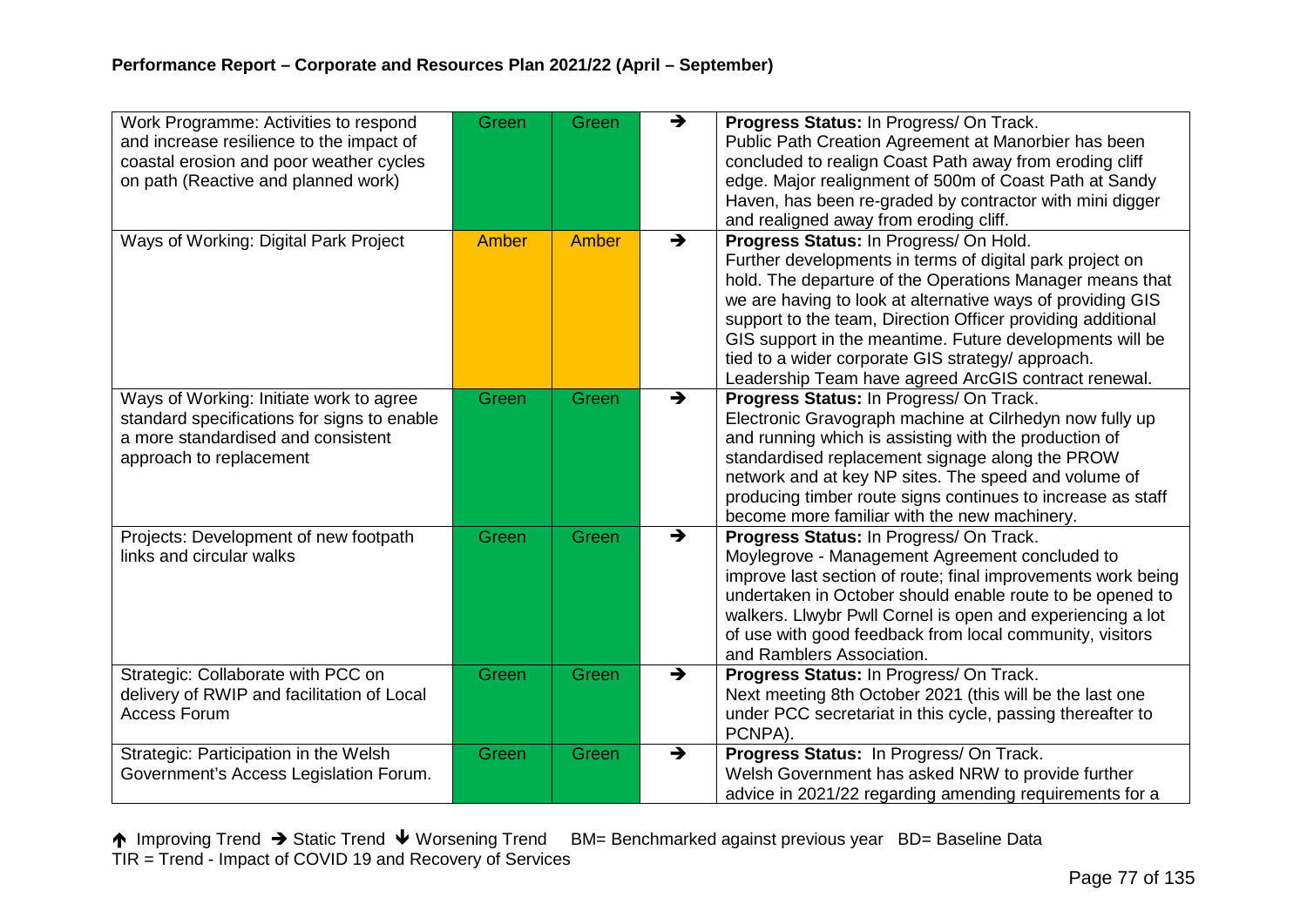|  | decadal review of PRoW access maps to a process of           |
|--|--------------------------------------------------------------|
|  | continual review. National Park Authority has been asked to  |
|  | gioin the stakeholder liaison group to consider this matter. |

#### **Work Stream: Sustainable Tourism and Recreation – Management, Promotion and Engagement**

| <b>Measure - Data</b>                   | 2020/21       | 2021/22       | 2021/22 Current Period - September |               |                |              |               |                                                                                                                                                              |  |  |
|-----------------------------------------|---------------|---------------|------------------------------------|---------------|----------------|--------------|---------------|--------------------------------------------------------------------------------------------------------------------------------------------------------------|--|--|
| <b>Available Monthly</b>                | <b>Sept</b>   | <b>August</b> | <b>Actual</b>                      | Original      | <b>Revised</b> | <b>RAG</b>   | <b>Trend</b>  | <b>Comments</b>                                                                                                                                              |  |  |
|                                         | <b>Actual</b> | <b>Actual</b> |                                    | <b>Target</b> | <b>Target</b>  |              |               |                                                                                                                                                              |  |  |
| # visitors to Oriel Y Parc<br>ytd       | 22,552        | 43,474        | 54,865                             | <b>TIR</b>    |                |              |               | Centre re opened 26 April<br>in 2021/22. Limitations in<br>place on visitor numbers<br>at centre due to COVID<br>safety measures.<br>2019/20 ytd $-87,832$ . |  |  |
| Oriel Y Parc Trip Advisor<br>rating 1-5 | 4.5           | 4.5           | 4.5                                | 4.5           |                | <b>Green</b> | $\rightarrow$ | Google Review Rating: 4.4                                                                                                                                    |  |  |
| # Main website users ytd                | 129,879       | 172,545       | 200,010                            | BM            |                |              |               | 2020/21 ytd figures<br>affected by complete                                                                                                                  |  |  |
| # Main website page<br>views ytd        | 529,845       | 677,681       | 772,816                            | BM            |                |              |               | Google Analytics data for<br>May not being available<br>due to issue caused by<br>transfer to new website.                                                   |  |  |

| Measure - Data Available Quarterly                                                                                            | 2020/21<br>$Q1 - Q2$<br>(April -<br>Sept) | 2021/22<br>Q1<br>(April -<br>June) | 2021/22 Current Period: Q1 - Q2 (April - September) |               |                                 |                 |
|-------------------------------------------------------------------------------------------------------------------------------|-------------------------------------------|------------------------------------|-----------------------------------------------------|---------------|---------------------------------|-----------------|
|                                                                                                                               | <b>Actual</b>                             | <b>Actual</b>                      | <b>Actual</b>                                       | <b>Target</b> | <b>Revised</b><br><b>Target</b> | <b>Comments</b> |
| # attending pop up events/ engagement activities<br>across the Park ytd                                                       | 888                                       | 15                                 | 3,843                                               | TIR           |                                 |                 |
| # people engaged with through Summer Rangers<br>business, tourist information and general public<br>networking activities ytd | 1,282                                     | 15                                 | 3,687                                               | <b>TIR</b>    |                                 |                 |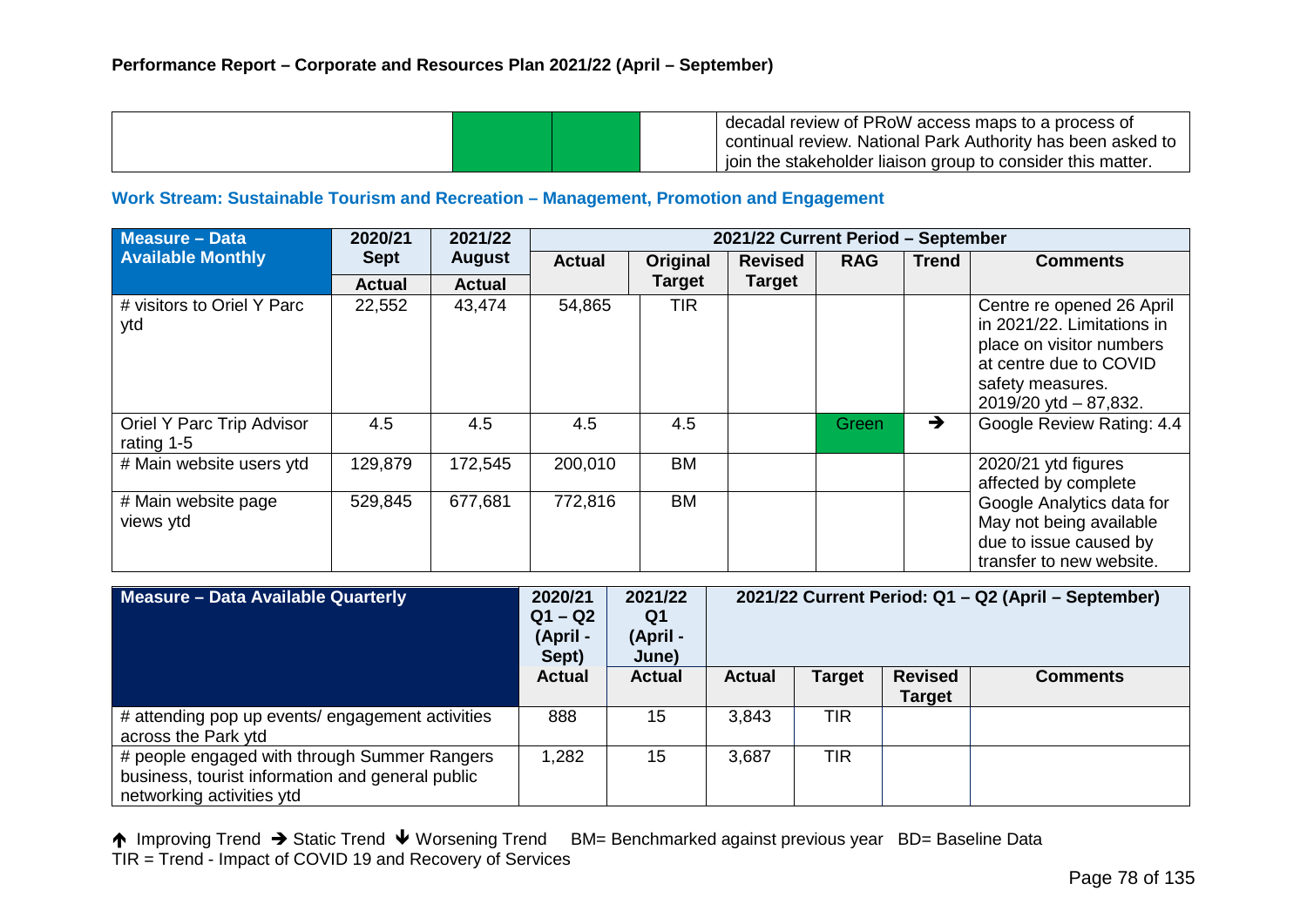| <b>Action</b>                                                                                                                                 | 2021/22<br><b>August</b> | 2021/22 Current Period - September |               |                                                                                                                                                                                                                                                                                                                                                                                                                     |  |  |
|-----------------------------------------------------------------------------------------------------------------------------------------------|--------------------------|------------------------------------|---------------|---------------------------------------------------------------------------------------------------------------------------------------------------------------------------------------------------------------------------------------------------------------------------------------------------------------------------------------------------------------------------------------------------------------------|--|--|
|                                                                                                                                               | <b>RAG</b>               | <b>RAG</b>                         | <b>Trend</b>  | <b>Comments</b>                                                                                                                                                                                                                                                                                                                                                                                                     |  |  |
| Engagement: Rangers Team (including<br>summer rangers) visitor, community and<br>landowner liaison activities during summer<br>season 2021/22 | Green                    | Green                              | $\rightarrow$ | Progress Status: In Progress/ On Track.<br>Summer rangers have continued to work throughout<br>September providing activities, information and advice to<br>visitors as well as supporting the Ranger and Education<br>team in delivering education, community and volunteering<br>activities. Recreation pressures have reduced significantly<br>this month although visitor numbers in the County remain<br>high. |  |  |
| Ways of Working: Development and<br>Implementation of incident reporting<br>system for sites, coast path, IROW for<br>Rangers and Wardens.    | Amber                    | Amber                              | $\rightarrow$ | Progress Status: In Progress/ On Hold.<br>Incident reporter app has been created and is being trialled,<br>and further development will be linked to wider corporate<br>GIS strategy/ approach.                                                                                                                                                                                                                     |  |  |
| <b>Engagement: Delivery of Communicating</b><br>out of Covid Strategy and associated<br>messaging and digital campaigns (SLSP)                | Green                    | Green                              | $\rightarrow$ | Progress Status: In Progress/ On Track.<br>Work is ongoing to implement the Tread Lightly campaign,<br>with autumn promotion focusing on positive visitor<br>behaviours and the benefits of visiting the Park out of<br>season, including feature editorial with Wales Online. Work<br>is also in progress to link in with Visit Wales's autumn<br>promotional campaign.                                            |  |  |
| Ways of Working: External Sustainable<br>Events Research (including responding to<br>recommendations) (S6)                                    | Green                    | Green                              | $\rightarrow$ | Progress Status: In Progress/ On Track.<br>Dates offered to on-line event with event organisers.                                                                                                                                                                                                                                                                                                                    |  |  |
| <b>Project: Sustainability Support Activities</b><br>for World Rowing and Beach Sprint Event<br>(S6)                                          | Green                    | Green                              | $\rightarrow$ | Progress Status: In Progress/ On Track.<br>Swansea University 3rd year project brief offered to<br>students. Cleaning and waste disposal meeting had with<br>PCC and key partners. ISO sustainable events on track.                                                                                                                                                                                                 |  |  |
| COVID 19 Recovery Activity: Re opening<br>of Oriel y Parc centre to visitors (informed<br>by risk assessment and adapted<br>approaches.)      | Green                    | Green                              | $\rightarrow$ | Progress Status: In Progress/ On Track.<br>Oriel y Parc continues to operate with mitigations in place to<br>help reduce the risk of coronavirus. Numbers continue to be<br>restricted, with limits to the numbers on room hire, following<br>the sites Covid-19 Risk Assessment. Indoor events are still                                                                                                           |  |  |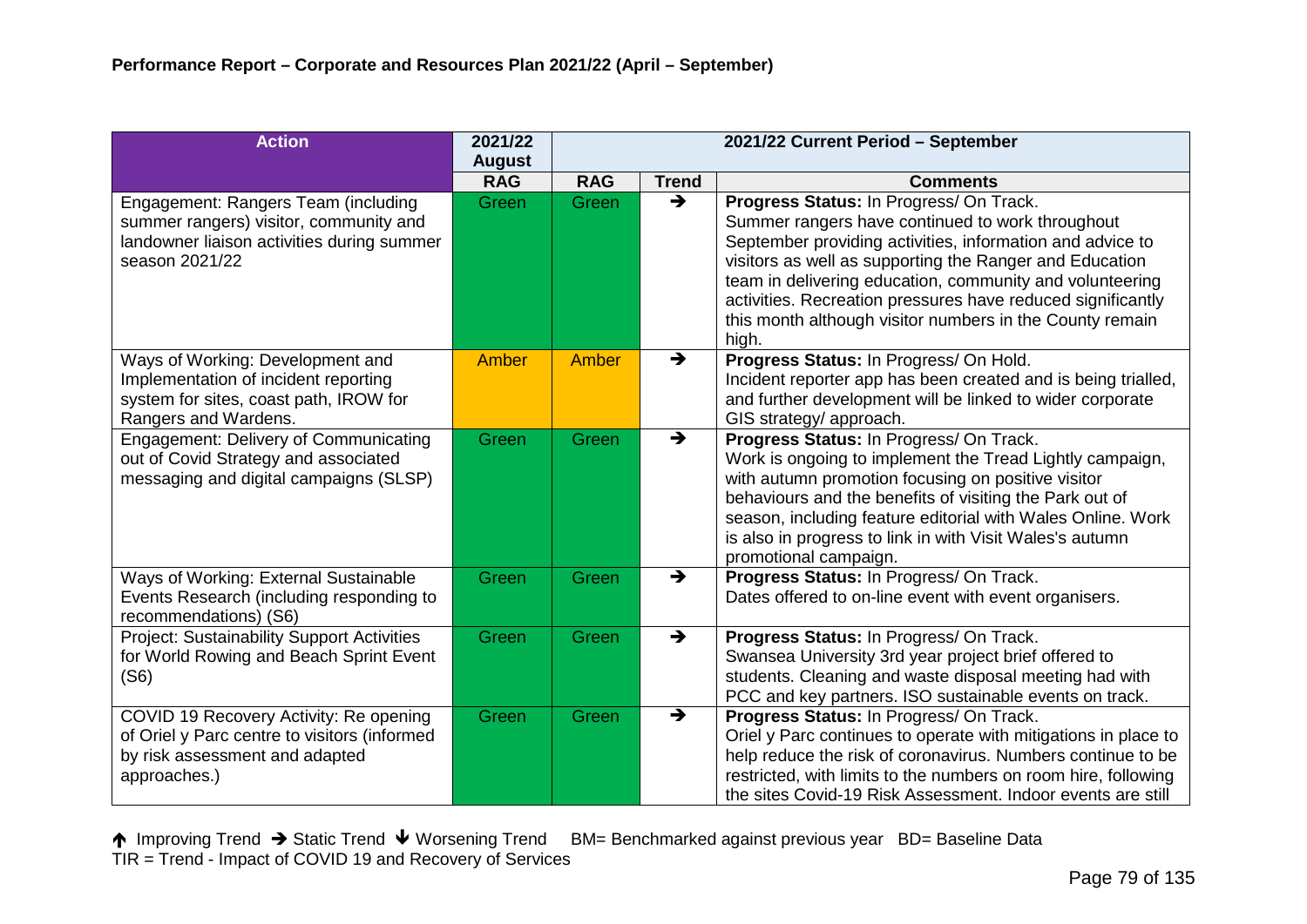|                                                                                                             |       |       |               | restricted, however private hire with talks/presentations<br>have taken place with risk assessments in place. Indoor                                                                                                                                                                                                                                                                                                                                                                                                                                                                                                                                                                                                            |
|-------------------------------------------------------------------------------------------------------------|-------|-------|---------------|---------------------------------------------------------------------------------------------------------------------------------------------------------------------------------------------------------------------------------------------------------------------------------------------------------------------------------------------------------------------------------------------------------------------------------------------------------------------------------------------------------------------------------------------------------------------------------------------------------------------------------------------------------------------------------------------------------------------------------|
|                                                                                                             |       |       |               | craft activities are planned for half term with risk<br>assessments in place.                                                                                                                                                                                                                                                                                                                                                                                                                                                                                                                                                                                                                                                   |
| Project: Re-positioning Oriel y Parc as<br>Discovery Centre and implementing its<br>interpretation plan     | Amber | Green | ₼             | Progress Status: In Progress/ On Track.<br>An artist has now been commissioned to create a new<br>visitor map for St Davids, to be displayed in the courtyard at<br>OyP. Community workshops will take place in October to<br>ensure the local community have their say in what should<br>be included. VSM has worked closely with community group<br>EcoDewi to programme events as part of the Great Big<br>Green Week, working towards creating closer links with the<br>community and growing positive perceptions of the use of<br>the Centre as an important community resource. Working<br>with the Ranger team in organising some of these events<br>also places OyP at the heart of wider National Park<br>activities. |
| Project: Development of Discovery points<br>across the park (SLSP)                                          | Green | Green | $\rightarrow$ | Progress Status: In Progress/ On Track.<br>Discovery Point panels have all been delivered. Feedback<br>will be gathered later on in the autumn.                                                                                                                                                                                                                                                                                                                                                                                                                                                                                                                                                                                 |
| Strategic Partnership: Collaboration with<br>Visit Pembrokeshire on destination<br>management and promotion | Green | Green | $\rightarrow$ | Progress Status: In Progress/ On Track.<br>Visit Pembrokeshire set up and operational. PCNPA<br>continues to engage with them to support their work.                                                                                                                                                                                                                                                                                                                                                                                                                                                                                                                                                                            |
| Partnership Project: Celtic Routes                                                                          | Green | Green | $\rightarrow$ | Progress Status: In Progress/ Behind.<br>Staff secondment arrangements confirmed for remaining<br>delivery of Celtic Routes. Project currently being audited via<br>WEFO. In September, three press trips took place: OK!<br>Magazine in Wales, i Paper in Ireland and Country Walking<br>in Ireland. Coverage is scheduled for the next few months<br>(TBC when at this stage). Coverage for the trip organised<br>for the editor of the Wexford People during the summer<br>went live in September (it also appeared in 10 other Irish<br>titles in print and also online on the Irish Independent).<br>We're still waiting on coverage for the two Telegraph trips<br>that have taken place to date                          |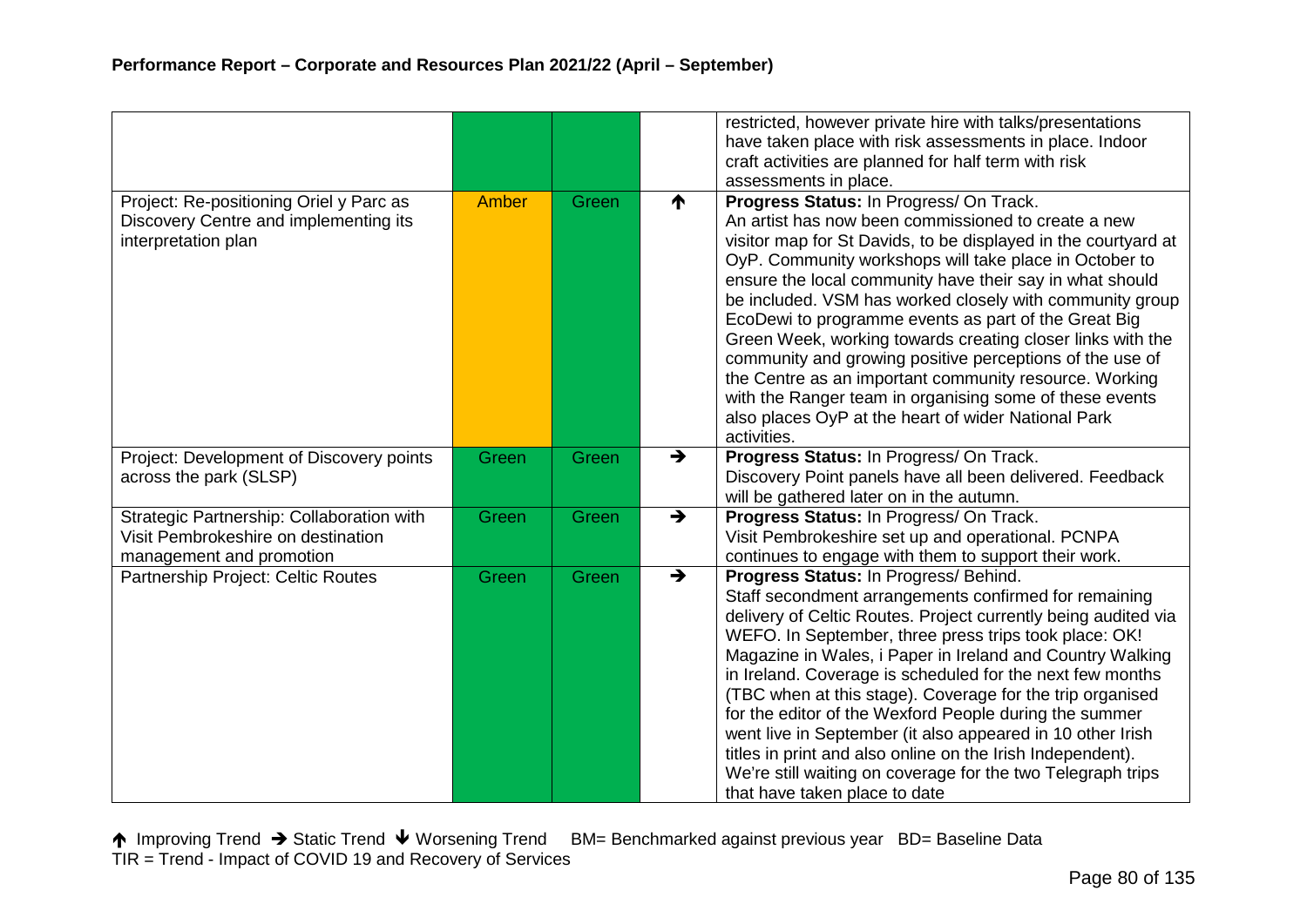| Partnership Project: Ancient Connections                                                                                     | Green        | Green | $\rightarrow$ | Progress Status: In Progress/ Behind.<br>Ancient Connections are seeking expressions of interest<br>from artists, musicians and creatives to explore the theme of<br>Holy Wells in Pembrokeshire and Wexford. The €30K<br>budget will be allocated evenly between Pembrokeshire and<br>Wexford. It is likely that between 4-6 commissions will be<br>awarded, of varying values between €2,000 and €10,000,<br>depending on the nature of the project and the extent to<br>which it encompasses cross-border creatives. Proposals are<br>invited equally for small-scale projects as well as larger<br>more ambitious proposals. |
|------------------------------------------------------------------------------------------------------------------------------|--------------|-------|---------------|----------------------------------------------------------------------------------------------------------------------------------------------------------------------------------------------------------------------------------------------------------------------------------------------------------------------------------------------------------------------------------------------------------------------------------------------------------------------------------------------------------------------------------------------------------------------------------------------------------------------------------|
| Strategic Partnership: Co-ordination of<br>Managing Visitor Pressures and Visitor<br>Experiences Document with partners (S6) | Green        | Green | $\rightarrow$ | Progress Status: Complete / On Track.<br>Action Completed in July. Document complete and shared<br>with all key partners for 2021.                                                                                                                                                                                                                                                                                                                                                                                                                                                                                               |
| Strategic Partnership: Pembrokeshire<br>Water Safety Forum and mapping of<br>coastal and foreshore incidents. (S6)           | Green        | Green | $\rightarrow$ | Progress Status: In Progress/ On Track.<br>September Water Safety Forum meeting was postponed.<br>Incident data has reduced significantly this month with the<br>number of coastal incidents reported by the Coastguard<br>being similar to 2019 figures.                                                                                                                                                                                                                                                                                                                                                                        |
| Strategic Engagement: Liaison with<br>Recreation Groups and Pembrokeshire<br>Coastal Forum. (S6)                             | Green        | Green | $\rightarrow$ | Progress Status: In Progress/ On Track.<br>No update for September, partnership meetings take place<br>quarterly or biannually. Quarterly PCF partnership meeting<br>took place in July.                                                                                                                                                                                                                                                                                                                                                                                                                                         |
| <b>Strategic: Development of Sustainable</b><br>Tourism Indicators in partnership with<br>other NP Authorities               | <b>Amber</b> | Amber | →             | Progress Status: In Progress/ Behind.<br>Meeting to discuss scheduled for November.                                                                                                                                                                                                                                                                                                                                                                                                                                                                                                                                              |

#### **Work Stream: Supporting Local Businesses and Sustainable Procurement**

| Measure - Data                    | 2020/21       | 2021/22 |               | 2021/22 Current Period - September |                |            |       |                                     |  |  |
|-----------------------------------|---------------|---------|---------------|------------------------------------|----------------|------------|-------|-------------------------------------|--|--|
| <b>Available Monthly</b>          | <b>Sept</b>   | August  | <b>Actual</b> | Original                           | <b>Revised</b> | <b>RAG</b> | Trend | <b>Comments</b>                     |  |  |
|                                   | <b>Actual</b> | Actual  |               | <b>Target</b>                      | <b>Target</b>  |            |       |                                     |  |  |
| % Authority spend locally<br>(S6) | 46.61         | 38.70   | 43.06         | <b>BM</b>                          |                |            |       | $E$ 337,264 spent in SA<br>postcode |  |  |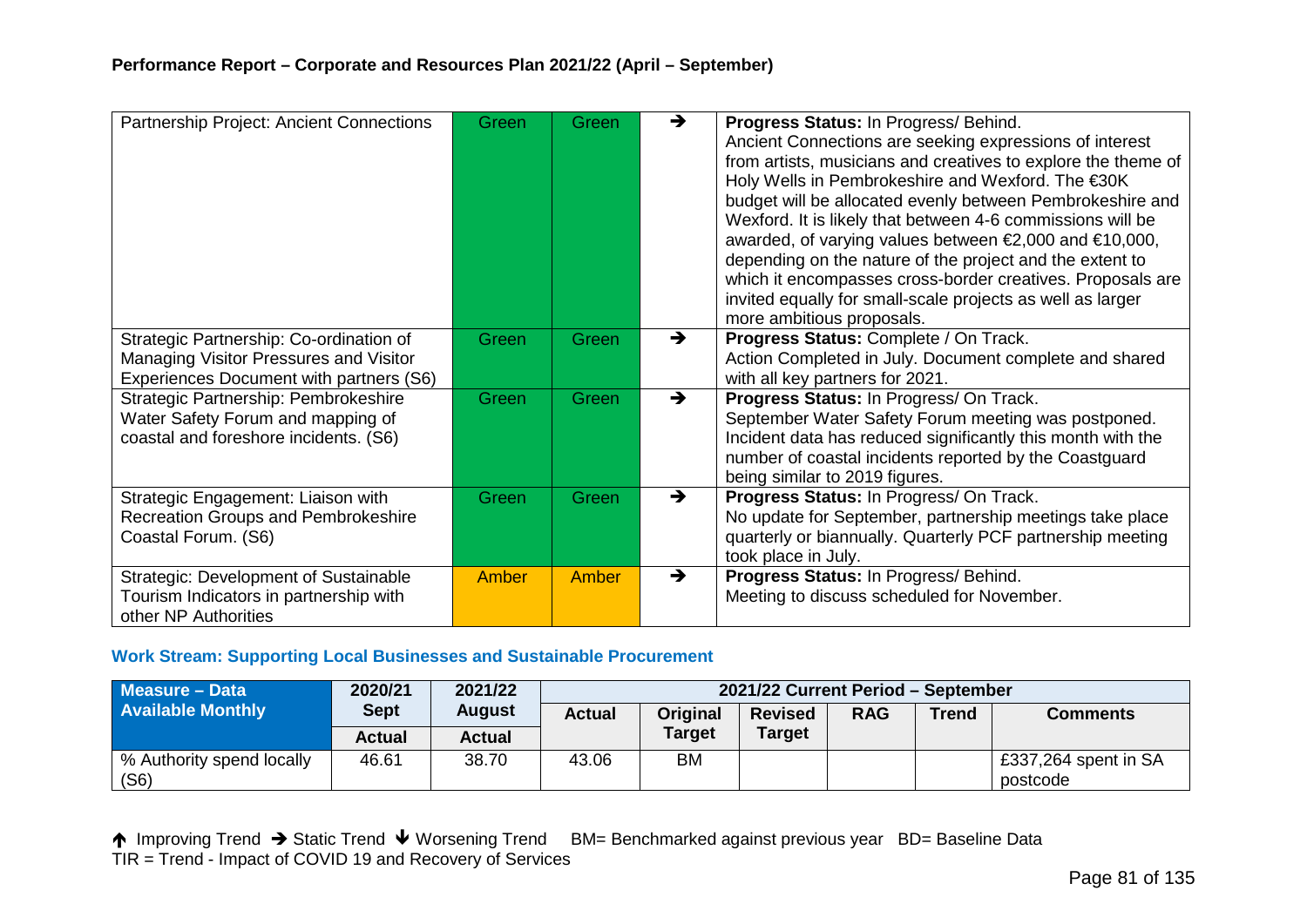| % Invoices paid on time | 05 FF<br>$\mathbf{u}$<br>$\sim$<br>ວບ.ບບ | $\sim$ $\sim$<br>ur<br>∪.∪ | 96.7' | $\sim$<br>ີ | $\Delta r$<br>.nor<br>udulla | и |  |
|-------------------------|------------------------------------------|----------------------------|-------|-------------|------------------------------|---|--|
| (S6)<br>(Average)       |                                          |                            |       |             |                              |   |  |

| Measure - Data Available Quarterly                                                    | 2021/22<br>2020/21<br>$Q1 - Q2$<br>Q1<br>(April -<br>(April -<br>Sept)<br>June) |               | 2021/22 Current Period: Q1 - Q2 (April - September) |               |                                 |                 |
|---------------------------------------------------------------------------------------|---------------------------------------------------------------------------------|---------------|-----------------------------------------------------|---------------|---------------------------------|-----------------|
|                                                                                       | <b>Actual</b>                                                                   | <b>Actual</b> | <b>Actual</b>                                       | <b>Target</b> | <b>Revised</b><br><b>Target</b> | <b>Comments</b> |
| # of stall holders participating in fairs and<br>events at Oriel Y Parc and Carew ytd |                                                                                 |               | 15                                                  | <b>TIR</b>    |                                 |                 |
| # of artists and craft makers supported at Oriel<br>Y Parc ytd                        |                                                                                 |               | 21                                                  | <b>TIR</b>    |                                 |                 |

| <b>Action</b>                              | 2021/22<br><b>August</b> | 2021/22 Current Period - September            |   |                                                   |  |  |  |
|--------------------------------------------|--------------------------|-----------------------------------------------|---|---------------------------------------------------|--|--|--|
|                                            | <b>RAG</b>               | <b>RAG</b><br><b>Trend</b><br><b>Comments</b> |   |                                                   |  |  |  |
| Ways of Working: Commission external       | <b>Amber</b>             | Amber                                         | → | <b>Progress Status: No Started/ Behind.</b>       |  |  |  |
| review of Authority Procurement activities |                          |                                               |   | A three NPA approach is being developed, however, |  |  |  |
| (re sustainability, decarbonisation,       |                          |                                               |   | work has not commenced.                           |  |  |  |
| supporting local supply chains and         |                          |                                               |   |                                                   |  |  |  |
| community benefits) (S6)                   |                          |                                               |   |                                                   |  |  |  |

#### **Work Stream: Employment Transformation and Skills Development in Pembrokeshire**

| Measure - Data Available<br><b>Quarterly</b>   | 2020/21<br>$Q1 - Q2$<br>(April -<br>Sept) | 2021/22<br>Q1<br>(April -<br>June) | 2021/22 Current Period: Q1 - Q2 (April - September) |               |                                 |                 |  |  |  |
|------------------------------------------------|-------------------------------------------|------------------------------------|-----------------------------------------------------|---------------|---------------------------------|-----------------|--|--|--|
|                                                | <b>Actual</b>                             | <b>Actual</b>                      | <b>Actual</b>                                       | <b>Target</b> | <b>Revised</b><br><b>Target</b> | <b>Comments</b> |  |  |  |
| # Work experience placements  <br>provided ytd |                                           |                                    |                                                     | TIR           |                                 |                 |  |  |  |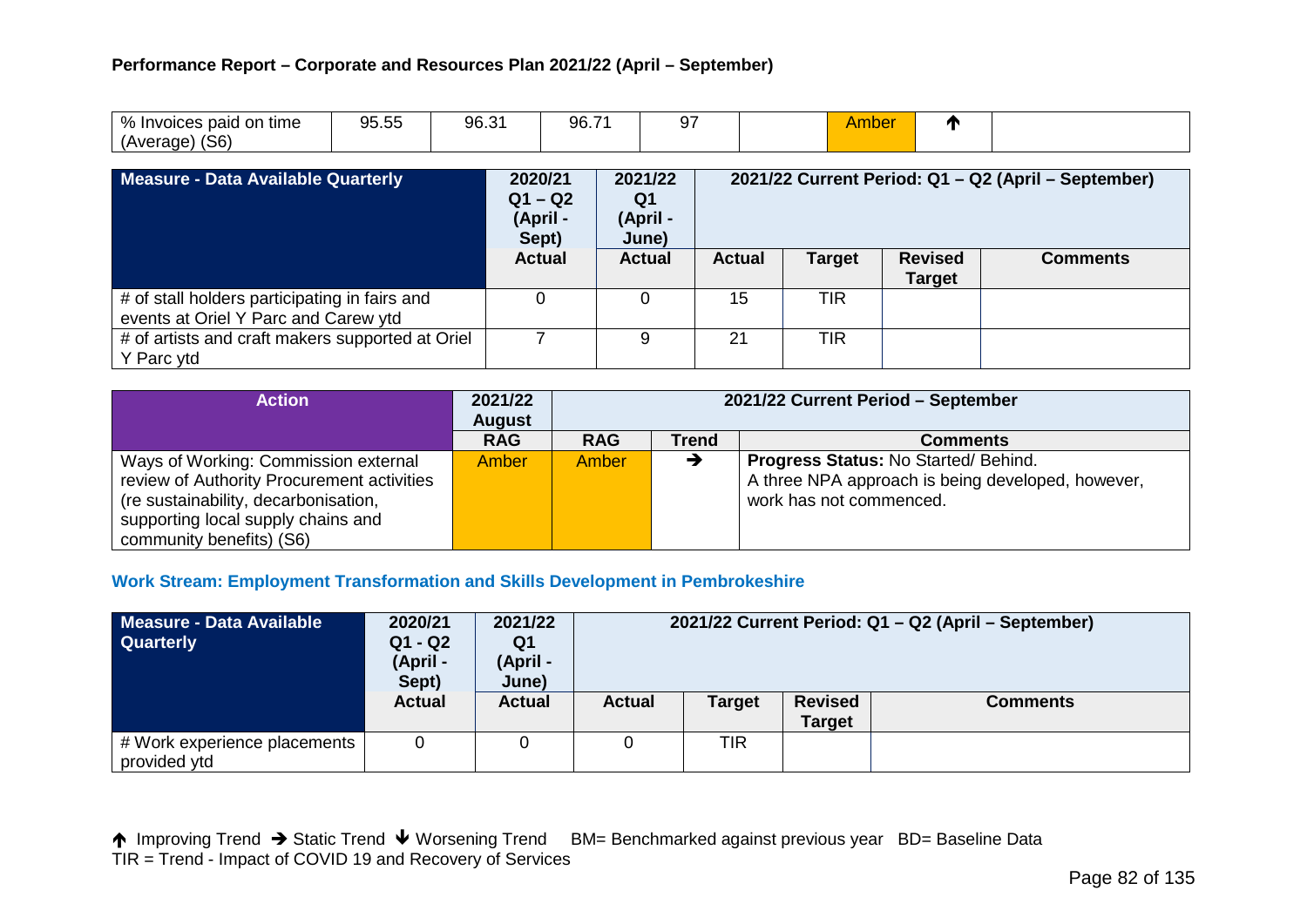| # attending volunteer training<br>sessions ytd                               | 158 | 163  | 215   | TIR       | $2019/20$ ytd $- 104$ .                                                                                                                                            |
|------------------------------------------------------------------------------|-----|------|-------|-----------|--------------------------------------------------------------------------------------------------------------------------------------------------------------------|
| # volunteer days $-$ new<br>volunteer opportunities<br>(volunteer roles) ytd | N/A | 69.5 | 214.5 | BD.       |                                                                                                                                                                    |
| # Kickstart Scheme<br>placements initiated ytd                               | N/A | 0    | 2     | <b>BD</b> | 5 roles advertised Q1. 2 placement<br>appointments in Q2 Customer<br>Experience & Site Warden placement<br>at Carew. Archaeologist Support<br>Assistant placement. |
| # Kickstart Scheme<br>placements completed ytd                               | N/A |      |       | <b>BD</b> |                                                                                                                                                                    |

| <b>Action</b>                                                                                                            | 2021/22<br><b>August</b> | 2021/22 Current Period - September |       |                                                                                                                                                                                                                                                                                                                                                                                                                                                                                                                                             |  |  |
|--------------------------------------------------------------------------------------------------------------------------|--------------------------|------------------------------------|-------|---------------------------------------------------------------------------------------------------------------------------------------------------------------------------------------------------------------------------------------------------------------------------------------------------------------------------------------------------------------------------------------------------------------------------------------------------------------------------------------------------------------------------------------------|--|--|
|                                                                                                                          | <b>RAG</b>               | <b>RAG</b>                         | Trend | <b>Comments</b>                                                                                                                                                                                                                                                                                                                                                                                                                                                                                                                             |  |  |
| Ways of Working: Develop a wider range<br>of volunteering opportunities, with step up<br>and training opportunities.     | Green                    | Green                              | →     | Progress Status: In Progress/ On Track.<br>Recruiting for volunteer mentors and investigating<br>training opportunities for this role. Discussions with<br>access and rangers regarding increasing footpath<br>monitoring opportunities to allow for more individual and<br>flexible opportunities. New roles of beach wheelchair<br>volunteer and visitor welcome volunteer became active in<br>August.                                                                                                                                    |  |  |
| Project: Delivery of job placements under<br>Kickstart Scheme [placements for 16 to 24<br>year olds on Universal Credit] | Green                    | <b>Green</b>                       | →     | Progress Status: In Progress/ On Track.<br>Positive progress has been made following the<br>appointment of an Archaeological Assistant under the<br>Government's Kickstart Scheme. The placement will be<br>from September through to March 2022. A review with<br>the Kickstart coordinator will take place in October as<br>PCNPA have been advised they are to close the<br>remaining vacancies. In August an appointment was<br>made under the Scheme for a Customer Experience and<br>Site Warden Assistant placement at Carew Castle. |  |  |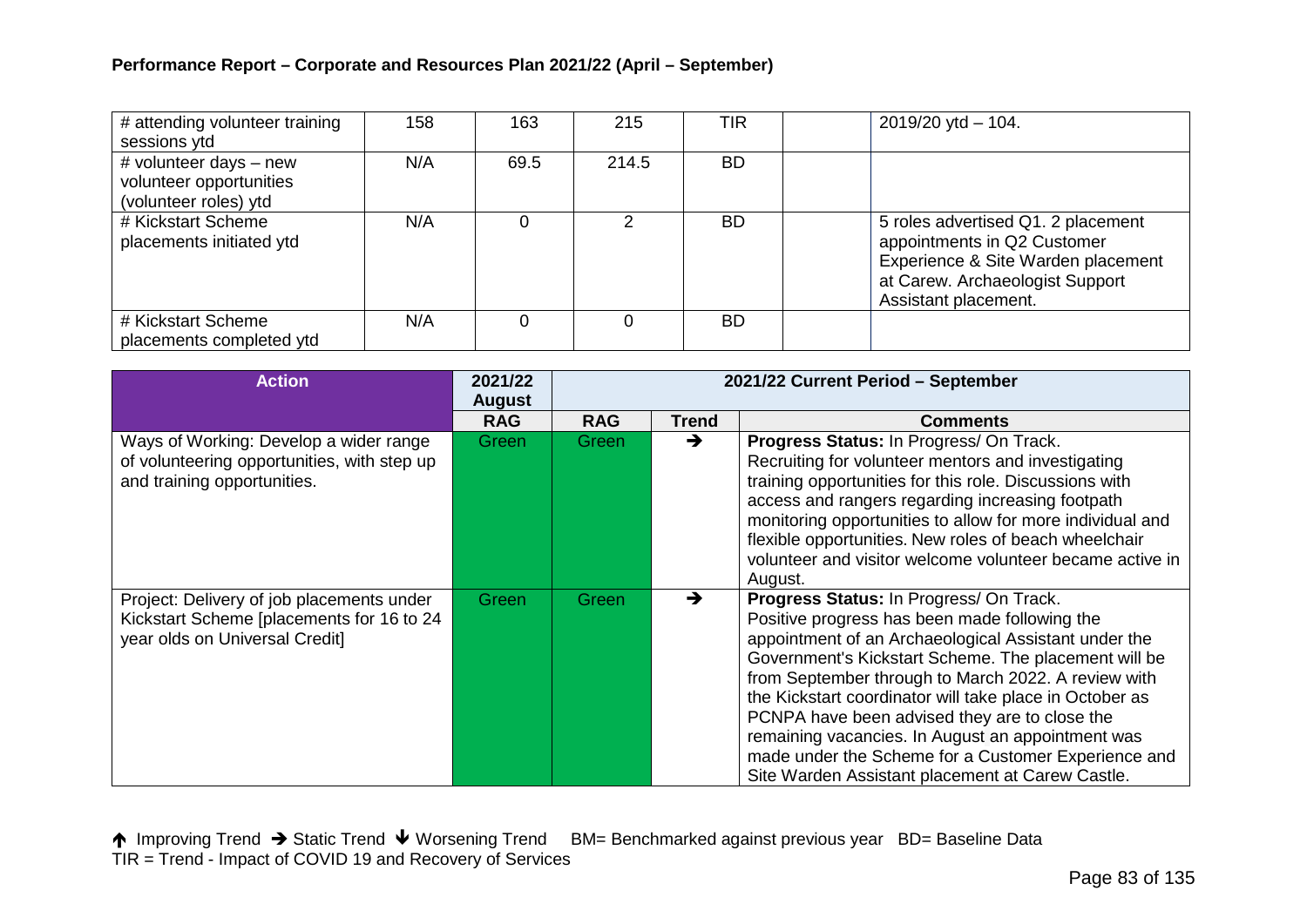#### **Well-being Objective - Resilience**

#### **Work Stream: Conservation Land Management – Managing Land for Nature**

| Measure - Data Available<br><b>Quarterly</b>                                | 2020/21<br>$Q1 - Q2$<br>(April -<br>Sept) | 2021/22<br>Q1<br>(April -<br>June) | 2021/22 Current Period: Q1- Q2 (April – September) |               |                                 |            |               |                                                                                   |
|-----------------------------------------------------------------------------|-------------------------------------------|------------------------------------|----------------------------------------------------|---------------|---------------------------------|------------|---------------|-----------------------------------------------------------------------------------|
|                                                                             | <b>Actual</b>                             | <b>Actual</b>                      | <b>Actual</b>                                      | <b>Target</b> | <b>Revised</b><br><b>Target</b> | <b>RAG</b> | <b>Trend</b>  | <b>Comments</b>                                                                   |
| Conservation Sites - % in<br>line with their formal<br>management plan (S6) | 100                                       | 100                                | 100                                                | 100%          |                                 | Green      | $\rightarrow$ | Conserving the Park now<br>has a waiting list and is<br>closed to new agreements. |

| <b>Action</b>                                                                                                                         | 2021/22<br><b>August</b> | 2021/22 Current Period - September |              |                                                                                                                                                                                                                                                                                                                                                                                                                                                                                                                                                                                                     |  |  |
|---------------------------------------------------------------------------------------------------------------------------------------|--------------------------|------------------------------------|--------------|-----------------------------------------------------------------------------------------------------------------------------------------------------------------------------------------------------------------------------------------------------------------------------------------------------------------------------------------------------------------------------------------------------------------------------------------------------------------------------------------------------------------------------------------------------------------------------------------------------|--|--|
|                                                                                                                                       | <b>RAG</b>               | <b>RAG</b>                         | <b>Trend</b> | <b>Comments</b>                                                                                                                                                                                                                                                                                                                                                                                                                                                                                                                                                                                     |  |  |
| Work Programme: Delivery of Authority's<br>operational work programme for<br>conservation (with focus on priority<br>activities) (S6) | Amber                    | Amber                              | →            | Progress Status: In Progress/ Behind.<br>The peak of the summer season is over but the National<br>Park remains very busy and is likely to remain so until<br>the end of October (and possibly beyond). Thanks to the<br>extension of the WG Hardship Fund, the Authority has<br>been able to extend the Seasonal Wardens' contracts to<br>help catch-up on a range of jobs (including our practical<br>conservation work) that were originally put on-hold due to<br>the impact of the coronavirus pandemic. We hope to be<br>able to provide an update on progress by the end of next<br>quarter. |  |  |
| Work Programme: Delivery of annual<br>cutting of the fire break network (S6)                                                          | Green                    | <b>Green</b>                       |              | Progress Status: In Progress/ On Track.<br>No updates for September.                                                                                                                                                                                                                                                                                                                                                                                                                                                                                                                                |  |  |
| Engagement: Engagement Activities with<br>Dairy Industry/ Farmers (S6) / Project:<br>Greening Agriculture SLSP project (S6)           | Green                    | <b>Green</b>                       | →            | Progress Status: In Progress/ On Track.<br>After working with First Milk to send out Expressions of<br>Interest for the Greening Agriculture pilot 4 businesses<br>showed an interest in developing carbon friendly<br>practises and offsetting current carbon emissions. After                                                                                                                                                                                                                                                                                                                     |  |  |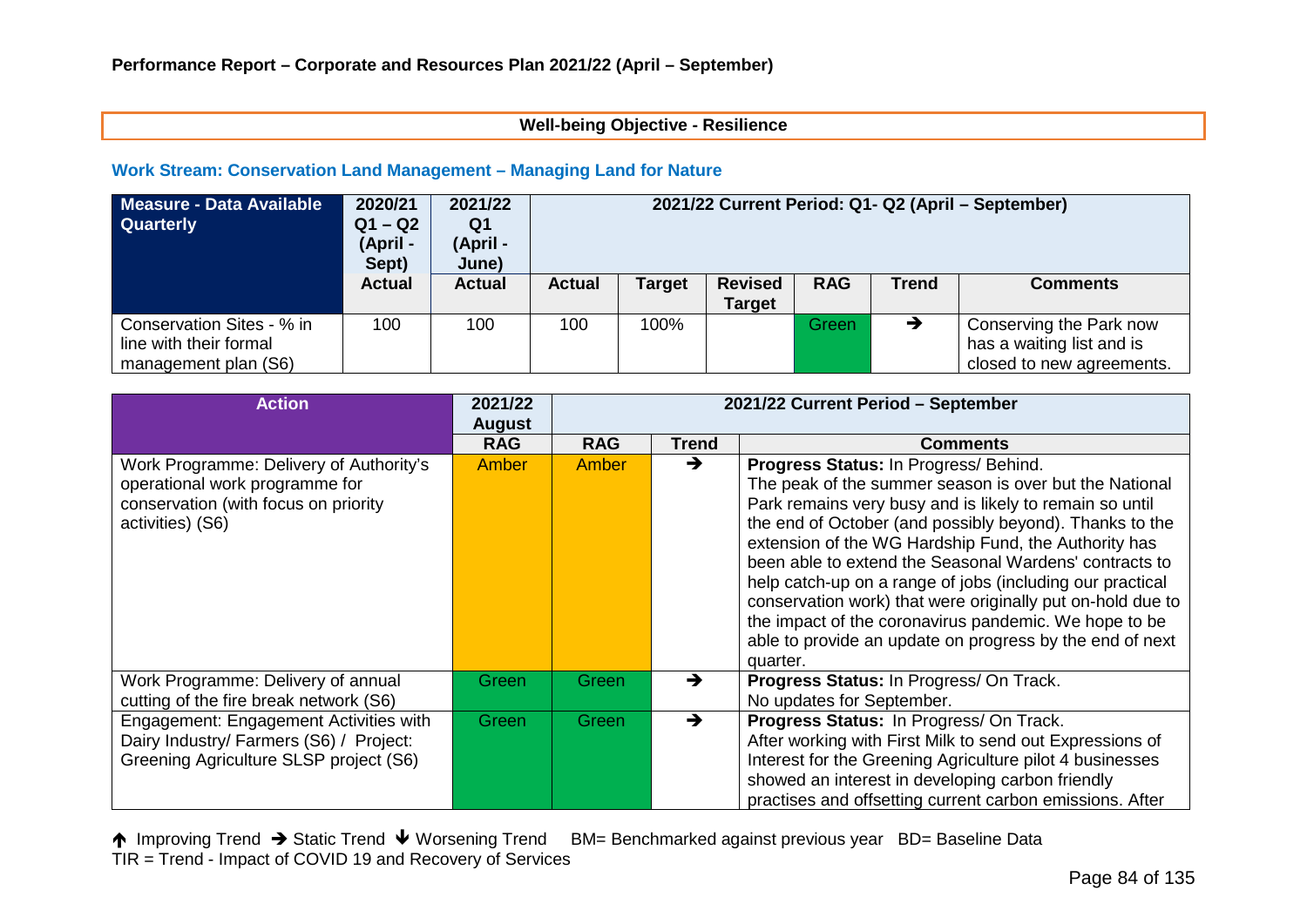|                                                                              |       |       |               | meeting with all four farms to gain a better understanding<br>of each of the businesses ambitions, all four where<br>accepted onto the pilot. Two of the farms are in the<br>Fishguard /Newport area while the other two are in the |
|------------------------------------------------------------------------------|-------|-------|---------------|-------------------------------------------------------------------------------------------------------------------------------------------------------------------------------------------------------------------------------------|
|                                                                              |       |       |               | southern part of the county near Martletwy and<br>Jameston. All farms in the Greening Agriculture Pilot are                                                                                                                         |
|                                                                              |       |       |               | awaiting quotes for various works ranging from Solar<br>Photovoltaic and battery systems to water harvesting.                                                                                                                       |
|                                                                              |       |       |               | The Authority has commissioned Geldards Solicitors,                                                                                                                                                                                 |
|                                                                              |       |       |               | Cardiff to draw up an agreement between the Authority                                                                                                                                                                               |
|                                                                              |       |       |               | and the Pilot farms with regards to expenditure and                                                                                                                                                                                 |
|                                                                              |       |       |               | reporting project status. This along with the farms quotes<br>is expected to be completed by the end of October                                                                                                                     |
| Strategic Partnership: Participation with                                    | Green | Amber | ₩             | Progress Status: In Progress/ On Track.                                                                                                                                                                                             |
| Pembrokeshire Nature Partnership and                                         |       |       |               | External funding element of the Pembrokeshire Nature                                                                                                                                                                                |
| delivery of Pembrokeshire Nature                                             |       |       |               | Partnership post ends in March 2022. No continuation                                                                                                                                                                                |
| Recovery Plan (S6)                                                           |       |       |               | funding secured at present.                                                                                                                                                                                                         |
| Strategic Partnership: Participation with                                    | Green | Green | $\rightarrow$ | Progress Status: In Progress/ On Track.                                                                                                                                                                                             |
| Pembrokeshire Grazing Network and                                            |       |       |               | The Grazing Network continues to expand, with new                                                                                                                                                                                   |
| Pembrokeshire Wildfire Group. (S6)                                           |       |       |               | sites coming on board at present, although very close to                                                                                                                                                                            |
|                                                                              |       |       | $\rightarrow$ | running to full capacity now.                                                                                                                                                                                                       |
| Strategic Engagement: Participate in                                         | Green | Green |               | Progress Status: In Progress/ On Track.                                                                                                                                                                                             |
| opportunities to influence and support the<br>design and delivery of the new |       |       |               | The Authority continues to monitor the situation and<br>engage with partners and Welsh Government when                                                                                                                              |
| Sustainable Land Management Scheme                                           |       |       |               | required.                                                                                                                                                                                                                           |
| for Wales as it is developed. (S6)                                           |       |       |               |                                                                                                                                                                                                                                     |

# **Work Stream: Biodiversity and Connectivity Projects**

| <b>Action</b>                             | 2021/22<br><b>August</b> | 2021/22 Current Period - September |       |                                                          |  |
|-------------------------------------------|--------------------------|------------------------------------|-------|----------------------------------------------------------|--|
|                                           | <b>RAG</b>               | <b>RAG</b>                         | Trend | <b>Comments</b>                                          |  |
| <b>Scheme: Traditional Boundary Grant</b> | Green                    | Green\                             |       | <b>Progress Status: In Progress/ On Track.</b>           |  |
| Scheme (S6)                               |                          |                                    |       | Grant offer letters have been sent out to second tranche |  |
|                                           |                          |                                    |       | applicants, with work about to commence.                 |  |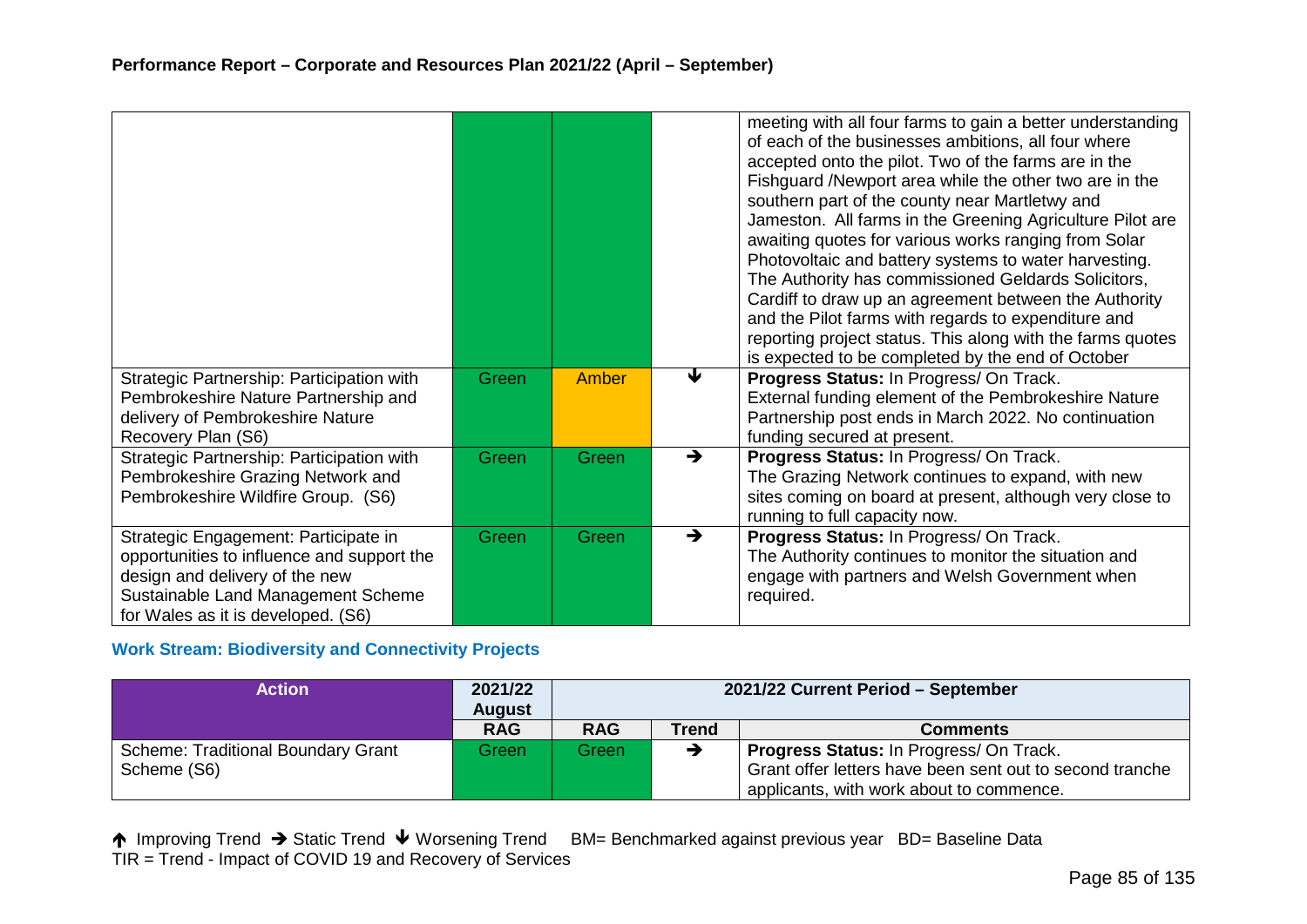| Project: People, Paths and Pollinator Pilot<br>Project (S6)                                                                                              | Green | Green        | →             | Progress Status: In Progress/ On Track.<br>Contractors have been working on the coast path,<br>clearing scrub along 600m of path at Marloes and<br>Monkhaven. This work widens the path, providing better<br>access for walkers and providing more space and habitat<br>opportunities for plant and insect diversity. |
|----------------------------------------------------------------------------------------------------------------------------------------------------------|-------|--------------|---------------|-----------------------------------------------------------------------------------------------------------------------------------------------------------------------------------------------------------------------------------------------------------------------------------------------------------------------|
| Project: Implementation of Dawnsio ar y<br>Diben SMS Coastal project work<br>programme (S6)                                                              | Green | Green        | $\rightarrow$ | Progress Status: In Progress/ On Track.<br>Project has started. LIDAR work which is the largest<br>project element is now being tendered for on Sell to<br>Wales.                                                                                                                                                     |
| Project: Habitat use of Coastal Belt by<br>Adders. (S6)                                                                                                  | Green | <b>Green</b> | →             | Progress Status: In Progress/ On Track.<br>Report is underway. Drone footage of project area has<br>been recorded to help with interpretation.                                                                                                                                                                        |
| Project: Development of long term<br>management plan for Southern Damselfly<br>and Marsh Fritillary (S6)                                                 | Green | Green        | →             | Progress Status: In Progress/ On Track.<br>A meeting has been organised to discuss monitoring and<br>management of Marsh Fritillary in Pembrokeshire.<br>Successful Nature Networks bid will implement practical<br>habitat management work to benefit Marsh Fritillary.                                              |
| Project: Long Term monitoring projects<br>Chough, Barn Owl, Carew Castle bats and<br>Skylarks and further analysis of Chough<br>Monitoring Data Set (S6) | Green | Green        | →             | Progress Status: In Progress/ On Track.<br>Final bat count of the season takes place this month. St.<br>David's skylark monitoring report has been received.                                                                                                                                                          |

#### **Work Stream: Engagement and Volunteering in looking after the Park's Ecosystem**

| Measure - Data Available Quarterly                                  | 2020/21<br>$Q1 - Q2$<br>(April - Sept) | 2021/22<br>Q1<br>(April - June) | 2021/22 Current Period: Q1- Q2 (April - September) |               |                                 |                   |
|---------------------------------------------------------------------|----------------------------------------|---------------------------------|----------------------------------------------------|---------------|---------------------------------|-------------------|
|                                                                     | <b>Actual</b>                          | <b>Actual</b>                   | <b>Actual</b>                                      | <b>Target</b> | <b>Revised</b><br><b>Target</b> | <b>Comments</b>   |
| Hectares - Invasive species removed at<br>source/ injected ytd (S6) | 48.22                                  | 45.49                           | 88.49                                              | Trend         |                                 |                   |
| # Volunteer days - Invasive species work<br>ytd $(S6)$              | 18                                     | 44.5                            | 119.5                                              | <b>TIR</b>    |                                 |                   |
| # volunteer days – conservation ytd (S6)                            | 96.5                                   | 268.5                           | 468.5                                              | TIR           |                                 | 2019/20 ytd - 627 |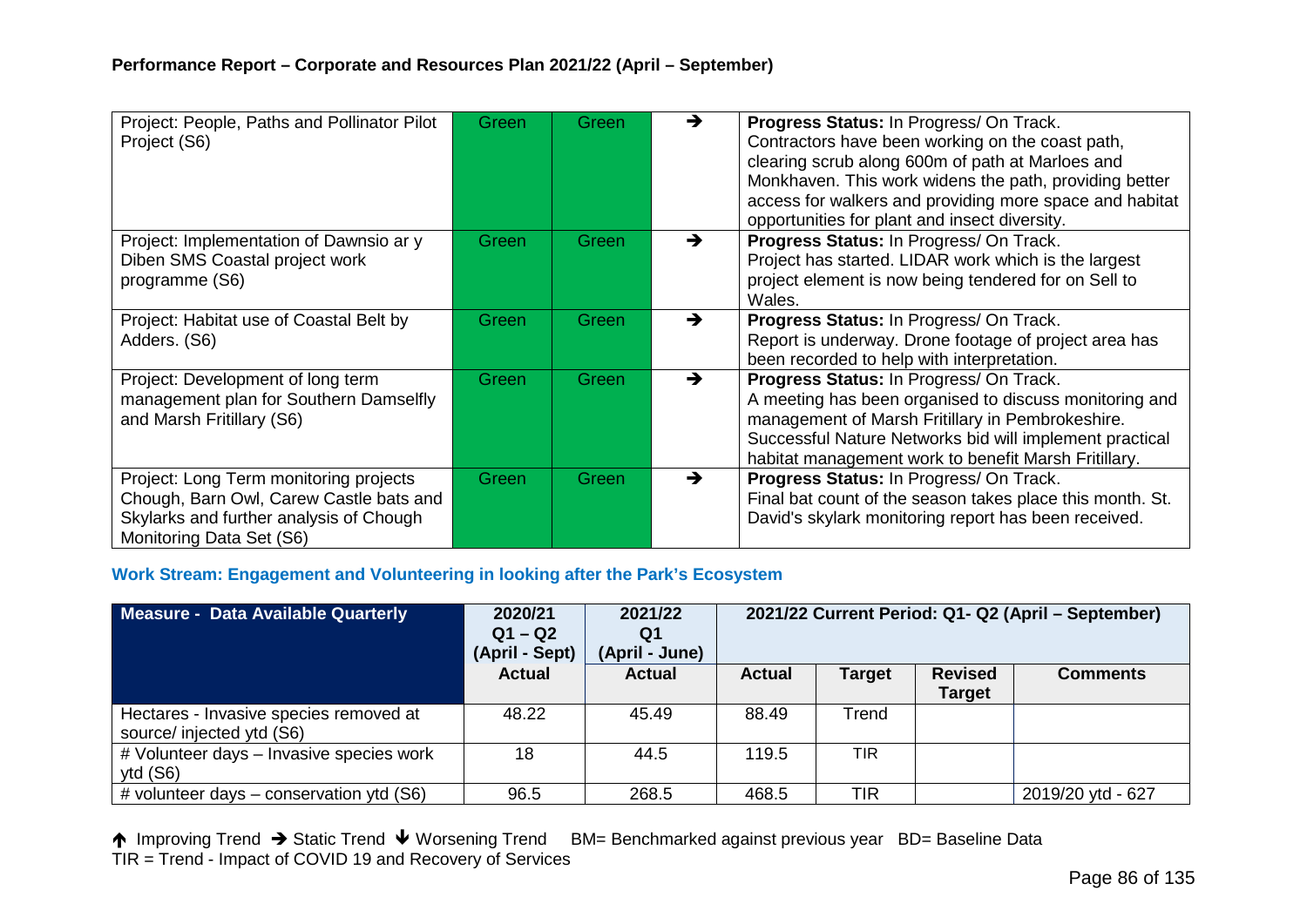| (S6)<br>$^{\prime}$<br>conservation<br>davs<br>vtd<br>action<br>- വെവി<br>suudi | ייג ו | ⁄1 > | TIF |  |
|---------------------------------------------------------------------------------|-------|------|-----|--|
|                                                                                 |       |      |     |  |

| <b>Action</b>                                                                                                                                                      | 2021/22<br><b>August</b> | 2021/22 Current Period - September |               |                                                                                                                                                                                                                                                                                                                                                                                                                                                                                                                                                                                                                                                                                                                                             |  |  |
|--------------------------------------------------------------------------------------------------------------------------------------------------------------------|--------------------------|------------------------------------|---------------|---------------------------------------------------------------------------------------------------------------------------------------------------------------------------------------------------------------------------------------------------------------------------------------------------------------------------------------------------------------------------------------------------------------------------------------------------------------------------------------------------------------------------------------------------------------------------------------------------------------------------------------------------------------------------------------------------------------------------------------------|--|--|
|                                                                                                                                                                    | <b>RAG</b>               | <b>RAG</b>                         | <b>Trend</b>  | <b>Comments</b>                                                                                                                                                                                                                                                                                                                                                                                                                                                                                                                                                                                                                                                                                                                             |  |  |
| Project: Stitch in Time (S6)                                                                                                                                       | Amber                    | Amber                              | $\rightarrow$ | Progress Status: In Progress/ On Track.<br>In Amber as currently no continuation funding in place,<br>officers working on this, funding application made to<br>Scottish Power in August, applicants to receive notice of<br>12 month funding during Q4 2021. No volunteer balsam<br>pulling activities took place during September due to bad<br>weather when arranged, officer focus switched to<br>Japanese Knotweed. During September a total of 22<br>sites across the project catchments and areas the NP<br>manage i.e near PROW where management is impacted<br>were included in treatment. Contractors continue with<br>balsam work in Clydach and Castlemartin corse<br>catchment. Project Steering group met end of<br>September. |  |  |
| Project: Enhancement of picnic area and<br>woodland area at Oriel y Parc (S6)                                                                                      | Green                    | Green                              | $\rightarrow$ | Progress Status: In Progress/ On Track.<br>No further progress. In August advice received from<br>pollinator warden and implemented. A follow up meeting<br>will take place in Autumn to plan further planting.                                                                                                                                                                                                                                                                                                                                                                                                                                                                                                                             |  |  |
| Project: Recruit and train specialist<br>volunteers to carry out reptile, Marsh<br>Fritillary and Southern Damselfly<br>monitoring (S6)                            | Green                    | Green                              | $\rightarrow$ | Progress Status: In Progress/ On Track.<br>Further adder emergence surveys are planned for<br>Feb/March.                                                                                                                                                                                                                                                                                                                                                                                                                                                                                                                                                                                                                                    |  |  |
| Partnership: Participate with<br>Pembrokeshire Light Pollution Partnership,<br>including carrying out community<br>engagement activities where appropriate<br>(S6) | Amber                    | Green                              | ↑             | Progress Status: In Progress/ On Track.<br>Meeting had with PCC to engage in further partnership<br>working. Contact made with MHWSG Industry to gauge<br>interest in participating in potential case study.<br>Preliminary discussions started with other designated<br>landscapes on potential for south Wales light pollution<br>partnership.                                                                                                                                                                                                                                                                                                                                                                                            |  |  |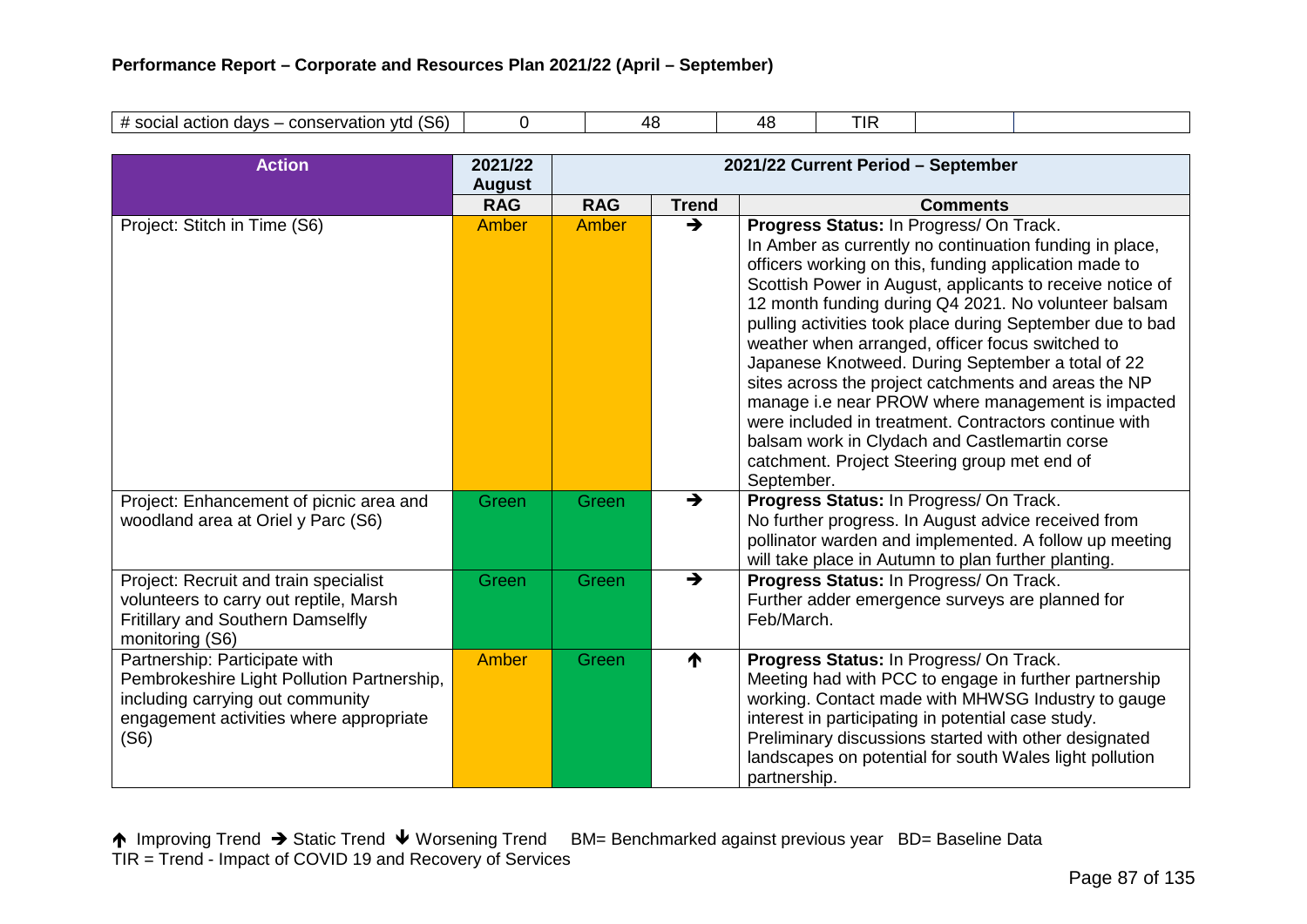| <b>Measure - Data Available Quarterly</b>                             | 2020/21<br>$Q1 - Q2$<br>(April - Sept) | 2021/22<br>Q1<br>(April - June) |               |               |                                 | 2021/22 Current Period: Q1 - Q2 (April - September) |
|-----------------------------------------------------------------------|----------------------------------------|---------------------------------|---------------|---------------|---------------------------------|-----------------------------------------------------|
|                                                                       | <b>Actual</b>                          | <b>Actual</b>                   | <b>Actual</b> | <b>Target</b> | <b>Revised</b><br><b>Target</b> | <b>Comments</b>                                     |
| # of applications for works to<br>protected trees determined ytd (S6) | 20                                     |                                 | 10            | Trend         |                                 |                                                     |
| # of new tree preservation orders<br>made ytd (S6)                    |                                        |                                 |               | Trend         |                                 |                                                     |
| # volunteer and social action days -                                  |                                        | 60                              | 65            | TIR           |                                 | Tree Matt fitting focused                           |

### **Work Stream: Looking after Trees in the Landscapes**

tree planting ytd (S6)

| <b>Action</b>                                                                                      | 2021/22<br><b>August</b> | 2021/22 Current Period - September |              |                                                                                                                                                                                                                                                                                                                                                                                                                                                        |  |  |
|----------------------------------------------------------------------------------------------------|--------------------------|------------------------------------|--------------|--------------------------------------------------------------------------------------------------------------------------------------------------------------------------------------------------------------------------------------------------------------------------------------------------------------------------------------------------------------------------------------------------------------------------------------------------------|--|--|
|                                                                                                    | <b>RAG</b>               | <b>RAG</b>                         | <b>Trend</b> | <b>Comments</b>                                                                                                                                                                                                                                                                                                                                                                                                                                        |  |  |
| Work Programme: Delivery of 2021/22<br>work programme to manage ash die back<br>on our estate (S6) | Green                    | Green                              | →            | Progress Status: In Progress/ Behind.<br>A few glitches with the GIS programme used by the<br>Authority has delayed some inspection work but priority<br>sites have all been assessed and any remedial action taken.<br>A specific meeting was held in September to try and resolve<br>the GIS related issues, with support from the Park Direction<br>Team, and hopefully this will help accelerate the inspection<br>regime across Zone 2 & 3 sites. |  |  |
|                                                                                                    |                          |                                    |              | See Responding to Climate Change Emergency Work Stream Section for information on Community Woodland SPSL Project                                                                                                                                                                                                                                                                                                                                      |  |  |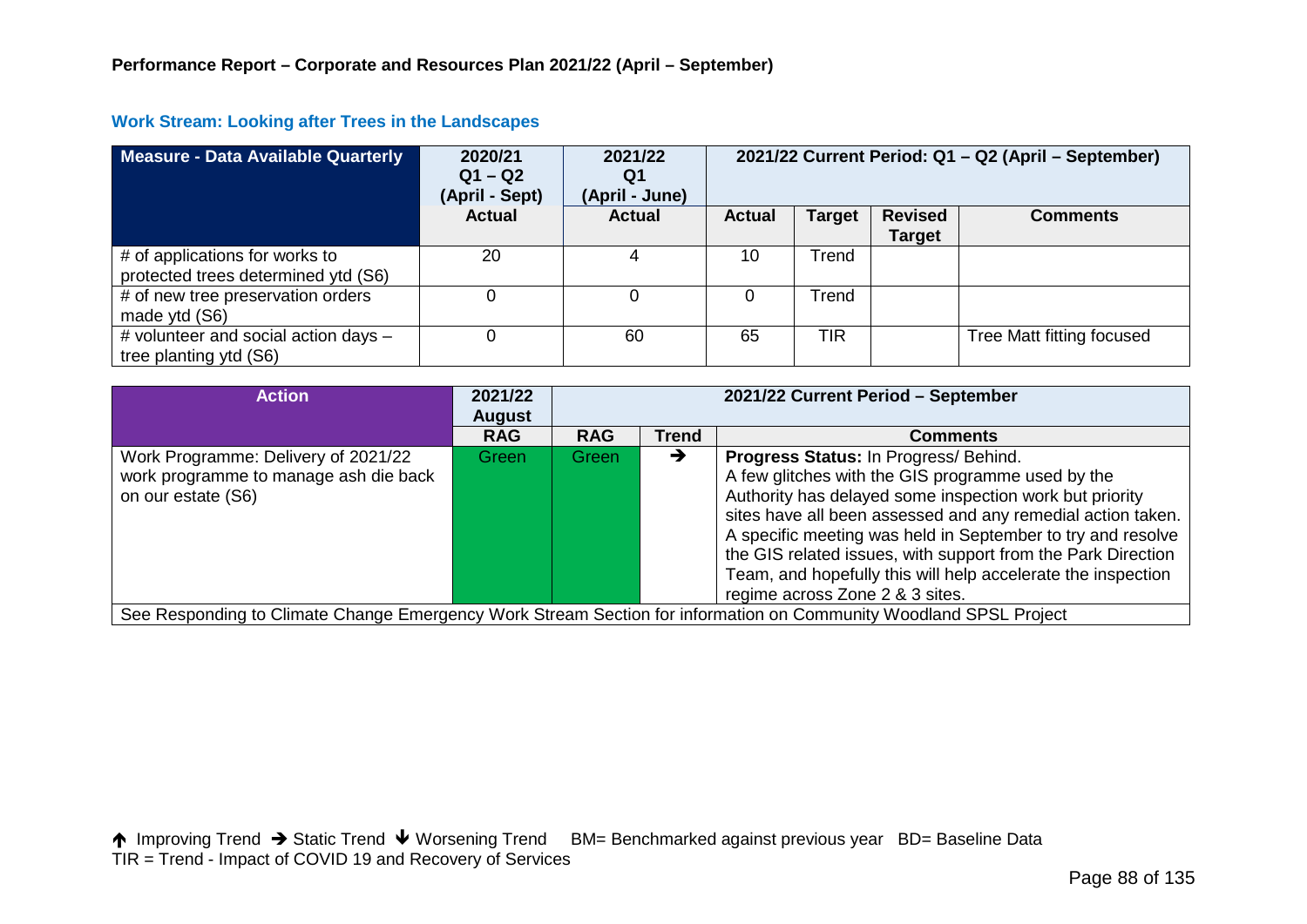#### **Work Stream: Marine and Foreshore Environment**

| Measure - Data Available Quarterly                                                                 | 2020/21<br>$Q1 - Q2$<br>(April -<br>Sept) | 2021/22<br>Q1<br>(April) | 2021/22 Current Period: Q1 - Q2 (April - September) |               |                                 |                                                                       |
|----------------------------------------------------------------------------------------------------|-------------------------------------------|--------------------------|-----------------------------------------------------|---------------|---------------------------------|-----------------------------------------------------------------------|
|                                                                                                    | <b>Actual</b>                             | <b>Actual</b>            | <b>Actual</b>                                       | <b>Target</b> | <b>Revised</b><br><b>Target</b> | <b>Comments</b>                                                       |
| # volunteer and social action days -<br>beach, foreshore and river cleaning<br>activities ytd (S6) | $\Omega$                                  | 59.5                     | 60                                                  | TIR           |                                 | Doesn't include Summer<br>Ranger beach cleans<br>with general public. |

| <b>Action</b>                                                                                                                                                                                                                        | 2021/22<br><b>August</b> | 2021/22 Current Period - September |              |                                                                                                                                                                                                                                                                                                                                                                  |  |
|--------------------------------------------------------------------------------------------------------------------------------------------------------------------------------------------------------------------------------------|--------------------------|------------------------------------|--------------|------------------------------------------------------------------------------------------------------------------------------------------------------------------------------------------------------------------------------------------------------------------------------------------------------------------------------------------------------------------|--|
|                                                                                                                                                                                                                                      | <b>RAG</b>               | <b>RAG</b>                         | <b>Trend</b> | <b>Comments</b>                                                                                                                                                                                                                                                                                                                                                  |  |
| Project: Initiate development of<br>sustainable seaweed collection policy.(S6)                                                                                                                                                       | Green                    | Amber                              | Ψ            | Progress Status: In Progress/ Behind.<br>Report delayed.                                                                                                                                                                                                                                                                                                         |  |
| <b>Collaboration: Explore opportunities</b><br>through partnerships to develop projects<br>that can support/ enhance carbon<br>sequestration in the marine environment.<br>(S6)                                                      | Green                    | Green                              | →            | Progress Status: In Progress/ On Track.<br>Following a monitoring site visit in early September,<br>reports are that good seagrass growth has been found<br>and is on a path to successfully cover the planned area.<br>The Pembrokeshire Marine Officer provided updates to<br>PCF and the local Dale parish newsletter. Further<br>information available here. |  |
| <b>Collaboration: Involvement with Foreshore</b><br>Management Plan and collaborate on<br>marine pollution prevention, contingency<br>planning and response and support others<br>in managing commercial gathering activity.<br>(S6) | Green                    | Green                              | →            | Progress Status: In Progress/ On Track.<br>Work with PCF is underway with an agreed programme<br>to deliver a model plan with stakeholder engagement and<br>a prioritised foreshore action plan.                                                                                                                                                                 |  |
| Collaboration: Explore opportunities for<br>joint working to improve water quality<br>information and land management and to                                                                                                         | Green                    | Green                              | →            | Progress Status: In Progress/ On Track.<br>A second phase of the CLEAN project has been<br>proposed and PCNPA is assisting in looking for funding<br>sources. A final evaluation report of the Building                                                                                                                                                          |  |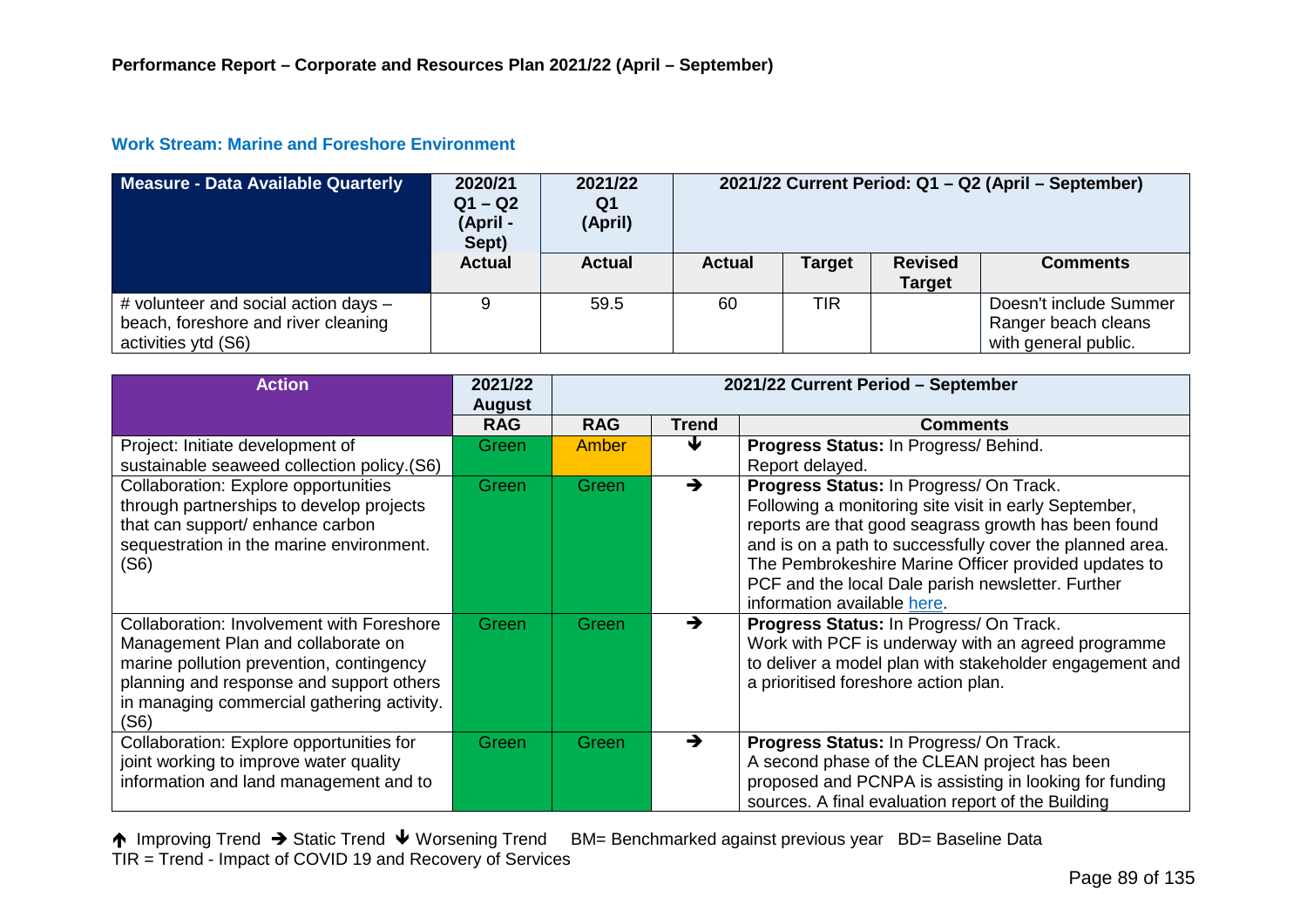| expand water quality work from the<br>Waterway to the open coast. (S6)                                                                                                 |       |       |   | Resilience in Catchments Project is in preparation by a<br>consultant commissioned by Pembrokeshire Coastal<br>Forum and PLANED. A Nutrient Management (Plan)<br>Board, with a focus on phosphate targets, is in the<br>process of being set up by Pembrokeshire County<br>Council. PCNPA would likely have board representation.                                                                                                                                                                                                                                                                                                                                                                                                                                                                                                                               |
|------------------------------------------------------------------------------------------------------------------------------------------------------------------------|-------|-------|---|-----------------------------------------------------------------------------------------------------------------------------------------------------------------------------------------------------------------------------------------------------------------------------------------------------------------------------------------------------------------------------------------------------------------------------------------------------------------------------------------------------------------------------------------------------------------------------------------------------------------------------------------------------------------------------------------------------------------------------------------------------------------------------------------------------------------------------------------------------------------|
| Strategic Partnerships: Participate in<br>Relevant Authority Groups for SAC areas<br>and Marine protected areas management<br>at a Wales/ Welsh Government level. (S6) | Green | Green | → | Progress Status: In Progress/ On Track.<br>News of the outcome of the tender submission for the<br>Natur Am Byth Pembrokeshire coordinator for marine<br>work is awaited. This is for a 17-month post to work on<br>the development phase of the project. It would contribute<br>to improving SAC feature condition and it significantly<br>boost finances enabling comfortable maintenance of the<br>Pembs Marine SAC Officer post into 2023. The SAC<br>Officer spent some days working on the submission of a<br>spreadsheet to ABPMer (on behalf of NRW) to contribute<br>to the "Nature Networks" scoping phase. The<br>spreadsheet included input from members and this and a<br>summary list of actions had been shared with RAG<br>members. It is hoped that the information will aid the<br>funding programme to meet the needs of site<br>management. |

# **Work Stream: Planning - Sustainable Management of Natural Resources (SMNR) and Responding to Biodiversity Loss**

| <b>Action</b>                                                                                                                                                                                                                                                                        | 2021/22<br><b>August</b> | 2021/22 Current Period - September |              |                                                                                                                                                                                                                                                            |  |  |
|--------------------------------------------------------------------------------------------------------------------------------------------------------------------------------------------------------------------------------------------------------------------------------------|--------------------------|------------------------------------|--------------|------------------------------------------------------------------------------------------------------------------------------------------------------------------------------------------------------------------------------------------------------------|--|--|
|                                                                                                                                                                                                                                                                                      | <b>RAG</b>               | <b>RAG</b>                         | <b>Trend</b> | <b>Comments</b>                                                                                                                                                                                                                                            |  |  |
| Collaboration: Work with regional partners<br>to develop a South West regional<br>approach to specialist advice on one<br>planet developments and biodiversity<br>enhancements conditions under<br>Environment Section 6 biodiversity duty<br>(including exploring opportunities for | Amber                    | Amber                              | →            | Progress Status: In Progress/ On Hold.<br>Tender process has closed but awaiting response from<br>Carmarthenshire Council. Whilst the joint tender process<br>has taken place, recent changes in other Authorities has<br>meant that this work is on hold. |  |  |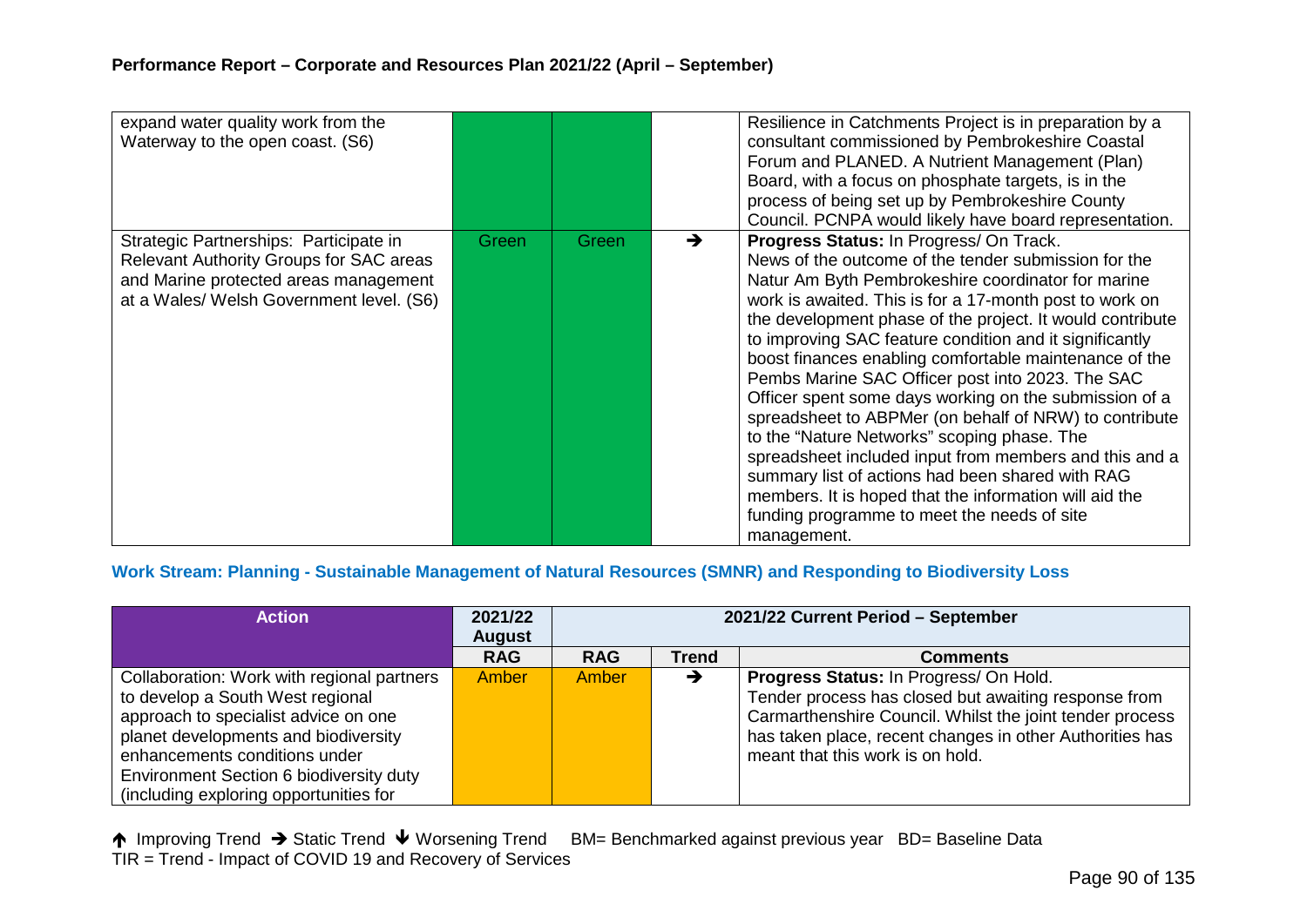| bio<br>have a<br>diversitv<br>nancements<br>∩∩<br>எய<br>w                        |  |  |  |
|----------------------------------------------------------------------------------|--|--|--|
| (S6)<br>nne<br>nomic<br>' impact.<br><b>OCIO</b><br>uutv<br>.sitivc<br>.<br>- 51 |  |  |  |

# **Well-being Objective – Health & Well-being**

# **Work Stream: Supported Walking Opportunities**

| Measure - Data Available Quarterly                                          | 2020/21<br>$Q1 - Q2$<br>(April -<br>Sept) | 2021/22<br>Q1<br>(April -<br>June) | 2021/22 Current Period: Q1 - Q2 (April - September) |               |                          |                                                       |  |
|-----------------------------------------------------------------------------|-------------------------------------------|------------------------------------|-----------------------------------------------------|---------------|--------------------------|-------------------------------------------------------|--|
|                                                                             | <b>Actual</b>                             | <b>Actual</b>                      | <b>Actual</b>                                       | <b>Target</b> | <b>Revised</b><br>Target | <b>Comments</b>                                       |  |
| # participants in Walkability supported<br>walks ytd                        | 26                                        | 88                                 | 204                                                 | <b>TIR</b>    |                          | Includes pilot scooter walk<br>session.               |  |
| # Pembrokeshire participants in Walking<br>for Well-being project walks ytd | 28                                        | 156                                | 437                                                 | TIR           |                          | Including Dementia<br>Supportive Well-being<br>Walks. |  |

| <b>Action</b>                                                       | 2021/22<br><b>August</b> | 2021/22 Current Period - September |              |                                                                                                                                                                                                                                                                                                                                                  |  |  |
|---------------------------------------------------------------------|--------------------------|------------------------------------|--------------|--------------------------------------------------------------------------------------------------------------------------------------------------------------------------------------------------------------------------------------------------------------------------------------------------------------------------------------------------|--|--|
|                                                                     | <b>RAG</b>               | <b>RAG</b>                         | <b>Trend</b> | <b>Comments</b>                                                                                                                                                                                                                                                                                                                                  |  |  |
| Project: West Wales Walking for Well-<br>being partnership project. | Green7                   | Green                              | →            | Progress Status: In Progress/ On Track.<br>Walking activity continued throughout September.<br>Changes where introduced to the participant registration<br>process, to make it easier for those interested to get<br>involved. Walkers can now register and book onto walks<br>on-line, over the phone or face to face at the start of<br>walks. |  |  |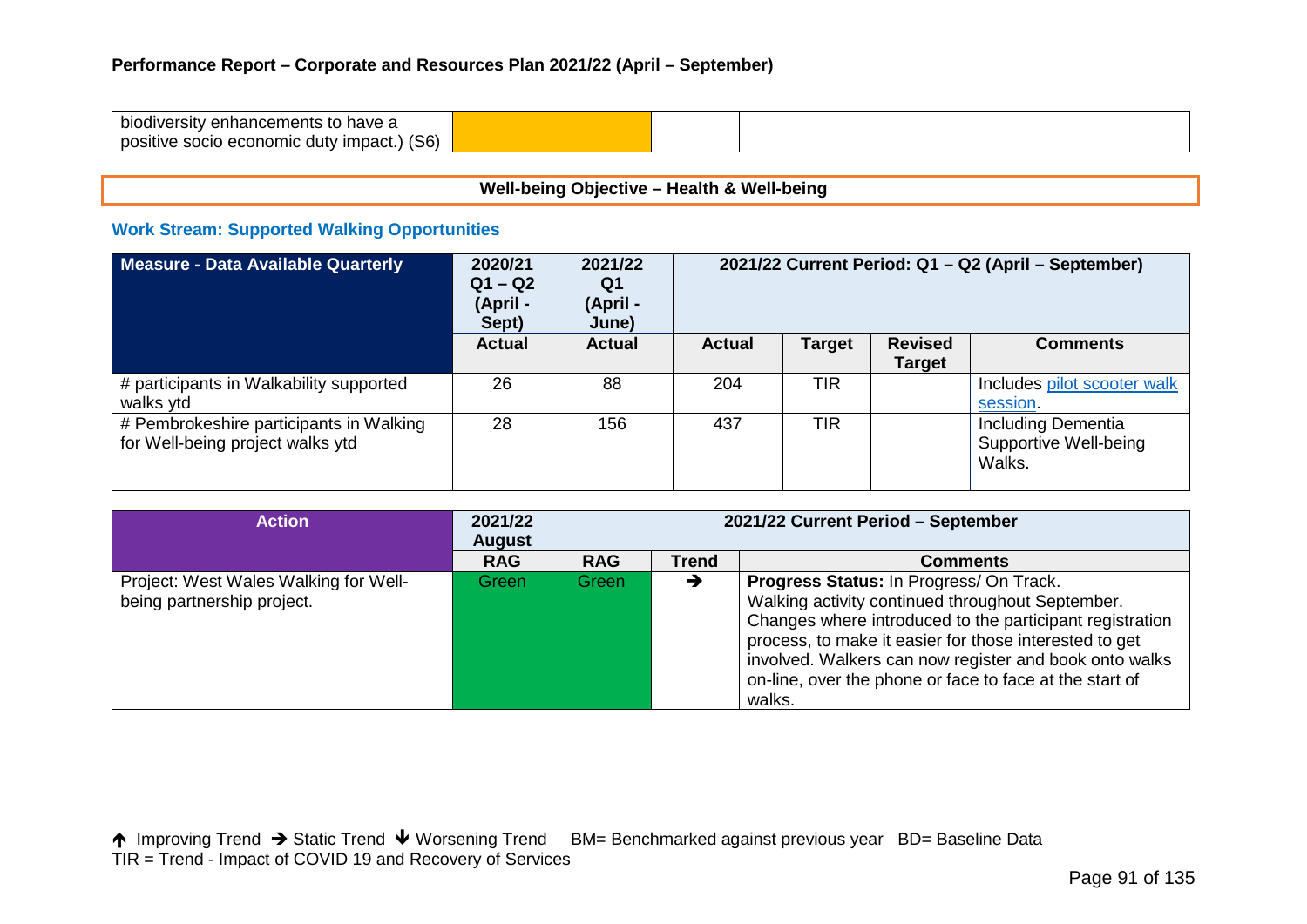#### **Work Stream: Promoting Health Benefits of the Park - Partnerships, Initiatives and Projects**

| Measure - Data                                                | 2020/21       | 2021/22       | 2021/22 Current Period - September |               |                |                                                                                                    |  |  |
|---------------------------------------------------------------|---------------|---------------|------------------------------------|---------------|----------------|----------------------------------------------------------------------------------------------------|--|--|
| <b>Available Monthly</b>                                      | <b>Sept</b>   | <b>August</b> | <b>Actual</b>                      | Original      | <b>Revised</b> | <b>Comments</b>                                                                                    |  |  |
|                                                               | <b>Actual</b> | <b>Actual</b> |                                    | <b>Target</b> | <b>Target</b>  |                                                                                                    |  |  |
| # of online walk maps<br>downloaded from PCNPA<br>website ytd | 8,065         | 17,308        | 20,408                             | TIR           |                | 2020/21 data affected by no data in May due<br>to analytics issues with transfer to new<br>website |  |  |

| Measure - Data Available Quarterly                                                              | 2020/21<br>$Q1 - Q2$<br>(April - Sept) | 2021/22<br>Q1<br>(April - June) | 2021/22 Current Period: Q1 - Q2 (April - September) |               |                                 |                           |
|-------------------------------------------------------------------------------------------------|----------------------------------------|---------------------------------|-----------------------------------------------------|---------------|---------------------------------|---------------------------|
|                                                                                                 | <b>Actual</b>                          | <b>Actual</b>                   | <b>Actual</b>                                       | <b>Target</b> | <b>Revised</b><br><b>Target</b> | <b>Comments</b>           |
| # volunteer days ytd                                                                            | 307.0                                  | 537.2                           | 1,171.4                                             | <b>TIR</b>    |                                 | $2019/20$ ytd $- 1,672.3$ |
| # participants in volunteering and<br>social action sessions involving<br>physical activity ytd | 261                                    | 658                             | 1,257                                               | <b>TIR</b>    |                                 |                           |
| # participants in PCNPA led walks ytd                                                           | 235                                    | 492                             | 1,234                                               | <b>TIR</b>    |                                 | $2019/20$ ytd $- 2,231$   |

| <b>Action</b>                                                                  | 2021/22<br><b>August</b> | 2021/22 Current Period - September |               |                                                                                                                                                                                                                                                                                                                                                                                                                                                                                                                                       |  |  |
|--------------------------------------------------------------------------------|--------------------------|------------------------------------|---------------|---------------------------------------------------------------------------------------------------------------------------------------------------------------------------------------------------------------------------------------------------------------------------------------------------------------------------------------------------------------------------------------------------------------------------------------------------------------------------------------------------------------------------------------|--|--|
|                                                                                | <b>RAG</b>               | <b>RAG</b>                         | <b>Trend</b>  | <b>Comments</b>                                                                                                                                                                                                                                                                                                                                                                                                                                                                                                                       |  |  |
| Project: Pathways Project                                                      | Green                    | <b>Green</b>                       | →             | Progress Status: In Progress/ On Track.<br>A new proposal for a Pathways project extension (based<br>on funds already available) was submitted to the<br>Leadership Team and agreed. The project will run for 18<br>months from the start of 2022 with a similar delivery model<br>to the existing project. Pathways sessions for volunteers<br>continued in September - in the short-term 1-2 days weeks<br>of the Roots to Recovery Volunteer Officers role will be<br>used to continue providing Pathways sessions this<br>Autumn. |  |  |
| Project: Roots to Recovery Project Bid<br>(and project delivery if Successful) | Green                    | Green                              | $\rightarrow$ | Progress Status: In Progress/ On Track.                                                                                                                                                                                                                                                                                                                                                                                                                                                                                               |  |  |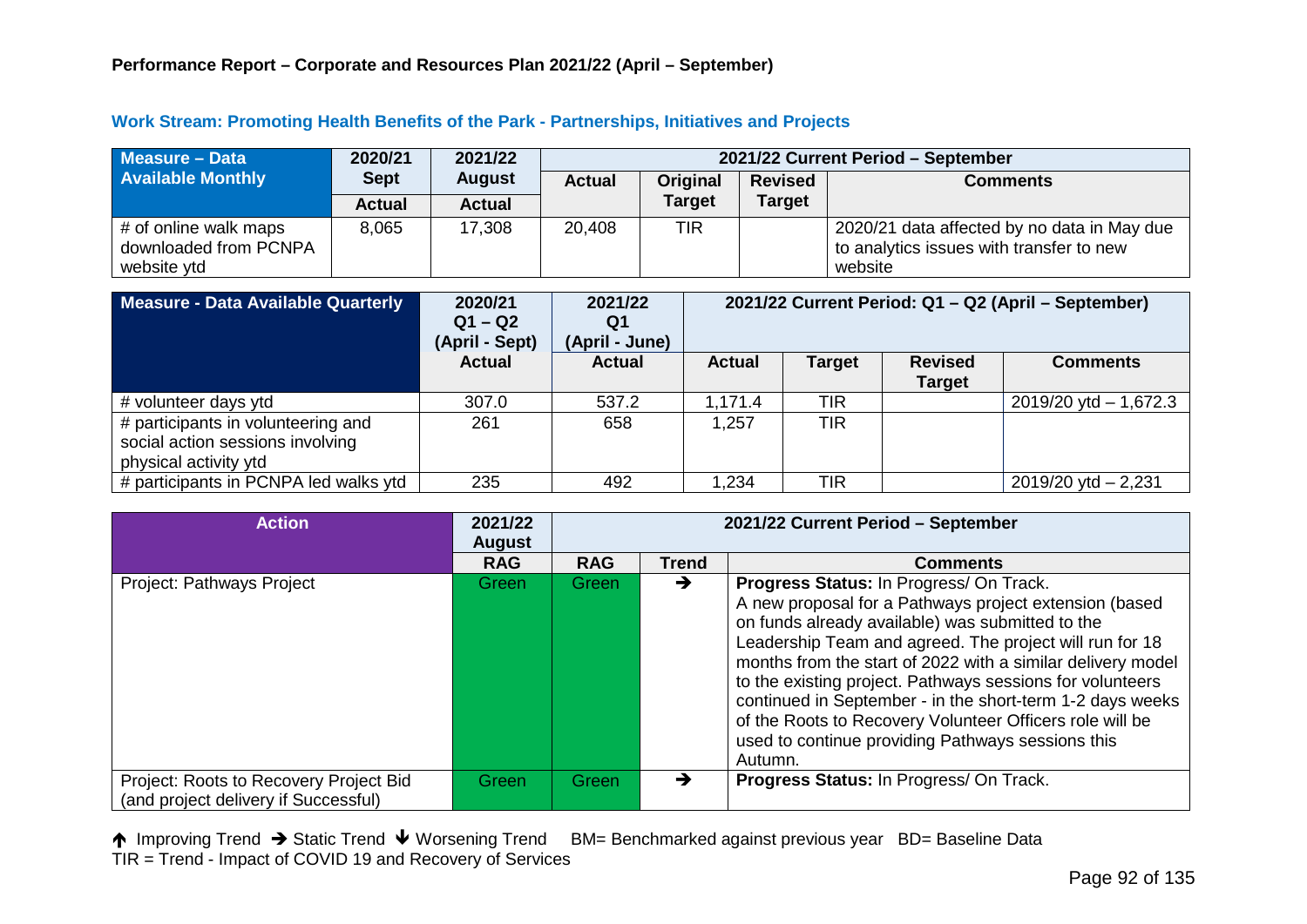|                                                                                                                                |       |       |               | The Roots to Recovery (R2R) project is funded through<br>the Community Lottery Fund and is a partnership between<br>Mind Pembrokeshire and Pembrokeshire Coast National<br>Park Authority. The project aims to support the mental<br>health of local people through a range of outdoor<br>experiences at locations in and around the National Park.<br>Working alongside mental health practitioners the project<br>will establish 'hubs' for activity that are accessible to those<br>needing support. R2R started on the 1st of September and<br>is a three year project with the following targets identified<br>in the business plan for the project: Project Targets: 6,000<br>volunteer days over the 3 years. Deliver 750<br>volunteer/activity sessions. Engage and support 500<br>individuals that identify as having a mental health problem<br>across Pembrokeshire. Support the training of 30<br>Volunteer Peer-to-Peer Mentors. Provide access to over<br>100 training sessions to help empower participants to grow<br>in confidence and learn new skills that can be applied<br>across all walks of life. |
|--------------------------------------------------------------------------------------------------------------------------------|-------|-------|---------------|---------------------------------------------------------------------------------------------------------------------------------------------------------------------------------------------------------------------------------------------------------------------------------------------------------------------------------------------------------------------------------------------------------------------------------------------------------------------------------------------------------------------------------------------------------------------------------------------------------------------------------------------------------------------------------------------------------------------------------------------------------------------------------------------------------------------------------------------------------------------------------------------------------------------------------------------------------------------------------------------------------------------------------------------------------------------------------------------------------------------------|
| Ways of Working: Commission review of<br>volunteer offer, to guide our long term<br>approach                                   | Green | Green | $\rightarrow$ | Progress Status: In Progress/ On Track.<br>The majority of consultation in relation to the review has<br>been undertaken. Outstanding work includes meetings<br>with the National Trust and Wildlife Trust locally to get an<br>understanding of their role in conservation volunteering in<br>the National Park and identify areas for collaboration. A<br>draft version of the final report will be available in early<br>November.                                                                                                                                                                                                                                                                                                                                                                                                                                                                                                                                                                                                                                                                                     |
| Strategic: Development of a National Park<br>Management Action Plan for our Health<br>and Well-being activities                | Green | Green | $\rightarrow$ | Progress Status: Complete/ On Track.<br>Action Completed July 2021. Action Plan approved by<br>Members at July NPA.                                                                                                                                                                                                                                                                                                                                                                                                                                                                                                                                                                                                                                                                                                                                                                                                                                                                                                                                                                                                       |
| Partnership: Co-ordinate the West Wales<br>Nature Based Health Service Network                                                 | Green | Green | $\rightarrow$ | Progress Status: In Progress/ On Track.<br>Meetings now brought back to on-line due to pandemic.                                                                                                                                                                                                                                                                                                                                                                                                                                                                                                                                                                                                                                                                                                                                                                                                                                                                                                                                                                                                                          |
| <b>Collaboration: Support Public Health</b><br>Wales with its strategic activities on social<br>and Green solutions for health | Green | Amber | ₩             | Progress Status: In Progress/ On Track.                                                                                                                                                                                                                                                                                                                                                                                                                                                                                                                                                                                                                                                                                                                                                                                                                                                                                                                                                                                                                                                                                   |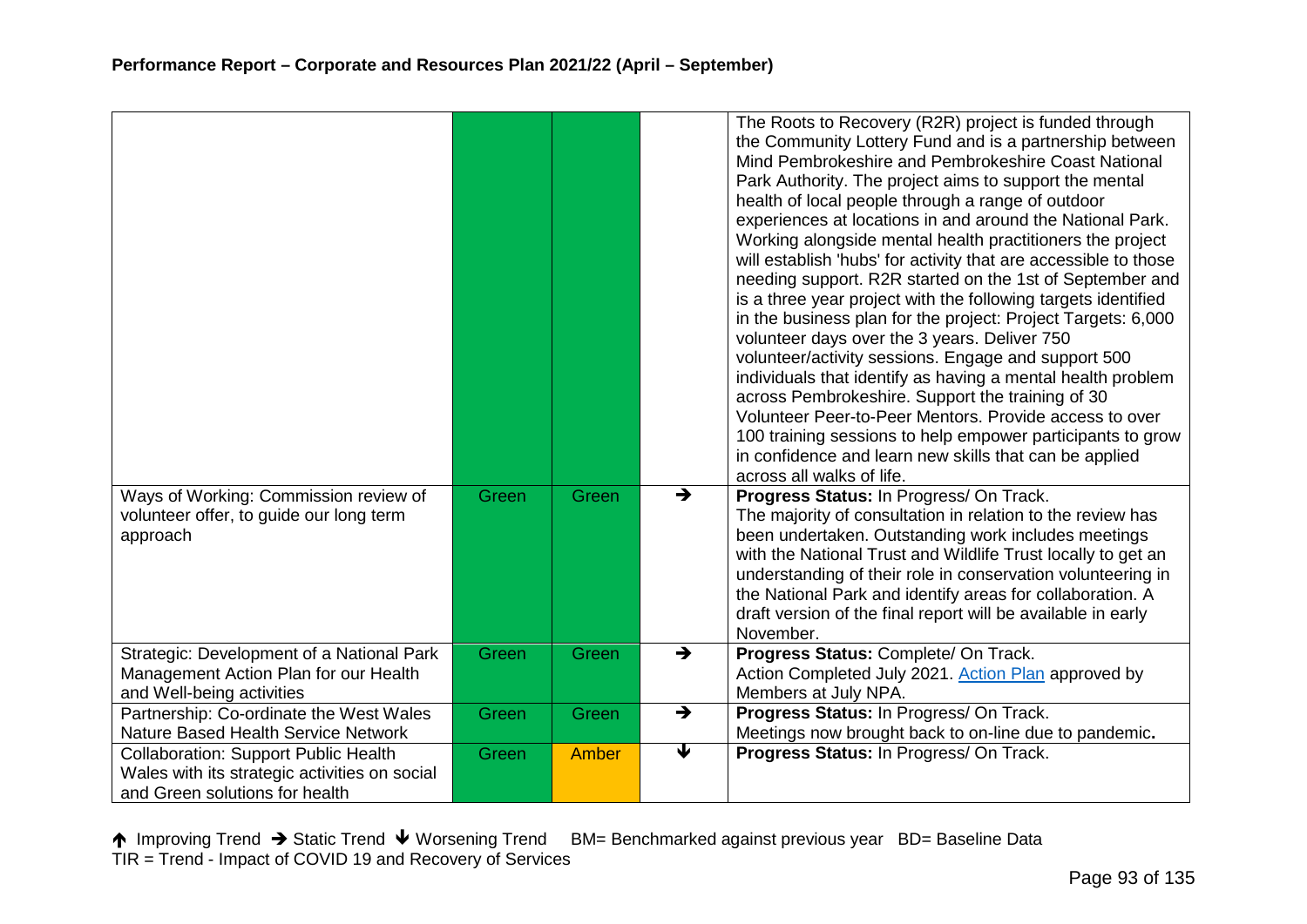|                                       |        |       |              | Work still stymied by the focus of PHW on the pandemic. |
|---------------------------------------|--------|-------|--------------|---------------------------------------------------------|
|                                       |        |       |              | However PHW now has Social Prescribing Strategy. PHW    |
|                                       |        |       |              | presented at WWNBHS network in August.                  |
| Collaboration: Work with partners to  | Amber/ | Green | $\mathbf{r}$ | <b>Progress Status: In Progress/ On Track.</b>          |
| develop and promote active travel and |        |       |              | Let's Walk Partnership due for review in autumn and may |
| every day walking and cycling         |        |       |              | include this element of work.                           |
| opportunities in the Park             |        |       |              |                                                         |

#### **Work Stream: Outdoor School and Play**

| Measure - Data Available Quarterly                                                            | 2020/21<br>$Q1 - Q2$<br>(April -<br>Sept) | 2021/22<br>Q1 (April -<br>June) | 2021/22 Current Period: Q1 - Q2 (April - September) |               |                                 |                        |  |
|-----------------------------------------------------------------------------------------------|-------------------------------------------|---------------------------------|-----------------------------------------------------|---------------|---------------------------------|------------------------|--|
|                                                                                               | <b>Actual</b>                             | <b>Actual</b>                   | <b>Actual</b>                                       | <b>Target</b> | <b>Revised</b><br><b>Target</b> | <b>Comments</b>        |  |
| # participants in PCNPA outdoor<br>learning sessions ytd                                      | 554                                       | 1,600                           | 3,229                                               | <b>TIR</b>    |                                 | $2019/20$ ytd $-5,030$ |  |
| % schools in National Park engaged<br>with PCNPA outdoor learning sessions/<br>activities ytd | 7.69                                      | 38.46                           | 53.85                                               | <b>TIR</b>    |                                 |                        |  |
| % schools in Pembrokeshire engaged<br>with PCNPA outdoor learning sessions/<br>activities ytd | 8.06                                      | 20.97                           | 38.71                                               | <b>TIR</b>    |                                 |                        |  |

| <b>Action</b>                          | 2021/22<br><b>August</b> | 2021/22 Current Period - September |              |                                                                                                                                                                                                                                                                                                                                                                               |  |
|----------------------------------------|--------------------------|------------------------------------|--------------|-------------------------------------------------------------------------------------------------------------------------------------------------------------------------------------------------------------------------------------------------------------------------------------------------------------------------------------------------------------------------------|--|
|                                        | <b>RAG</b>               | <b>RAG</b>                         | <b>Trend</b> | <b>Comments</b>                                                                                                                                                                                                                                                                                                                                                               |  |
| Project: Pembrokeshire Outdoor Schools | Green                    | Green                              | →            | Progress Status: In Progress/ On Track.<br>Support for schools has focused on school grounds work.<br>Working alongside the PCNPA Conservation Officer,<br>several schools have been helped enhancing grassland<br>areas around their school, these included Johnston<br>Primary School and Penrhyn VC School on the Angle<br>Peninsula. The PODS Co-ordinator also presented |  |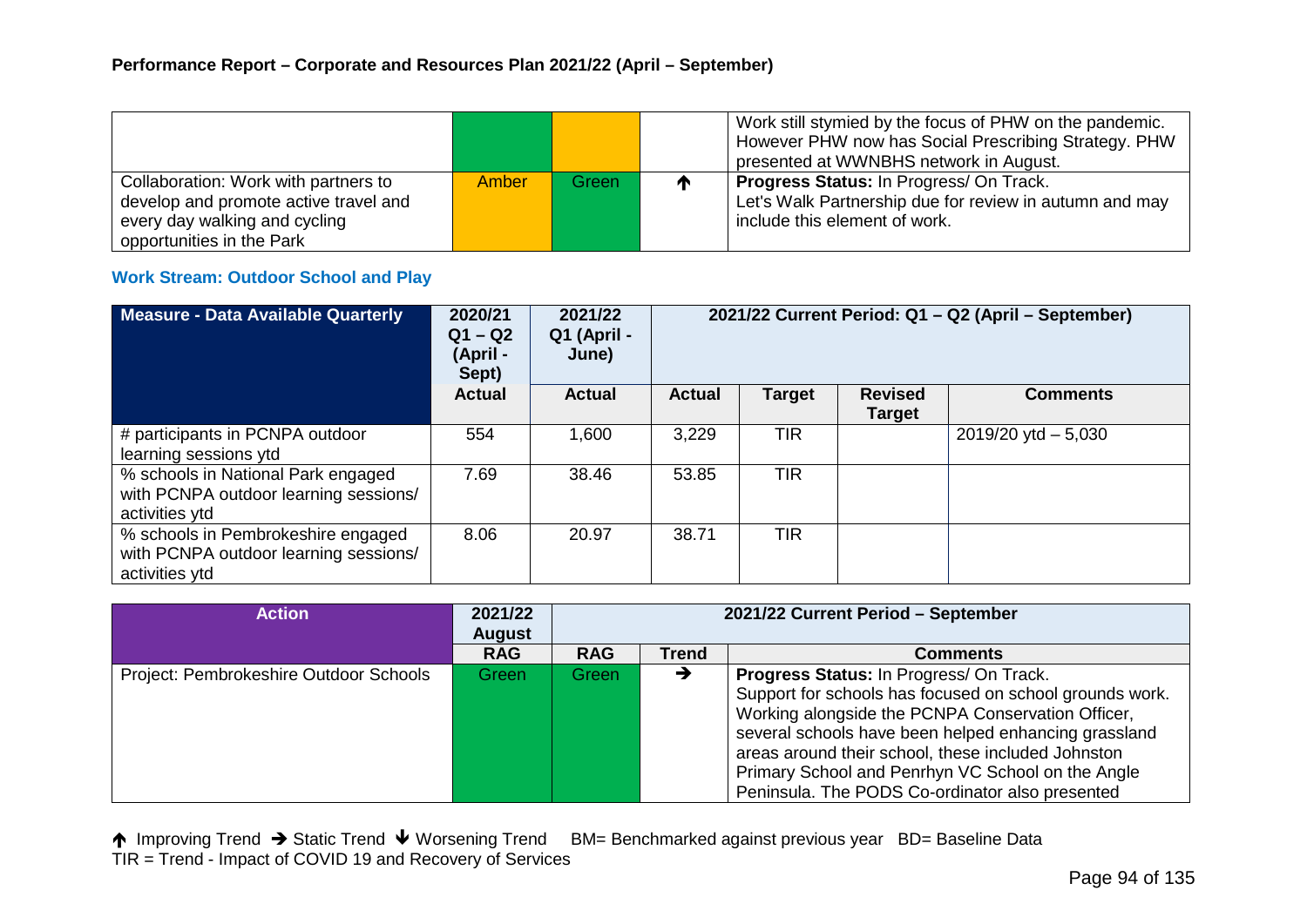|                                    |              |       |   | Cymbrogi Festival of Learning (a Lawrenny based outdoor<br>learning venue), introducing Outdoor Schools to delegates<br>at the event.                                                                                                                                                                                                        |
|------------------------------------|--------------|-------|---|----------------------------------------------------------------------------------------------------------------------------------------------------------------------------------------------------------------------------------------------------------------------------------------------------------------------------------------------|
| Project: Roots/ Gwreiddiau Project | Green        | Green | → | Progress Status: In Progress/On Track.<br>Delivered visits to St Bride's orchard for 4 schools<br>(Coastlands, Johnston, Gelliswick, St Francis) and Apple<br>juice "roadshow" (mobile press) in 2 project schools<br>(Neyland & Johnston). Advised schools (Johnston,<br>Neyland, Gelliswick, Coastlands) on school ground<br>developments. |
| Project: First 1000 days           | <b>Amber</b> | Amber | → | Progress Status: Not Started/Behind.<br>Following a review of the Job Description the post was re-<br>advertised for a third time in September. The closing date<br>for applications is in October, but no further progress made<br>in terms of project delivery.                                                                            |

#### **Work Stream: Planning Affordable Housing**

| Measure - Data Available<br><b>Quarterly</b>           | 2020/21<br>$Q1 - Q2$<br>(April -<br>Sept) | 2021/22<br>Q1<br>(April -<br>June) | 2021/22 Current Period: Q1 - Q2 (April - September) |                                              |                                 |                 |  |
|--------------------------------------------------------|-------------------------------------------|------------------------------------|-----------------------------------------------------|----------------------------------------------|---------------------------------|-----------------|--|
|                                                        | <b>Actual</b>                             | <b>Actual</b>                      | <b>Actual</b>                                       | <b>Target</b>                                | <b>Revised</b><br><b>Target</b> | <b>Comments</b> |  |
| % of housing units approved<br>that are affordable ytd | 72.34                                     |                                    | 0                                                   | See APR and Annual<br>Local Development Plan |                                 |                 |  |
| # affordable housing units<br>approved ytd             | 102                                       |                                    |                                                     | monitoring report for<br>context             |                                 |                 |  |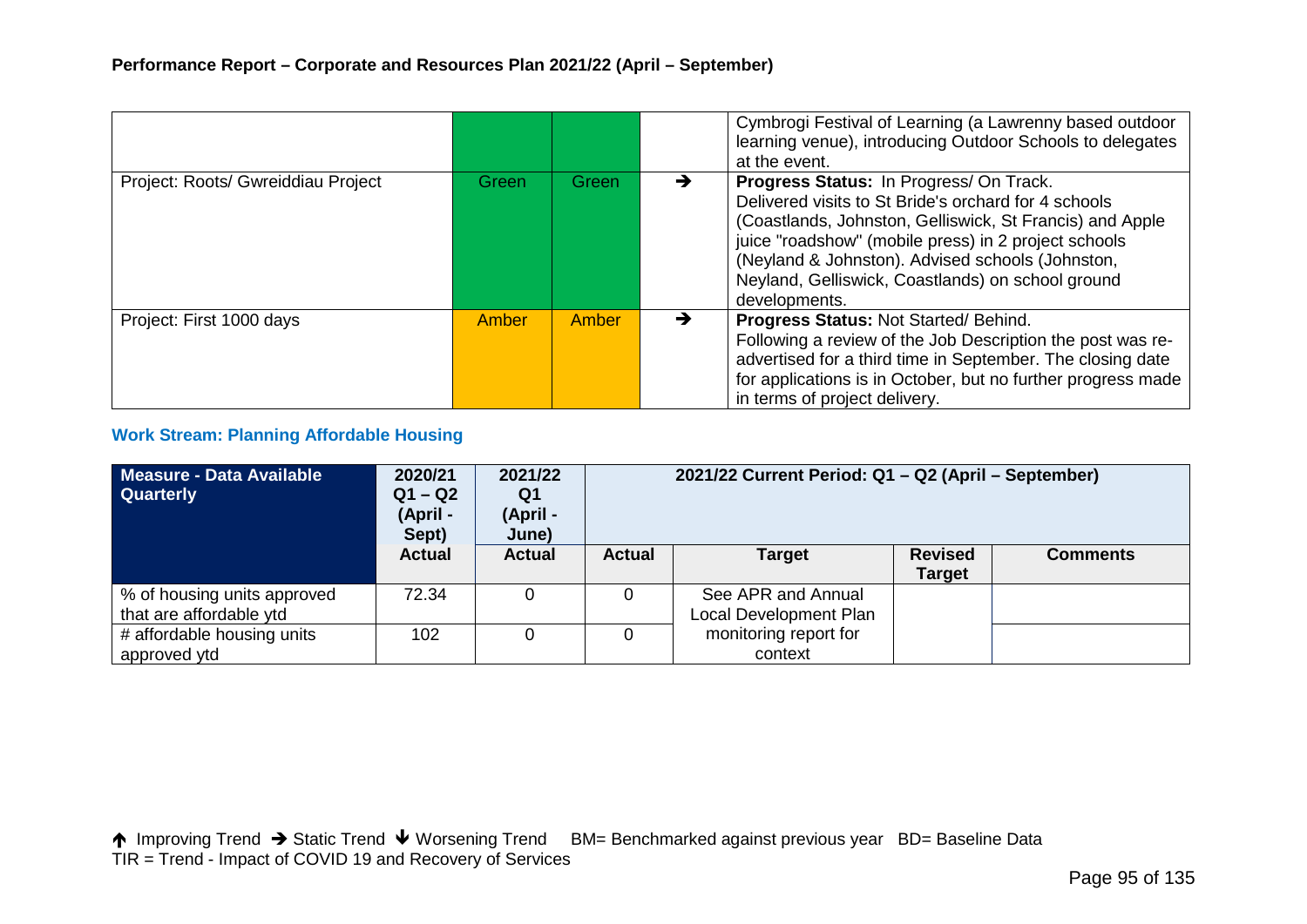| <b>Measure - Data Available</b>                                                                  | 2020/21       | 2021/22       | 2021/22 Current Period - September |               |                |                     |  |
|--------------------------------------------------------------------------------------------------|---------------|---------------|------------------------------------|---------------|----------------|---------------------|--|
| <b>Monthly</b>                                                                                   | <b>Sept</b>   | <b>August</b> | <b>Actual</b>                      | Original      | <b>Revised</b> | <b>Comments</b>     |  |
|                                                                                                  | <b>Actual</b> | <b>Actual</b> |                                    | <b>Target</b> | <b>Target</b>  |                     |  |
| # Days Lost through Sickness<br>Absence excluding Long Term<br><b>Sickness</b>                   | N/A           | 41.5<br>(Aug) | 9<br>(Sept)                        | <b>BD</b>     |                | YTD 2021/22: 23.75. |  |
| # Days Lost through Sickness<br>Absence including Long Term<br><b>Sickness</b>                   | N/A           | 41.5<br>(Aug) | 27<br>(Sept)                       | <b>BD</b>     |                | YTD 2021/22: 50.75. |  |
| % of hours lost as a result of<br>Sickness absences per employee<br>excluding Long Term Sickness | N/A           | 1.31<br>(Aug) | 1.64<br>(Sept)                     | <b>BD</b>     |                | Average YTD: 1.06.  |  |
| % of hours lost as a result of<br>Sickness absences per employee<br>including Long Term Sickness | N/A           | 1.31<br>(Aug) | 2.20<br>(Sept)                     | <b>BD</b>     |                | Average YTD: 1.95.  |  |

#### **Work Stream: Workforce Well-being, Resilience and Development**

| <b>Action</b>                                                                                                                                                                                          | 2021/22<br><b>August</b> | 2021/22 Current Period - September |               |                                                                                                                                                                                                                                                                                                                                                                                                           |  |  |
|--------------------------------------------------------------------------------------------------------------------------------------------------------------------------------------------------------|--------------------------|------------------------------------|---------------|-----------------------------------------------------------------------------------------------------------------------------------------------------------------------------------------------------------------------------------------------------------------------------------------------------------------------------------------------------------------------------------------------------------|--|--|
|                                                                                                                                                                                                        | <b>RAG</b>               | <b>RAG</b>                         | Trend         | <b>Comments</b>                                                                                                                                                                                                                                                                                                                                                                                           |  |  |
| Covid 19 Recovery: Pro-actively manage<br>and support our workforce in response to<br>COVID 19 related developments during<br>the year.                                                                | Green                    | Green/                             | $\rightarrow$ | Progress Status: In Progress/ On Track.<br>Briefing drafted for line managers to use Work and<br>Wellbeing Reviews as a further springboard for individual<br>staff discussions to continue to support staff over the<br>autumn and winter as Welsh Government's guidance is to<br>continue working from home where possible. Events<br>programme being drawn up to continue focus on staff<br>wellbeing. |  |  |
| Covid 19 Recovery: Planning and<br>managing phased opportunities, for staff<br>across different teams to return to their<br>normal place of work or duties (or long<br>term home working arrangements) | Green                    | Green                              |               | Progress Status: In Progress/ On Track.<br>It is unlikely that a return to 'normal' working will take place<br>within the current reporting period for Llanion staff. All other<br>areas of the Authority are working as standard. A significant<br>proportion of staff have requested hybrid working and the                                                                                             |  |  |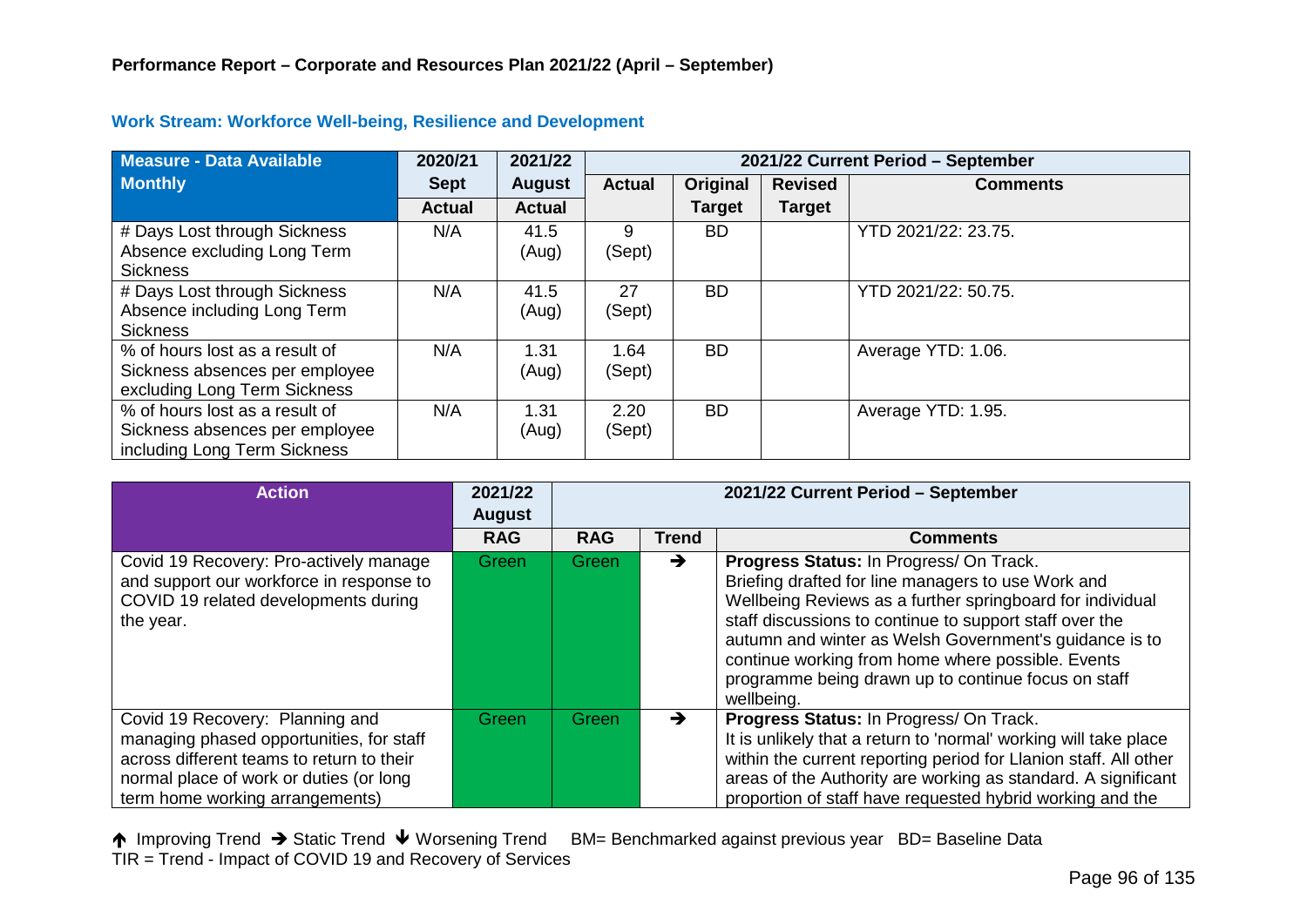|                                                                                                           |       |              |               | Authority will be formalising these arrangements over the<br>coming months.                                                                                                                                                                                                                                                            |
|-----------------------------------------------------------------------------------------------------------|-------|--------------|---------------|----------------------------------------------------------------------------------------------------------------------------------------------------------------------------------------------------------------------------------------------------------------------------------------------------------------------------------------|
| Ways of Working: Activities to support<br>PCNPA achieving Bronze level under<br>Corporate Health Standard | Green | <b>Green</b> | $\rightarrow$ | Progress Status: In Progress/ On Track.<br>Evidence being collated to support accreditation process.                                                                                                                                                                                                                                   |
| Ways of Working: Creation of Training and<br>Development Plan to support workforce<br>resilience          | Green | Amber        | ₩             | Progress Status: In Progress/ Behind.<br>Work slightly behind as not all Work and Wellbeing Reviews<br>have been completed. Further chasers have resulted in<br>95% of reviews being completed.                                                                                                                                        |
| Ways of Working: Implementation of<br>PCNPA People Plan                                                   | Green | Green        |               | Progress Status: In Progress/ On Track.<br>Priority No. 1 - Reward and Recognition Draft paper has<br>been produced for discussion with the Leadership Team in<br>October, to progress a top to bottom review of all posts<br>utilising the National Joint Council's Job Evaluation model,<br>whilst moving away from Hay methodology. |

# **Well-being Objective – Equality**

#### **Work Stream: Strategic Equality - Our Workforce and Services**

| Measure - Data Available<br><b>Quarterly</b>                                                                                                                    | 2020/21<br>$Q1 - Q2$<br>(April -<br>Sept) | 2021/22<br>Q1<br>(April -<br>June) |               |               |                                 |            |              | 2021/22 Current Period: Q1 - Q2 (April - September)                            |
|-----------------------------------------------------------------------------------------------------------------------------------------------------------------|-------------------------------------------|------------------------------------|---------------|---------------|---------------------------------|------------|--------------|--------------------------------------------------------------------------------|
|                                                                                                                                                                 | <b>Actual</b>                             | <b>Actual</b>                      | <b>Actual</b> | <b>Target</b> | <b>Revised</b><br><b>Target</b> | <b>RAG</b> | <b>Trend</b> | <b>Comments</b>                                                                |
| # Integrated Assessments<br>for Strategic Plans and<br>Decisions completed ytd<br>(Equality Impact<br>Assessments<br>form part of the integrated<br>assessment) | N/A                                       |                                    |               | Trend         |                                 |            |              | <b>Integrated Assessment</b><br>Completed on High Level<br>Strategy on a Page. |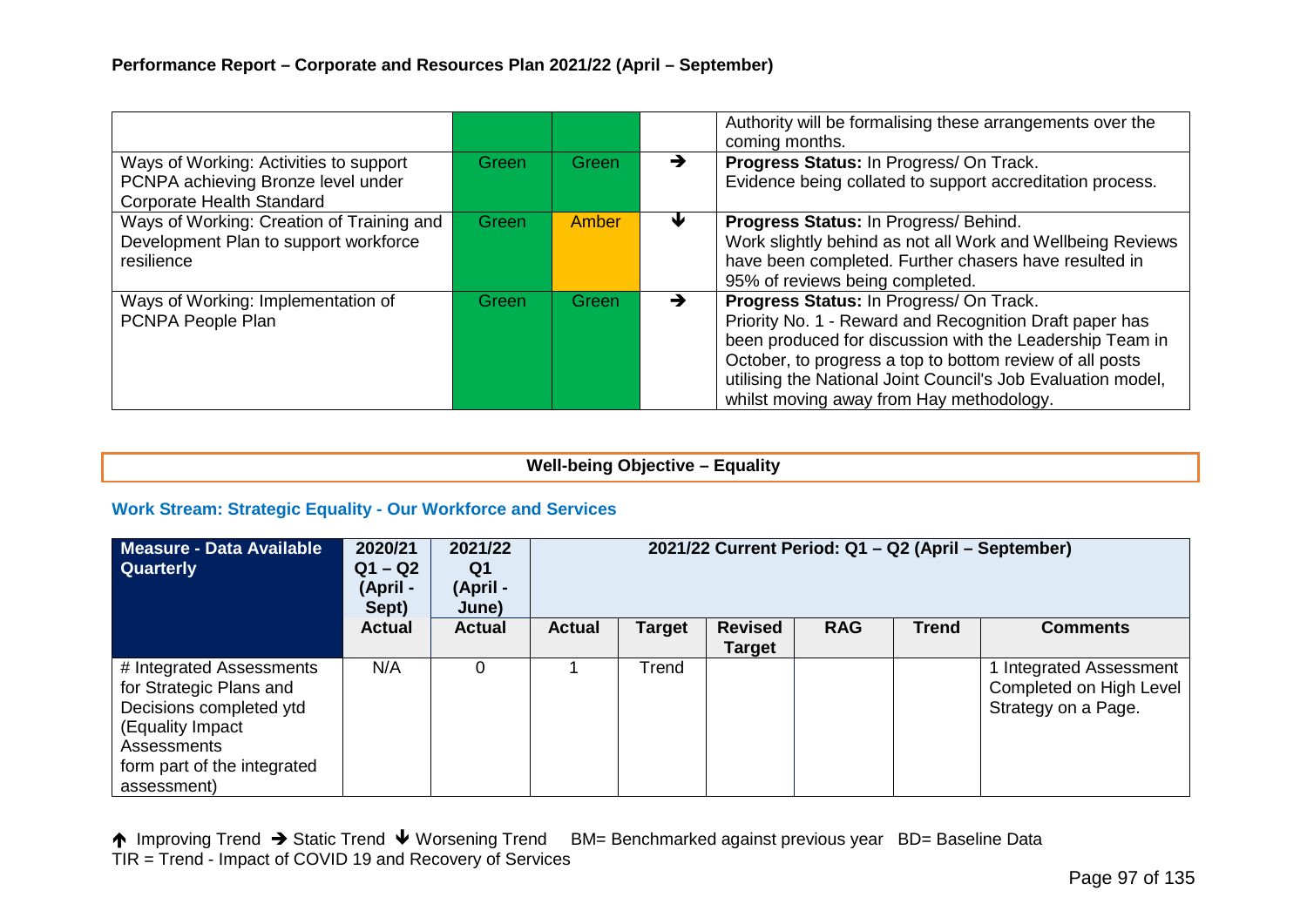| % workforce equality<br>monitoring information<br>completed on people<br>management system | 76.8 | 78.6 | 52.6 | 70 | <b>Red</b> | From this quarter this<br>data is being obtained<br>from the new HR system.<br>For confidential reasons<br>this data could not be<br>upload from the previous<br>HR system, instead we<br>have asked staff to input<br>this data to familiarise<br>themselves with the new<br>system. To ensure that<br>data is captured for all<br>new starters we intend to<br>ask all new starters to |
|--------------------------------------------------------------------------------------------|------|------|------|----|------------|------------------------------------------------------------------------------------------------------------------------------------------------------------------------------------------------------------------------------------------------------------------------------------------------------------------------------------------------------------------------------------------|
|                                                                                            |      |      |      |    |            | complete their data as<br>part of the induction<br>process (confidentially).                                                                                                                                                                                                                                                                                                             |

| <b>Action</b>                                                                                                      | 2021/22<br><b>August</b> | 2021/22 Current Period - September |              |                                                                                                                                                                                                                                                                                                                                                                |  |  |
|--------------------------------------------------------------------------------------------------------------------|--------------------------|------------------------------------|--------------|----------------------------------------------------------------------------------------------------------------------------------------------------------------------------------------------------------------------------------------------------------------------------------------------------------------------------------------------------------------|--|--|
|                                                                                                                    | <b>RAG</b>               | <b>RAG</b>                         | <b>Trend</b> | <b>Comments</b>                                                                                                                                                                                                                                                                                                                                                |  |  |
| Ways of Working: Embed the Socio<br>Economic Duty in our decision making<br>processes                              | <b>Amber</b>             | Amber                              | →            | Progress Status: In Progress/ On Track.<br>Draft Integrated assessment overview, trigger template<br>and assessment template prepared to go to Leadership<br>Team for comment. Officer due to attend EHRC Public<br>Sector Leaders Forum: Socio Economic Duty in October,<br>which should provide insight and learning from other<br>Public Bodies approaches. |  |  |
| Ways of Working: Ways of Working:<br>Activities to address and further analyse<br>Gender Pay Gap in the Authority. | <b>Amber</b>             | Amber                              | →            | Progress Status: Not Started/Behind.<br>Project to commence as soon as Pay and Grading<br>Project is started and in line with implementation of new<br>organisational structure.                                                                                                                                                                               |  |  |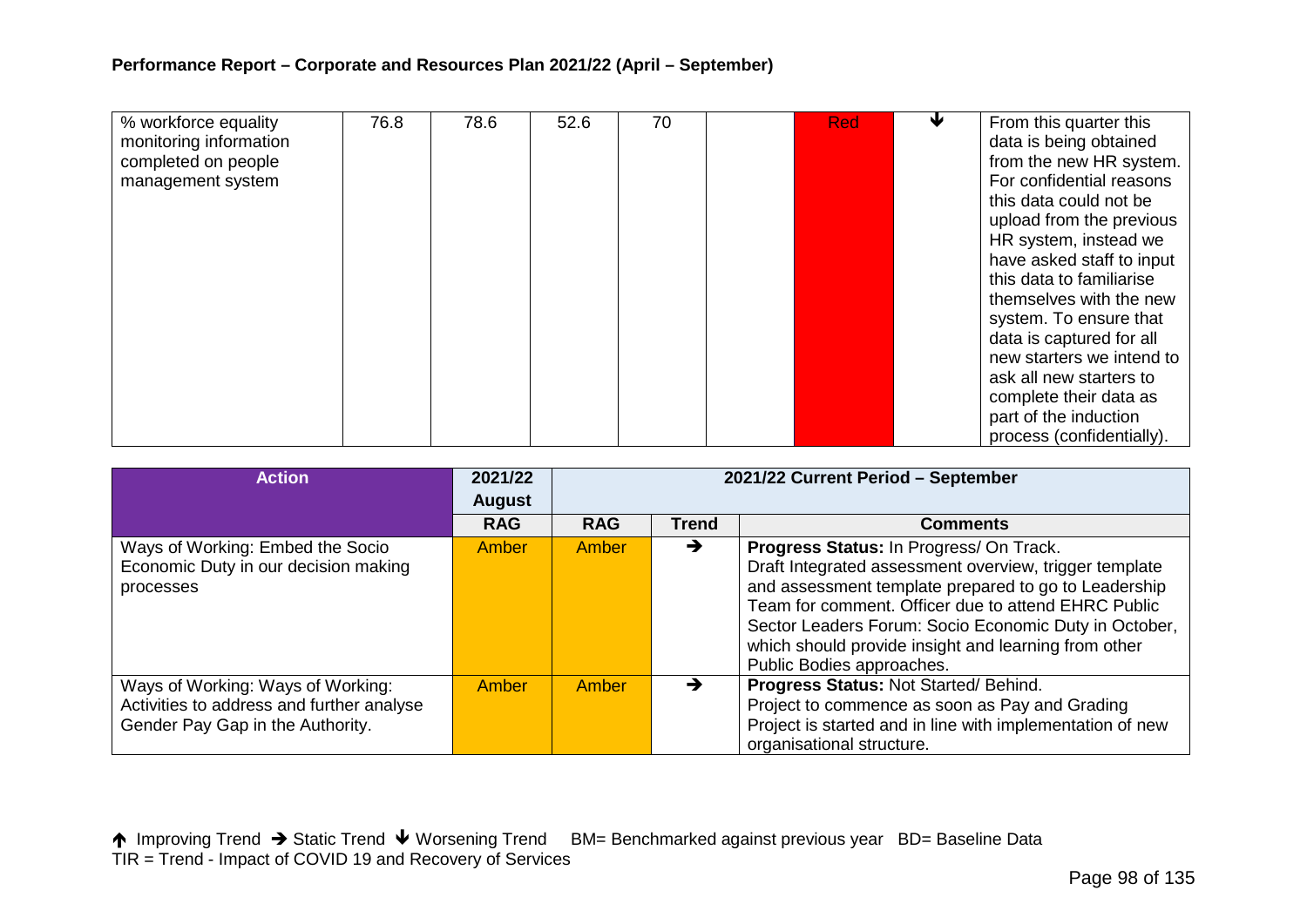| Ways of Working: Develop corporate<br>approach to Web Accessibility Regulation<br>compliance.                                                                                                                                    | Green | Green | $\rightarrow$ | Progress Status: In Progress/ On Track.<br>Training continuing. Move from use of PDF documents<br>on website to HTML continuing.                                                                                                                                                                                                                                                                                                             |
|----------------------------------------------------------------------------------------------------------------------------------------------------------------------------------------------------------------------------------|-------|-------|---------------|----------------------------------------------------------------------------------------------------------------------------------------------------------------------------------------------------------------------------------------------------------------------------------------------------------------------------------------------------------------------------------------------------------------------------------------------|
| Ways of Working: Integrate equality<br>training and awareness into the Training<br>and Development Plan for the Authority.                                                                                                       | Green | Green | $\rightarrow$ | Progress Status: In Progress/ On Track.<br>Training content to be evaluated before roll out via e-<br>learning software.                                                                                                                                                                                                                                                                                                                     |
| Ways of Working: Initiate activities to<br>support us achieving Level 1 under the UK<br><b>Governments Disability Confidence</b><br>Scheme.                                                                                      | Green | Green | $\rightarrow$ | Progress Status: In Progress/ On Track.<br>The Disability Confident Scheme is up and running with<br>clear signposting on the PCNPA jobs page. A paper is<br>being presented to the Leadership Team to fully engage<br>all recruiting managers behind the scheme. Work will be<br>done with Marketing and Comms to help set out<br>PCNPA's commitment throughout social media pages to<br>say that we are proud to be members of the Scheme. |
| Ways of Working: Sign up to the <b>EHRC</b><br>'Working Forward' pledge.                                                                                                                                                         | Green | Green | $\rightarrow$ | Progress Status: In Progress/ On Track.<br>Awaiting response from EHRC to obtain marketing<br>collateral to position PCNPA as flexible employer and<br>supporting the Working Forward pledge. Flexible<br>Working Policy has been reviewed and redrafted to<br>respond not only to ongoing demands for home working<br>as a result of Covid-19 but to better support staff coming<br>back from maternity leave.                              |
| Collaboration: Explore with other National<br>Parks, conservation and heritage<br>providers opportunities to develop a<br>scheme or initiatives to promote job<br>opportunities within the sector to<br>underrepresented groups. | Green | Green | $\rightarrow$ | Progress Status: In Progress/ On Track.<br>This project is being delivered through the Government's<br>Kickstart Scheme and in collaboration with the other<br><b>National Parks.</b>                                                                                                                                                                                                                                                        |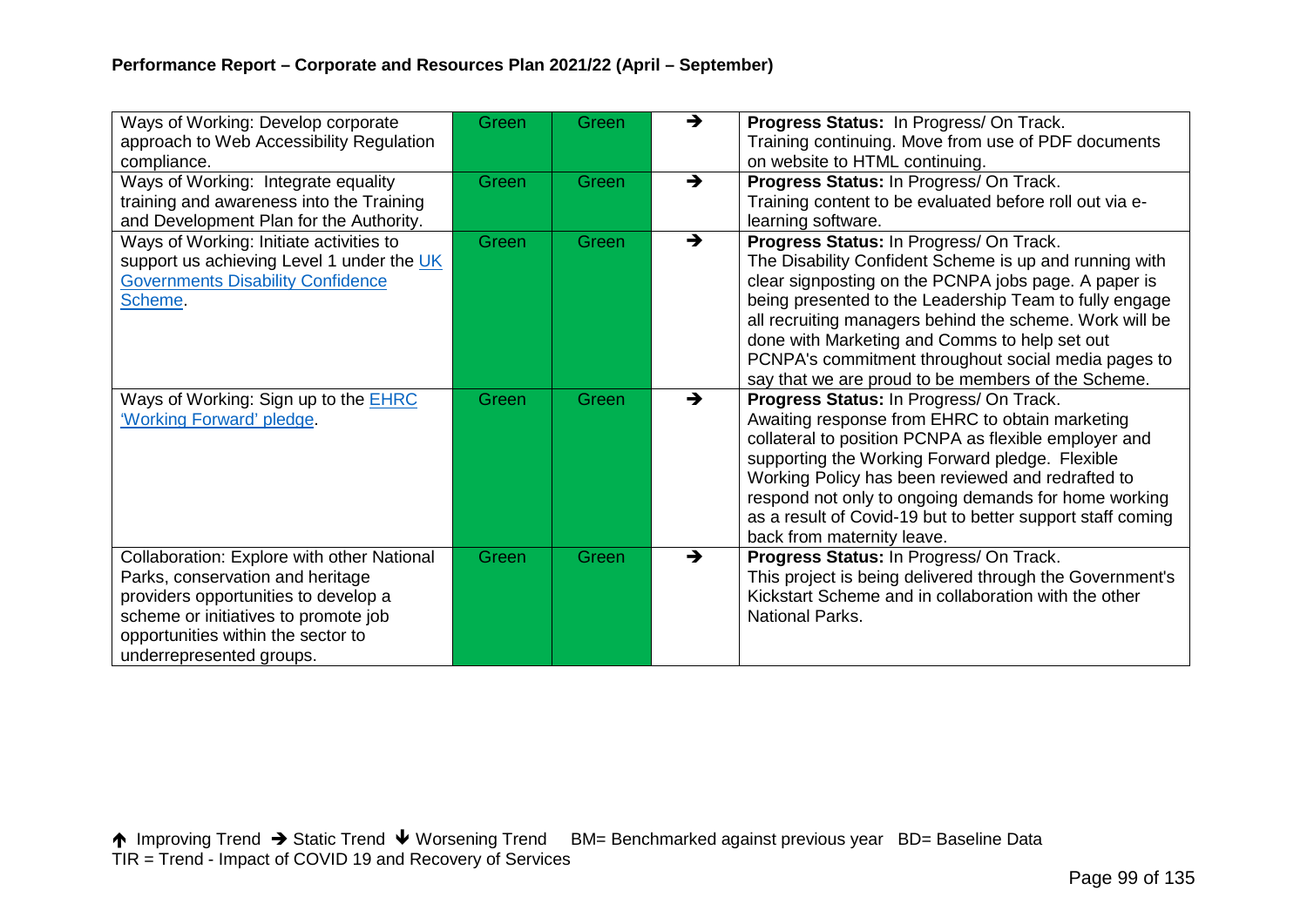#### **Work Stream: Landscapes for Everyone - Inclusive Experiences and Social Inclusion**

| Measure - Data Available  | 2020/21       | 2021/22       |               | 2021/22 Current Period - September |                |                                                |  |  |  |
|---------------------------|---------------|---------------|---------------|------------------------------------|----------------|------------------------------------------------|--|--|--|
| <b>Monthly</b>            | <b>Sept</b>   | <b>August</b> | <b>Actual</b> | Original                           | <b>Revised</b> | <b>Comments</b>                                |  |  |  |
|                           | <b>Actual</b> | Actual        |               | <b>Target</b>                      | <b>Target</b>  |                                                |  |  |  |
| # of web wheelchair walks | 335           | 612           | 694           | TIR                                |                | 2020/21 data affected by no data May due to    |  |  |  |
| maps downloaded ytd       |               |               |               |                                    |                | analytics issues with transfer to new website. |  |  |  |

| Measure - Data Available Quarterly                                                 | 2020/21<br>$Q1 - Q2$<br>(April-<br>Sept) | 2021/22<br>Q1<br>(April -<br>June) |               |               |                                 | 2021/22 Current Period: Q1 - Q2 (April - September) |
|------------------------------------------------------------------------------------|------------------------------------------|------------------------------------|---------------|---------------|---------------------------------|-----------------------------------------------------|
|                                                                                    | <b>Actual</b>                            | <b>Actual</b>                      | <b>Actual</b> | <b>Target</b> | <b>Revised</b><br><b>Target</b> | <b>Comments</b>                                     |
| # people engaged with through social<br>inclusion activities ytd                   | 226                                      | 478                                | 1,265         | <b>TIR</b>    |                                 |                                                     |
| # participants engaged with through social<br>inclusion work with young people ytd | 99                                       | 97                                 | 267           | <b>TIR</b>    |                                 |                                                     |
| # of active Youth Rangers                                                          | 8<br>(Q2)                                | 15<br>(Q1)                         | 16<br>(Q2)    | <b>TIR</b>    |                                 |                                                     |

| <b>Action</b>                           | 2021/22<br><b>August</b> | 2021/22 Current Period - September |              |                                                               |  |  |
|-----------------------------------------|--------------------------|------------------------------------|--------------|---------------------------------------------------------------|--|--|
|                                         | <b>RAG</b>               | <b>RAG</b>                         | <b>Trend</b> | <b>Comments</b>                                               |  |  |
| Project: Review of Beach Wheelchair     | Green                    | <b>Green</b>                       | →            | Progress Status: In Progress/ On Track.                       |  |  |
| Initiative and look at opportunities to |                          |                                    |              | Beach Wheelchair Coordinator drafting report on the           |  |  |
| further develop our offer               |                          |                                    |              | project.                                                      |  |  |
| Project: Experience for All Project     | Green                    | Green                              |              | Progress Status: In Progress/ On Track.                       |  |  |
| (including responding to                |                          |                                    |              | Final report due by end of year.                              |  |  |
| recommendations.)                       |                          |                                    |              |                                                               |  |  |
| Ways of Working: Develop project        | <b>Amber</b>             | Amber                              | →            | Progress Status: In Progress/ Behind.                         |  |  |
| checklist that can be shared with       |                          |                                    |              | Awaiting Experience for All research to complete, check       |  |  |
| partners to ensure projects developed   |                          |                                    |              | list is likely to be included as part of report that can then |  |  |
| to address NPMP impacts are inclusive.  |                          |                                    |              | be used at project level.                                     |  |  |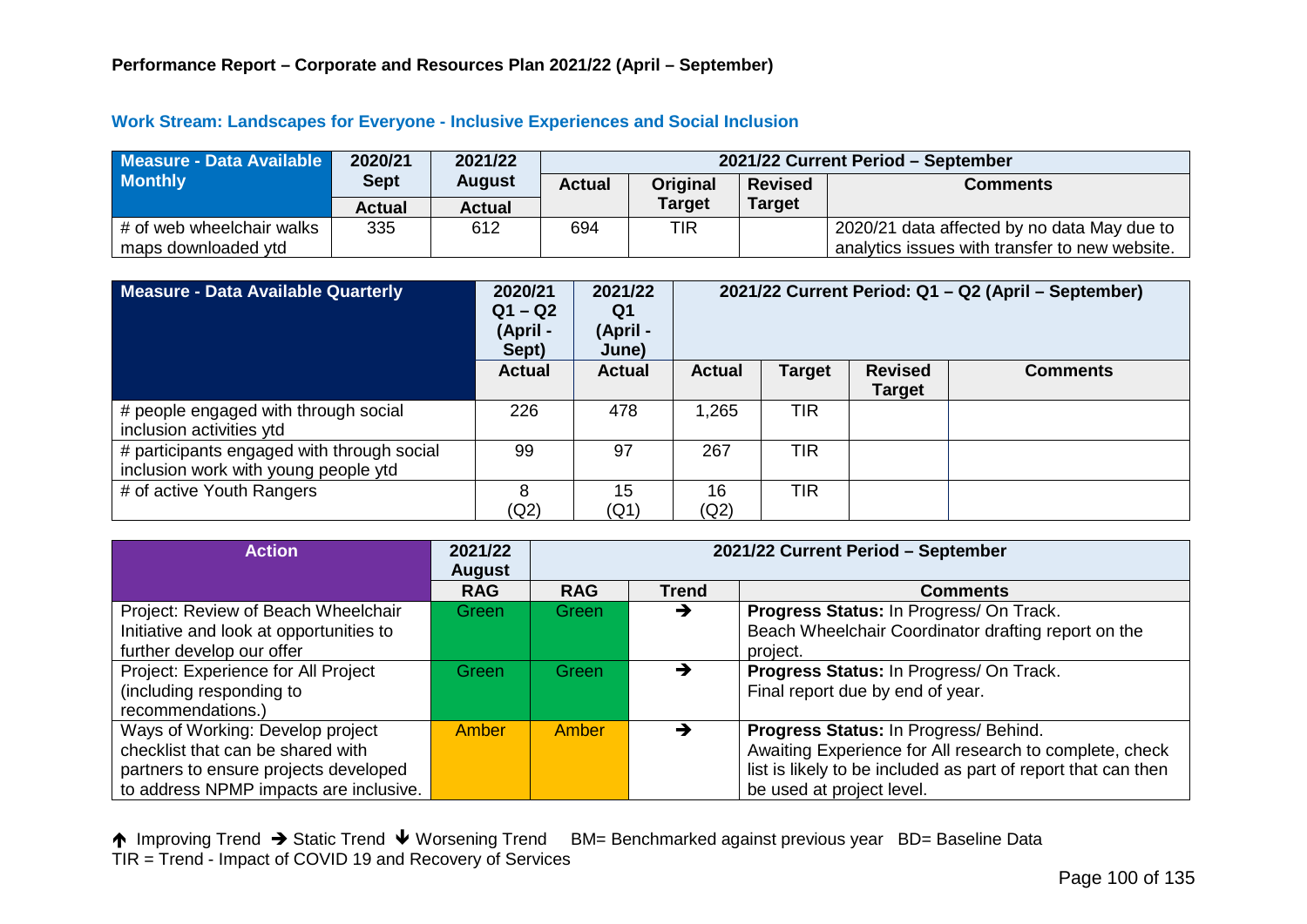| Project: Creation of more accessible      | <b>Amber</b> | <b>Amber</b> | $\rightarrow$ | Progress Status: Not Started/ Behind.                                                              |
|-------------------------------------------|--------------|--------------|---------------|----------------------------------------------------------------------------------------------------|
| circuit walk at reed bed, Freshwater      |              |              |               | This work is due to be completed in the Autumn. It was                                             |
| East and access work at Carew Castle      |              |              |               | put on-hold due to COVID but work will resume once the                                             |
|                                           |              |              |               | main cutting season is over.                                                                       |
| Project: Physical Access Improvements     | Green        | Green        | $\rightarrow$ | Progress Status: In Progress/ On Track.                                                            |
| at St Non's                               |              |              |               | New path contract complete, path improvements made to                                              |
|                                           |              |              |               | allow disabled access closer to the ruins. There are 3                                             |
|                                           |              |              |               | elements to the interpretation work underway including:                                            |
|                                           |              |              |               | 1. A nature rubbing trail aimed at families – this is nearly                                       |
|                                           |              |              |               | complete. 2. A new panel at St Non's - planning process                                            |
|                                           |              |              |               | is underway, and we are commissioning a painting of St                                             |
|                                           |              |              |               | Non to go on the panel. 3. The Sound Walk, which is a                                              |
|                                           |              |              |               | digital/audio piece that will be accessed via the web from                                         |
|                                           |              |              |               | anywhere, and which will be driven by the voices of the                                            |
|                                           |              |              |               | people of St Davids. The producer was in St Davids to                                              |
|                                           |              |              |               | make the audio recordings in August and is currently                                               |
|                                           |              |              | $\rightarrow$ | working on the edit.                                                                               |
| Project: Carew Castle Access Project      | Green        | Green        |               | Progress Status: In Progress/ Behind.<br>This project has been delayed and is still in the initial |
|                                           |              |              |               | stages of planning. A brief has been written and we hope                                           |
|                                           |              |              |               | to undertake the work in February/March 2022 subject to                                            |
|                                           |              |              |               | relevant consents.                                                                                 |
| Project: Upgrading beach access for       | Green        | Green        | $\rightarrow$ | Progress Status: In Progress/ On Track.                                                            |
| wheelchair accessibility - make good      |              |              |               | Meetings are scheduled to plan the project work. A                                                 |
| the 'all ability' access path / boardwalk |              |              |               | beach signage audit has been undertaken and additional                                             |
| at Manorbier beach and Poppit Sands       |              |              |               | signage requirements identified.                                                                   |
| (SLSP)                                    |              |              |               |                                                                                                    |
| Project: SLSP All terrain electric        | Green        | Green        | $\rightarrow$ | Progress Status: In Progress/ On Track.                                                            |
| scooters at Castell Henllys Iron Age      |              |              |               | Trampers have been ordered but still awaiting delivery.                                            |
| Village                                   |              |              |               | Due to lack of delivery drivers it is estimated they will                                          |
|                                           |              |              |               | arrive in October.                                                                                 |
| Ways of Working: Initiate a process to    | <b>Red</b>   | Red          | $\rightarrow$ | Progress Status: Not Started/ On Hold.                                                             |
| explore the potential for developing an   |              |              |               | Work currently put on hold following departure of                                                  |
| enhanced specification and inspection     |              |              |               | <b>Operations Manager.</b>                                                                         |
| regime for easy access routes             |              |              |               |                                                                                                    |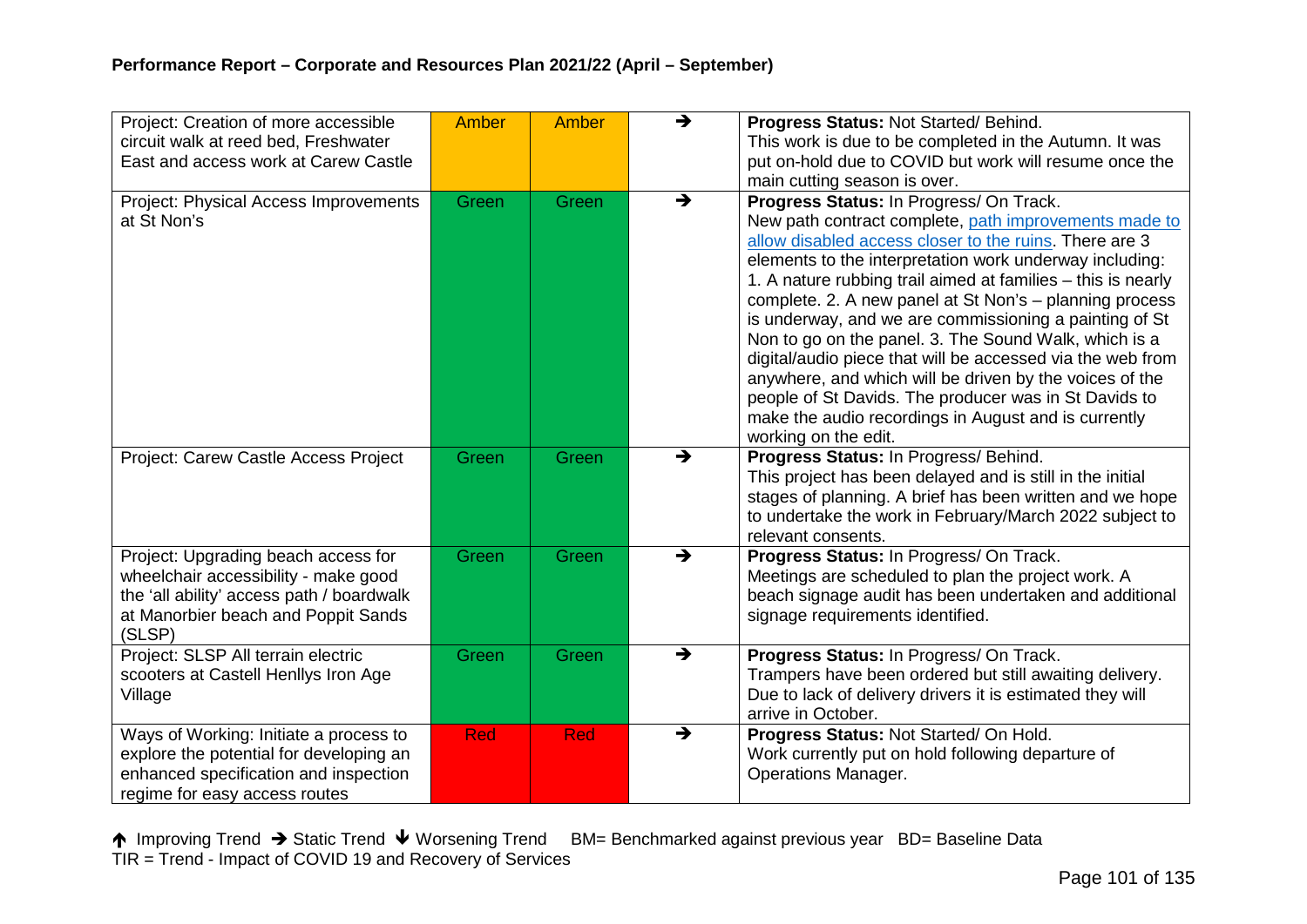| Collaboration: Review with the other 2 | Greenl | Green | <b>Progress Status: In Progress/ On Track.</b>         |
|----------------------------------------|--------|-------|--------------------------------------------------------|
| Welsh NPA the joint position statement |        |       | Draft being proofed for circulation to SMT in October. |
| 'Landscapes for Everyone' to ensure    |        |       |                                                        |
| socio economic considerations are      |        |       |                                                        |
| embedded within it                     |        |       |                                                        |

### **Work Stream: Engagement**

| <b>Action</b>                                                                                                                                                                                                       | 2021/22<br><b>August</b> | 2021/22 Current Period - September |               |                                                                                                                                                                                                                                                                                                                                                                                                                                                                                                                                                                                                                                                                                               |  |  |
|---------------------------------------------------------------------------------------------------------------------------------------------------------------------------------------------------------------------|--------------------------|------------------------------------|---------------|-----------------------------------------------------------------------------------------------------------------------------------------------------------------------------------------------------------------------------------------------------------------------------------------------------------------------------------------------------------------------------------------------------------------------------------------------------------------------------------------------------------------------------------------------------------------------------------------------------------------------------------------------------------------------------------------------|--|--|
|                                                                                                                                                                                                                     | <b>RAG</b>               | <b>RAG</b>                         | <b>Trend</b>  | <b>Comments</b>                                                                                                                                                                                                                                                                                                                                                                                                                                                                                                                                                                                                                                                                               |  |  |
| Engagement: Facilitation of Youth<br>Committee                                                                                                                                                                      | Green                    | Green                              | $\rightarrow$ | Progress Status: In Progress/ On Track.<br>Youth Committee meeting resumed in September. The committee<br>received a presentation on Active Travel from Pembrokeshire<br>County Council and consultants looking at future plans for active<br>travel in the County. This was a theme identified by the group in<br>outlining their 'Youth Manifesto'. The committee was able to hold<br>one of it's meetings at an outdoor venue (Portfield Gate<br>Community Woodland) and completed a review of the Youth<br>Manifesto and worked with the consultant on the Experiences for<br>All project to add their views on accessibility and the National<br>Park from a young people's perspective. |  |  |
| Engagement: Facilitation of<br><b>Volunteer Forum</b>                                                                                                                                                               | Green                    | Green                              | $\rightarrow$ | Progress Status: In Progress/ On Track.<br>Comments sought for volunteer policy. Only 1 response. Plans to<br>promote the forum at autumn volunteer get togethers. Next<br>meeting due in November.                                                                                                                                                                                                                                                                                                                                                                                                                                                                                           |  |  |
| <b>Engagement: Engagement Action</b><br>Plan group - engagement with<br>Members, staff and Leadership<br>Team to progress priorities within<br>the plan/ identification of future<br>priorities for the action plan | Green                    | Green                              | $\rightarrow$ | Progress Status: In Progress/ On Track.<br>Meeting arranged for October, focus will be on diversity and<br>engagement. Experiences for All representative will attend to talk<br>about the research/ engagement carried out. Walkability officer<br>will also be attending to discuss Total Communication proposal.                                                                                                                                                                                                                                                                                                                                                                           |  |  |
| Engagement: Involvement of<br>Members, Staff, stakeholders and                                                                                                                                                      | Green                    | Green                              | $\rightarrow$ | Progress Status: In Progress/ On Track.                                                                                                                                                                                                                                                                                                                                                                                                                                                                                                                                                                                                                                                       |  |  |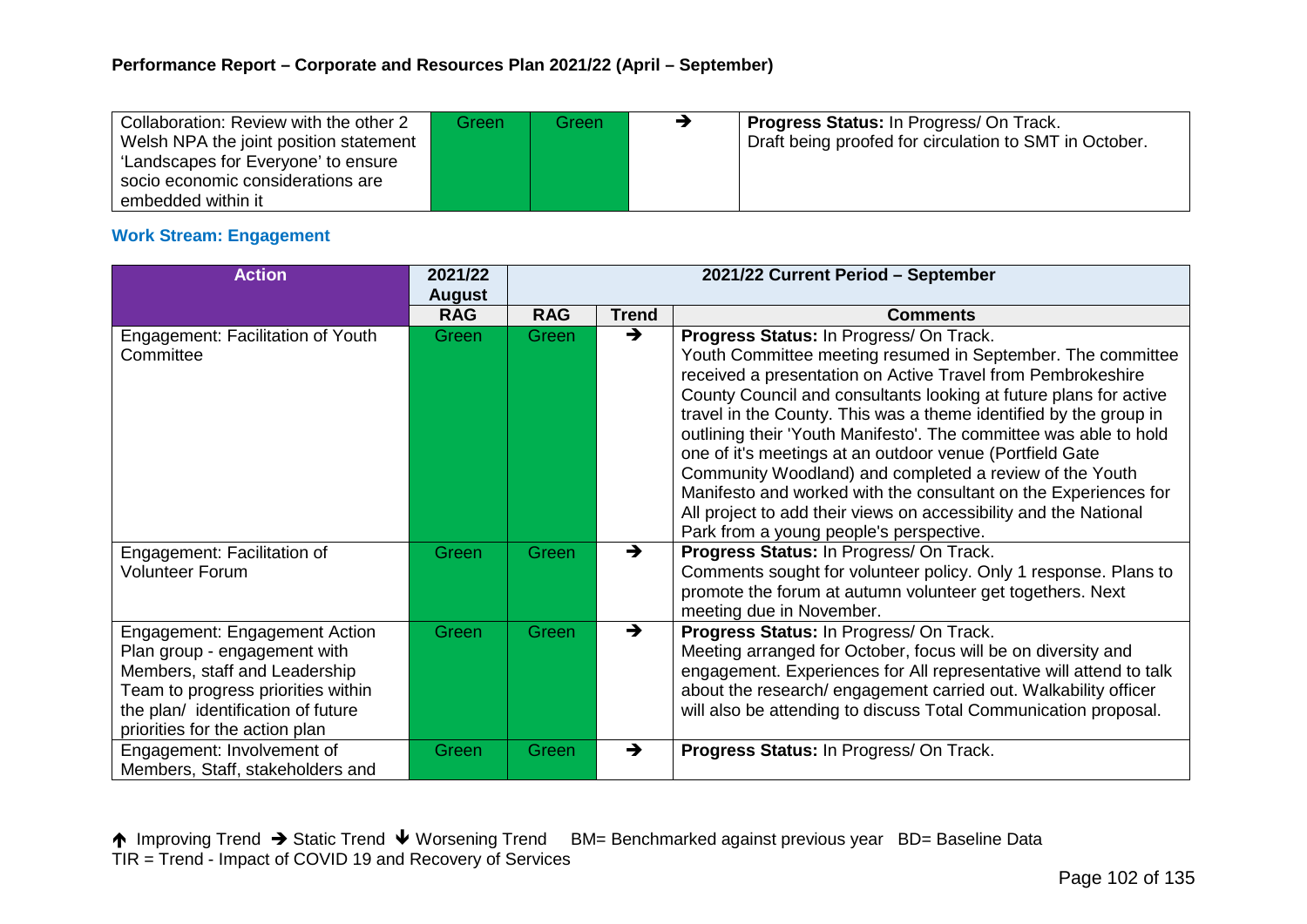| the public in the review of the | A new high level strategy has been agreed and work is continuing |
|---------------------------------|------------------------------------------------------------------|
| Authority's priorities          | to develop a new Corporate and Resources Plan and well-being     |
| and Well-being Objectives       | objectives                                                       |

# **Well-being Objective – Communities**

#### **Work Stream: Community Activities and Projects benefiting the Park and People**

| Measure - Data Available Quarterly                | 2020/21<br>$Q1 - Q2$<br>(April-<br>Sept) | 2021/22<br>Q1<br>(April -<br>June) | 2021/22 Current Period: Q1 (April – September) |        |                                 |                 |
|---------------------------------------------------|------------------------------------------|------------------------------------|------------------------------------------------|--------|---------------------------------|-----------------|
|                                                   | <b>Actual</b>                            | <b>Actual</b>                      | <b>Actual</b>                                  | Target | <b>Revised</b><br><b>Target</b> | <b>Comments</b> |
| # community project/ engagement activities<br>ytd | 259                                      | 255                                | 479                                            | TIR    |                                 |                 |
| # social action participant days ytd              |                                          | 98                                 | 98                                             | TIR    |                                 |                 |
| # community events held at centres ytd            | 0                                        |                                    | 19                                             | TIR    |                                 |                 |

| <b>Action</b>                          | 2021/22       | 2021/22 Current Period - September |               |                                                               |  |  |
|----------------------------------------|---------------|------------------------------------|---------------|---------------------------------------------------------------|--|--|
|                                        | <b>August</b> |                                    |               |                                                               |  |  |
|                                        | <b>RAG</b>    | <b>RAG</b>                         | <b>Trend</b>  | <b>Comments</b>                                               |  |  |
| Engagement: Rangers community liaison  | Green         | Green                              | $\rightarrow$ | Progress Status: In Progress/ On Track.                       |  |  |
| work and participation in local        |               |                                    |               | Ranger Service Manager contributes to new weekly Cohesion     |  |  |
| Community Safety Partnership and Rural |               |                                    |               | meeting whenever possible.                                    |  |  |
| <b>Crime Partnership</b>               |               |                                    |               |                                                               |  |  |
| Project: Stitch in Time project        | Amber         | Amber                              | $\rightarrow$ | Progress Status: In Progress/ On Track.                       |  |  |
| engagement with Communities            |               |                                    |               | No volunteer balsam pulling activities took place during      |  |  |
|                                        |               |                                    |               | September due to bad weather when arranged, Officer           |  |  |
|                                        |               |                                    |               | switches focus to Japanese Knotweed. During September a       |  |  |
|                                        |               |                                    |               | total of 22 sites across the project catchments and areas the |  |  |
|                                        |               |                                    |               | NP manage i.e near PROW where management is impacted          |  |  |
|                                        |               |                                    |               | were included in treatment. Contractors continue with balsam  |  |  |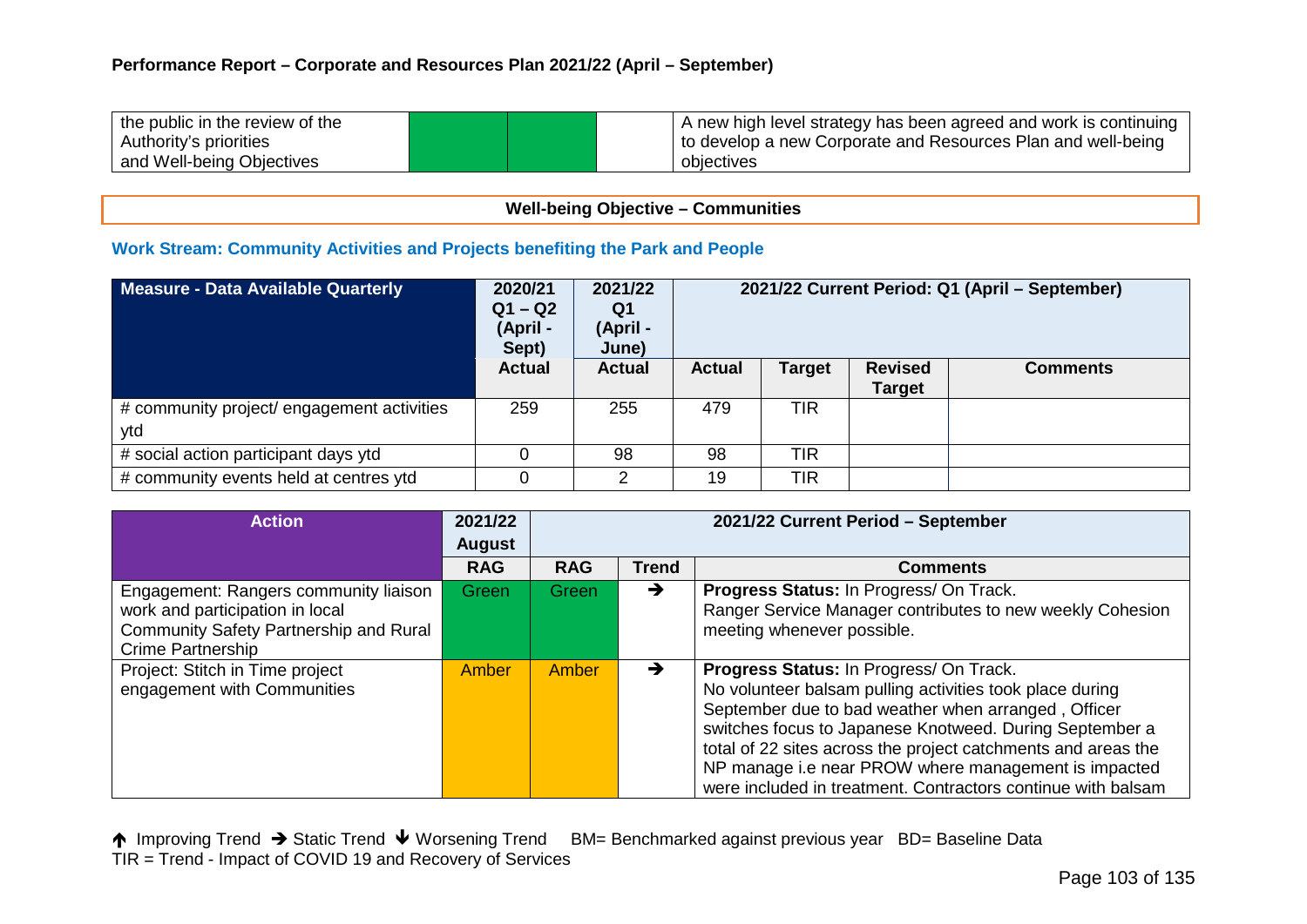|                                                                                                             |       |       |               | work in Clydach and Castlemartin corse catchment. Project<br>Steering group met end of September. In Amber as currently<br>no continuation funding in place, officers working on this,<br>funding application made to Scottish Power in August,<br>applicants to receive notice of 12 month funding during Q4<br>2021.                                                                                                                                                                                                                                                                                                                                                                                                                                                                                                                                                                                                                                                                                                                                                                                                                                                                                                                                                                                                                                                                                                                                                                                                                                                                                                                                                                                                                                                                                                                                 |
|-------------------------------------------------------------------------------------------------------------|-------|-------|---------------|--------------------------------------------------------------------------------------------------------------------------------------------------------------------------------------------------------------------------------------------------------------------------------------------------------------------------------------------------------------------------------------------------------------------------------------------------------------------------------------------------------------------------------------------------------------------------------------------------------------------------------------------------------------------------------------------------------------------------------------------------------------------------------------------------------------------------------------------------------------------------------------------------------------------------------------------------------------------------------------------------------------------------------------------------------------------------------------------------------------------------------------------------------------------------------------------------------------------------------------------------------------------------------------------------------------------------------------------------------------------------------------------------------------------------------------------------------------------------------------------------------------------------------------------------------------------------------------------------------------------------------------------------------------------------------------------------------------------------------------------------------------------------------------------------------------------------------------------------------|
| Ways of Working: Centres engagement<br>activity with local communities.<br>(Individual one for each centre) | Green | Green | $\rightarrow$ | CH: Progress Status: In Progress/ On Track.<br>We are working with PLANED and Preseli Heartlands Project<br>to hold a Dark skies evening during October which will be a<br>free event for those participating. Pembrokeshire People First<br>are continuing to use the tipi. We are running Dished y<br>Dysgwyr for the local community as well as visitors. Value<br>Independence group have also expressed interest in returning<br>and using the tipi and the site for their members.<br>OYP: Progress Status: In Progress/ On Track.<br>VSM contributed to the planning and delivery of the St Davids<br>Peninsula Great Big Green Week 2021. Working with local<br>community group EcoDewi to arrange various events at the<br>Centre. Specifically at Oriel y Parc, there was an outdoor eco-<br>market with approximately 500 visitors, an evening of climate<br>talks with three different speakers, a bug hotel workshop held<br>at the centre as well as special offers on eco-friendly products<br>in the shop during the week. Pilgrims Cafe (next door) also<br>offered a range of plates on their specials menu with low<br>carbon-footprint. The VSM also worked with the wider National<br>Park to offer ranger lead activities at Caerfai beach throughout<br>the week, a Seal Watching Walk, Pond Dipping and a Bat<br>Walk, all of which were very well received by visitors and<br>public. Many more events took place across the Peninsula as<br>part of the week and OyP helped to promote and encourage<br>wide involvement from businesses, visitors and locals. OyP<br>also funded several banners and posters to be displayed<br>around the area to help promote the various events. Evaluation<br>is currently taking place, gathering attendee figures and<br>feedback. As well as the GBGW, Oriel y Parc has continued to |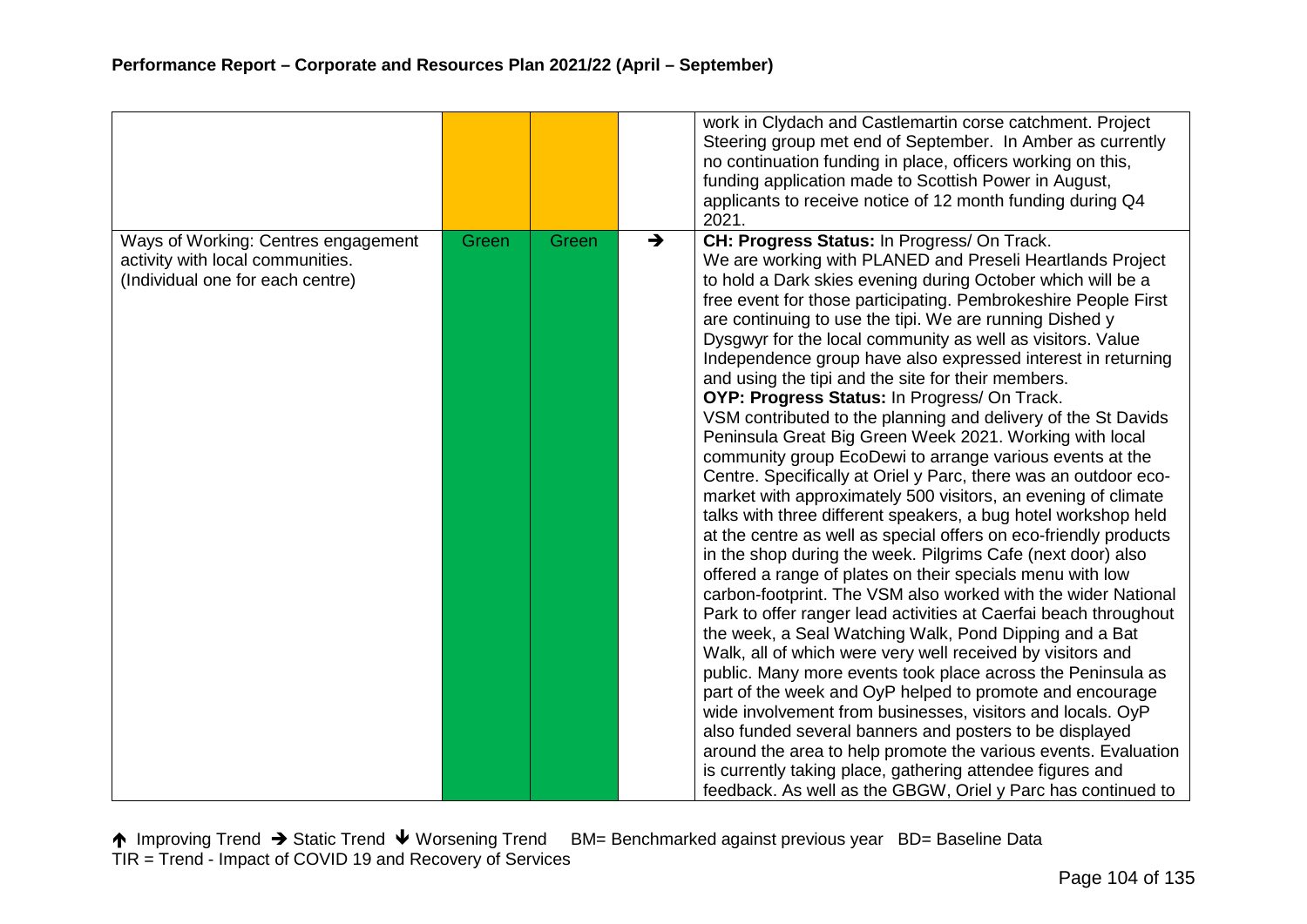|  | exhibit local artist artwork within the centre and has recently |
|--|-----------------------------------------------------------------|
|  | opened up a new space for artists in the café (in partnership   |
|  | with Pilgrims Café). OyP meeting rooms have been used by        |
|  | local art and history clubs throughout September with ongoing   |
|  | bookings into the winter. The site was also used by the         |
|  | Discovery Team for a celebration event with volunteers and      |
|  |                                                                 |
|  | staff for the Pathways project.                                 |
|  | Carew: Progress Status: In Progress/ Behind.                    |
|  | We continue to engage with our local community through the      |
|  | Community Council. Engagement with local schools etc. has       |
|  | been restricted due to Covid, but we have recently hosted       |
|  | several school visits. We have also had visits from other local |
|  | groups such as Pembrokeshire WI and National Trust. We are      |
|  |                                                                 |
|  | seeing many local people frequenting Nest Tearoom in the        |
|  | Walled Garden on a regular basis and using it as a safe,        |
|  | outdoor meeting place. The recent Apple Pressing event at       |
|  | Carew was well attended by people from the community.           |

#### **Work Stream: Sustainable Development Fund – Supporting Community Decarbonisation Projects**

| Measure - Data Available<br><b>Quarterly</b>                | 2020/21<br>$Q1 - Q2$<br>(April -<br>Sept) | 2021/22<br>Q1<br>(April -<br>June) | 2021/22 Current Period: Q1 - Q2 (April - September) |        |                          |                                                                                                                                                                                                                                                                                                                                                                    |  |
|-------------------------------------------------------------|-------------------------------------------|------------------------------------|-----------------------------------------------------|--------|--------------------------|--------------------------------------------------------------------------------------------------------------------------------------------------------------------------------------------------------------------------------------------------------------------------------------------------------------------------------------------------------------------|--|
|                                                             | <b>Actual</b>                             | <b>Actual</b>                      | <b>Actual</b>                                       | Target | <b>Revised</b><br>Target | <b>Comments</b>                                                                                                                                                                                                                                                                                                                                                    |  |
| # SDF community<br>decarbonisation projects<br>approved ytd |                                           | 5                                  | 5.                                                  |        |                          | April SDF Committee: 1 Renewable Energy<br>(Solva Club House Solar Project.) 1 Transport<br>(Paul Sartori Foundation Warehouse Carbon<br>Reduction Initiative.) 2 Minimise Waste<br>(Community Organised Allotment for Solva<br>Tenants. Recycling Facilities Tenby United RFC.)<br>1 Other (Eco Dewi Community-led<br>decarbonisation across St Davids Peninsula) |  |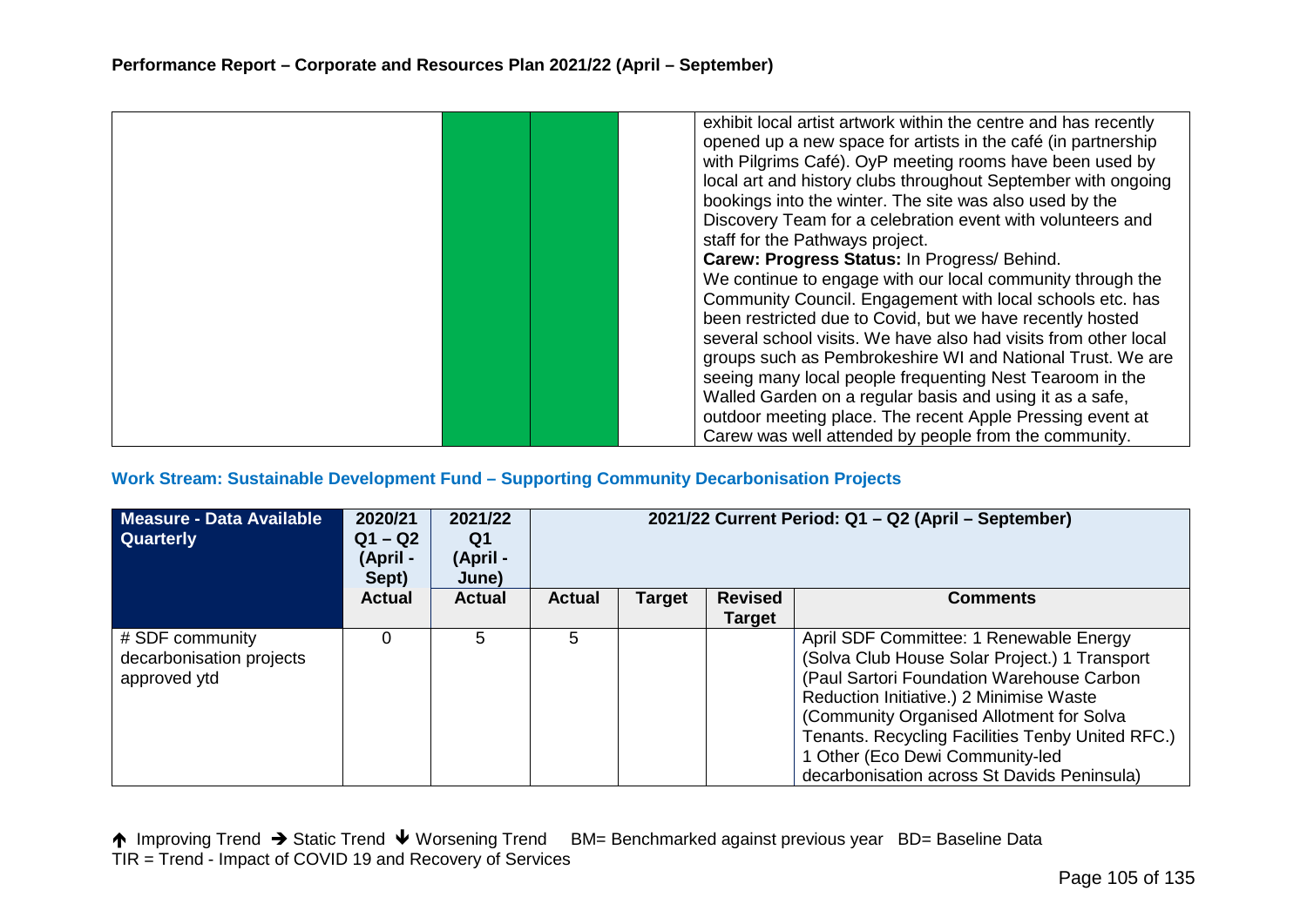| # SDF Community<br><b>Decarbonisation Projects</b><br>Completed ytd |      |       |       | Trend            | 3 Renewable energy projects completed using<br>SDF funding. 1. Clwb Rygbi Crymych Cyf, 12kW<br>solar pv installed. 2. Wildlife Trust South & West<br>Wales, 20 new PV panels on Skomer and a new<br>invertor to collect and convert more solar energy<br>to electricity. 3. Pembrokeshire Mencap Ltd,<br>1.5kW solar panel. |
|---------------------------------------------------------------------|------|-------|-------|------------------|-----------------------------------------------------------------------------------------------------------------------------------------------------------------------------------------------------------------------------------------------------------------------------------------------------------------------------|
| % of Sustainable<br>Development Fund<br>allocated ytd               | 3.24 | 26.99 | 26.99 | 100%<br>(Annual) | £51,272 allocated ytd. Next SDF Committee in<br>October.                                                                                                                                                                                                                                                                    |

# **Work Stream: Planning Service – Enforcement, Placemaking and Community Engagement**

| <b>Measure - Data Available Quarterly</b>                          | 2020/21<br>$Q1 - Q2$<br>(April -<br>Sept) | 2021/22<br>Q1<br>(April -<br>June) | 2021/22 Current Period: Q1 - Q2 (April - September) |           |                                 |                 |
|--------------------------------------------------------------------|-------------------------------------------|------------------------------------|-----------------------------------------------------|-----------|---------------------------------|-----------------|
|                                                                    | <b>Actual</b>                             | <b>Actual</b>                      | <b>Actual</b>                                       | Target    | <b>Revised</b><br><b>Target</b> | <b>Comments</b> |
| % of enforcement cases investigated (within<br>84 days) ytd        | 100                                       | 97.78                              | 95.05                                               | BM        |                                 |                 |
| Average time taken to investigate<br>enforcement cases in days ytd | 52.5                                      | 59                                 | 59.5                                                | <b>BM</b> |                                 |                 |
| Average time taken to take enforcement<br>action in days ytd       | 81.5                                      | 78                                 | 67                                                  | <b>BM</b> |                                 |                 |
| # retrospective planning applications<br>registered ytd            |                                           | 6                                  | 10                                                  | Trend     |                                 |                 |

| Action                              | 2021/22<br><b>August</b> | 2021/22 Current Period - September |       |                                                        |  |  |
|-------------------------------------|--------------------------|------------------------------------|-------|--------------------------------------------------------|--|--|
|                                     | <b>RAG</b>               | <b>RAG</b>                         | Trend | <b>Comments</b>                                        |  |  |
| <b>Engagement: Planning Service</b> | Green                    | Green                              |       | <b>Progress Status: In Progress/ On Track.</b>         |  |  |
| engagement with Community Councils  |                          |                                    |       | Ongoing positive engagement with community councils    |  |  |
|                                     |                          |                                    |       | including officers attending meetings where requested. |  |  |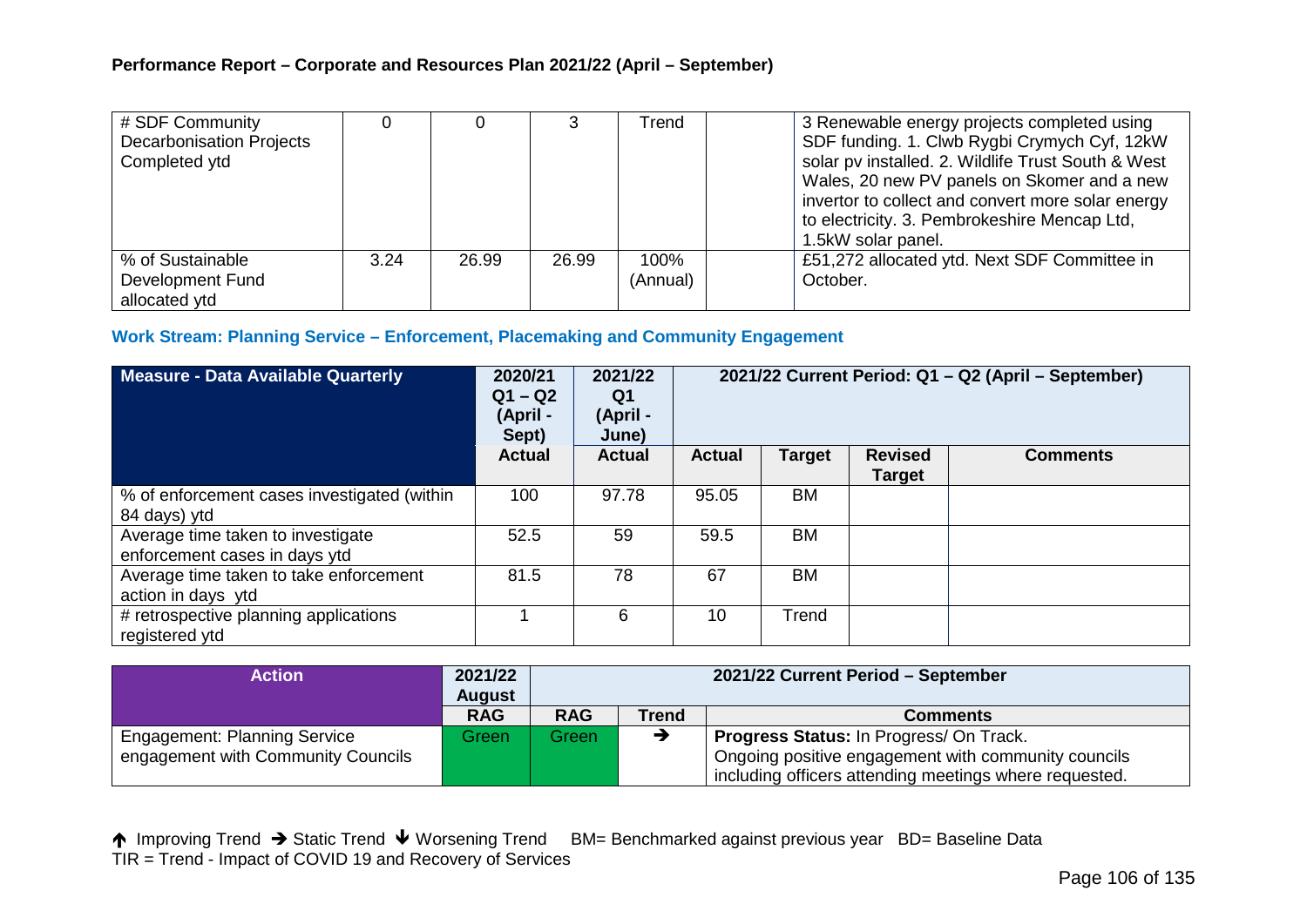# **Well-being Objective – Culture**

#### **Work Stream: Historic Inspiration and Experiences**

| <b>Measure - Data Available</b>            | 2020/21       | 2021/22       |               | 2021/22 Current Period - September |                |            |               |                                                                            |  |
|--------------------------------------------|---------------|---------------|---------------|------------------------------------|----------------|------------|---------------|----------------------------------------------------------------------------|--|
| <b>Monthly</b>                             | <b>Sept</b>   | <b>August</b> | <b>Actual</b> | Original                           | <b>Revised</b> | <b>RAG</b> | <b>Trend</b>  | <b>Comments</b>                                                            |  |
|                                            | <b>Actual</b> | <b>Actual</b> |               | <b>Target</b>                      | <b>Target</b>  |            |               |                                                                            |  |
| # Visitors to Carew Castle<br>ytd          | 10,237        | 33,121        | 37,558        | <b>TIR</b>                         |                |            |               | 2020/21 data impacted<br>by COVID 19 closures.<br>$2019/20$ ytd $-37,850$  |  |
| Carew Trip Advisor rating<br>1-5           | 4.5           | 4.5           | 4.5           | 4.5                                |                | Green      | $\rightarrow$ | <b>Google Review Rating:</b><br>4.6                                        |  |
| # Visitors to Castell<br>Henllys ytd       | 4,425         | 9,042         | 10,710        | <b>TIR</b>                         |                |            |               | 2020/21 data impacted<br>by COVID 19 closures.<br>$2019/20$ ytd $- 15,423$ |  |
| Castell Henllys Trip<br>Advisor rating 1-5 | 4.5           | 4.5           | 4.5           | 4.5                                |                | Green      | $\rightarrow$ | <b>Google Review Rating:</b><br>4.6                                        |  |

| <b>Measure - Data Available Quarterly</b>                                   | 2020/21<br>$Q1 - Q2$<br>(April -<br>Sept) | 2021/22<br>Q1<br>(April -<br>June) | 2021/22 Current Period: Q1- Q2 (April - September) |               |                                 |                                                                                                                                       |
|-----------------------------------------------------------------------------|-------------------------------------------|------------------------------------|----------------------------------------------------|---------------|---------------------------------|---------------------------------------------------------------------------------------------------------------------------------------|
|                                                                             | <b>Actual</b>                             | <b>Actual</b>                      | <b>Actual</b>                                      | <b>Target</b> | <b>Revised</b><br><b>Target</b> | <b>Comments</b>                                                                                                                       |
| # participants in historical activities and<br>events ytd                   | 296                                       | 3,362                              | 10,235                                             | TIR           |                                 | 2019/20 ytd - 14,739                                                                                                                  |
| # people engaged with through education<br>programme at Castell Henllys ytd | 27                                        | 10                                 | 476                                                | <b>TIR</b>    |                                 | 15 Sessions ytd. In Q2<br>(September) 64% of visits<br>related to schools not based<br>in Pembrokeshire.<br>$2019/20$ ytd $- 2,125$ . |
| # people engaged with through education<br>programme at Carew ytd           | 0                                         | 24                                 | 239                                                | TIR           |                                 | 5 Sessions ytd.<br>$2019/20$ ytd $- 1,032$ .                                                                                          |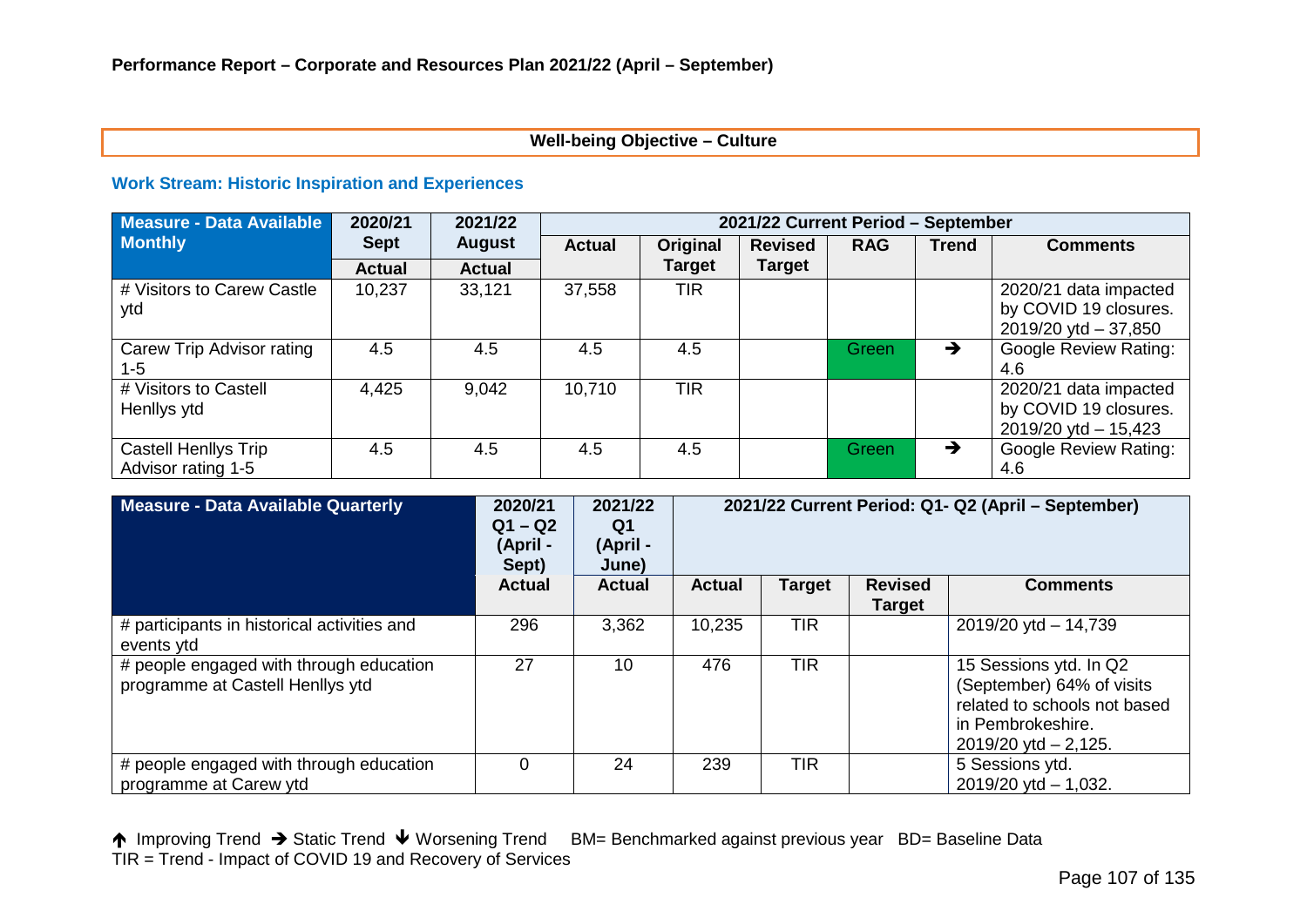| <b>Action</b>                                                                                                                              | 2021/22<br><b>August</b> |            | 2021/22 Current Period - September |                                                                                                                                                                                                                                                                                                                                                       |  |  |  |
|--------------------------------------------------------------------------------------------------------------------------------------------|--------------------------|------------|------------------------------------|-------------------------------------------------------------------------------------------------------------------------------------------------------------------------------------------------------------------------------------------------------------------------------------------------------------------------------------------------------|--|--|--|
|                                                                                                                                            | <b>RAG</b>               | <b>RAG</b> | <b>Trend</b>                       | <b>Comments</b>                                                                                                                                                                                                                                                                                                                                       |  |  |  |
| COVID 19 Recovery Activity: Re<br>opening of Castell Henllys to visitors<br>(informed by risk assessment and<br>adapted approaches.)       | Green                    | Green      | $\rightarrow$                      | Progress Status: In Progress/ On Track.<br>We are now receiving school visits- we are fully booked with<br>schools until October half term. We have decided to keep the<br>booking system so that the schools will be kept entirely separate<br>to the public with the public allowed to visit the site for the 2-5pm<br>session during the weekdays. |  |  |  |
| COVID 19 Recovery Activity: Re<br>opening of Carew Castle and Mill to<br>visitors (informed by risk assessment<br>and adapted approaches.) | Green                    | Green      | $\rightarrow$                      | Progress Status: Complete/ On Track.<br>This action is now complete. The Castle and Mill are open to the<br>public and follow all risk assessments and safety precautions. A<br>few very small areas of the Castle remain closed off due to Covid<br>19 safety.                                                                                       |  |  |  |
| Project: Development of Interpretation<br>in the exhibition room at Carew Castle                                                           | Green                    | Green      | $\rightarrow$                      | Progress Status: In Progress/ Behind.<br>This project was delayed due to Covid 19, however the work on<br>this project is well underway. We aim to have this completed in<br>2021 to open in the 2022 season.                                                                                                                                         |  |  |  |

# **Work Stream: Art Inspiration and Engagement**

| Measure - Data Available       | 2020/21     | 2021/22       | 2021/22 Current Period - September                                    |               |               |                                                |  |  |  |
|--------------------------------|-------------|---------------|-----------------------------------------------------------------------|---------------|---------------|------------------------------------------------|--|--|--|
| <b>Monthly</b>                 | <b>Sept</b> | <b>August</b> | <b>Actual</b><br><b>Original</b><br><b>Revised</b><br><b>Comments</b> |               |               |                                                |  |  |  |
|                                | Actual      | <b>Actual</b> |                                                                       | <b>Target</b> | <b>Target</b> |                                                |  |  |  |
| # visitors to gallery at Oriel | 580         | 9,533         | 10,922                                                                | TIR           |               | Gallery re-opened on 17th May following        |  |  |  |
| ∣ y Parc ytd                   |             |               |                                                                       |               |               | lifting of restrictions. 2019/20 ytd - 18,077. |  |  |  |

| Measure - Data Available Quarterly | 2020/21<br>Q1<br>(April -<br>Sept) | 2021/22<br>Q1<br>(April -<br>June) |        |               |                                 | 2021/22 Current Period: Q1- Q2 (April – September) |
|------------------------------------|------------------------------------|------------------------------------|--------|---------------|---------------------------------|----------------------------------------------------|
|                                    | <b>Actual</b>                      | <b>Actual</b>                      | Actual | <b>Target</b> | <b>Revised</b><br><b>Target</b> | <b>Comments</b>                                    |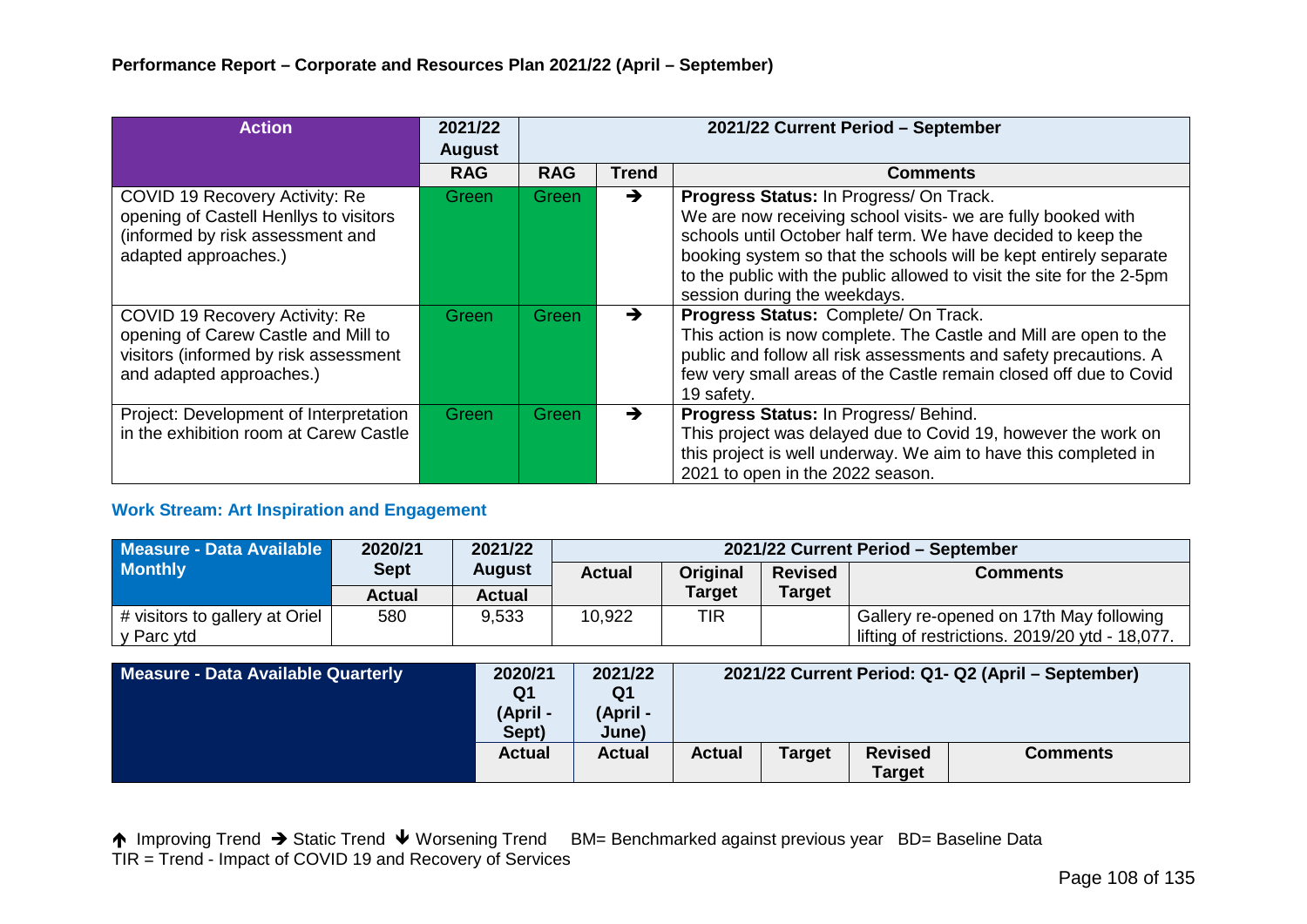| ' participants school<br>workshops<br>∍art<br>holidav |  | 68 | TIF | ∩hildren.<br>Adults.<br>24<br>-44 |
|-------------------------------------------------------|--|----|-----|-----------------------------------|
| ∶children<br>tor                                      |  |    |     |                                   |

| <b>Action</b>                                                                                                                                                   | 2021/22<br><b>August</b> | 2021/22 Current Period - September |               |                                                                                                                                                                                                                                                                                                                                                                                                                                                                                                                                                                                                                                     |  |  |  |
|-----------------------------------------------------------------------------------------------------------------------------------------------------------------|--------------------------|------------------------------------|---------------|-------------------------------------------------------------------------------------------------------------------------------------------------------------------------------------------------------------------------------------------------------------------------------------------------------------------------------------------------------------------------------------------------------------------------------------------------------------------------------------------------------------------------------------------------------------------------------------------------------------------------------------|--|--|--|
|                                                                                                                                                                 | <b>RAG</b>               | <b>RAG</b>                         | <b>Trend</b>  | <b>Comments</b>                                                                                                                                                                                                                                                                                                                                                                                                                                                                                                                                                                                                                     |  |  |  |
| COVID 19 Recovery Activity: Re opening<br>of the gallery at Oriel y Parc to visitors<br>(informed by risk assessment and<br>adapted approaches.)                | Green                    | Green                              | $\rightarrow$ | Progress Status: Complete/ On Track.<br>Gallery is now fully open, following Covid-19 government<br>guidance.                                                                                                                                                                                                                                                                                                                                                                                                                                                                                                                       |  |  |  |
| Project: School Holiday art workshops at<br>Oriel y Parc                                                                                                        | <b>Green</b>             | Green                              | $\rightarrow$ | Progress Status: In Progress/ On Track.<br>Three days of art workshops took place in August, with one day<br>in July. All with multiple sessions bookable throughout the day.<br>Four different local artists were employed to help children to be<br>inspired by the nature around them, expressed through the<br>medium of art. Further art workshops are planned for October<br>Half term and are in the process of being organised. These will<br>be both artist-lead paid for workshops for children as well as free<br>drop in sessions facilitated by the local Summer Ranger.                                               |  |  |  |
| Strategic Partnership: Joint curation of<br>Exhibitions with Amgueddfa Cymru/<br><b>National Museum Wales</b>                                                   | Amber                    | Green                              | ↑             | Progress Status: In Progress/ On Track.<br>Land/Sea exhibition continues at OyP. A successful 'In<br>conversation' digital event took place in September with 34<br>attendees. This was the first digital event hosted by OyP.<br>Another digital event is planned for 4th November, this will take<br>the form of a panel event discussing the themes and issues<br>raised by the exhibition and is planned to coincide with COP 26.<br>A brief has been provided by NMW regarding the next exhibition<br>due in Jan/Feb 2022. NMW are currently liaising with<br>Interpretation Officer and Comms team regarding this exhibition. |  |  |  |
| Project: Develop a range of digital and<br>supplementary online materials for<br>exhibitions at OYP, to help more people<br>to engage with art works on display | Green                    | Green                              | $\rightarrow$ | Progress Status: In Progress/ On Track.<br>An online 'In Conversation' event with artist Mike Perry and a<br>senior curator from NMW, took place in September and was well<br>received with 34 participants. A panel event is planned for<br>November to align with COP 26, the VSM is currently planning                                                                                                                                                                                                                                                                                                                           |  |  |  |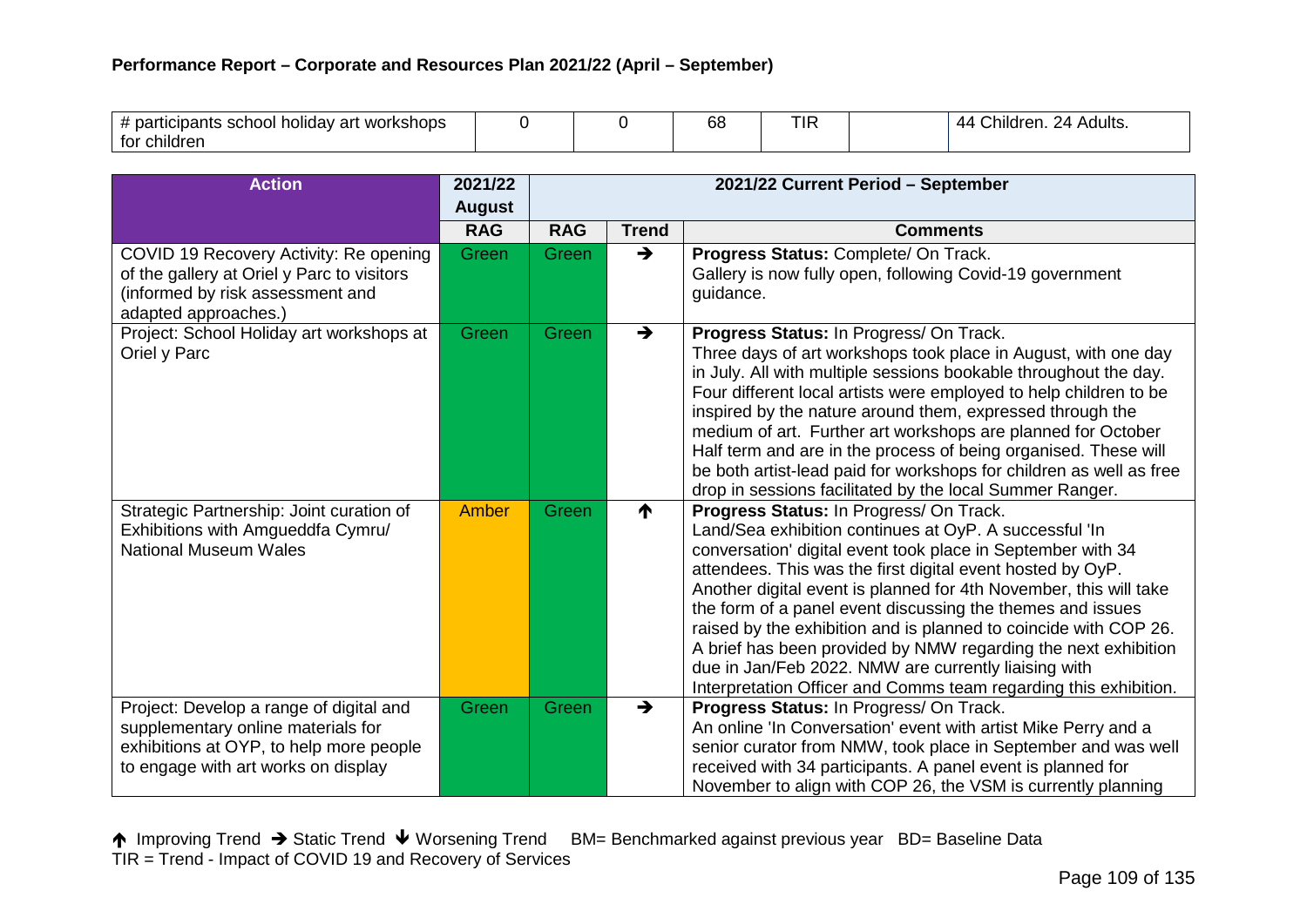|                                                                  |       |       | this with help from the comms team. The 'In Conversation' event<br>was recorded and will be available to watch online with Welsh<br>subtitles.                                                                                                                                                                                                                                                                                                                    |
|------------------------------------------------------------------|-------|-------|-------------------------------------------------------------------------------------------------------------------------------------------------------------------------------------------------------------------------------------------------------------------------------------------------------------------------------------------------------------------------------------------------------------------------------------------------------------------|
| Strategic Partnership: Participation in<br>Inspire Pembrokeshire | Green | Green | Progress Status: In Progress/ On Track.<br>Pembrokeshire Inspired website is now live for members of the<br>core team. Events have been added and content provided by the<br>three centres. Awaiting a go live date for members of the public.<br>OyP have been provided with leaflets to help promote the<br>website and the centre managers will meet Planed along with the<br>PCNPA events manager to discuss the promotion and use of the<br>site in October. |

# **Work Stream: Historic Environment - Historic Buildings and Community Archaeology**

| Measure - Data Available<br>Quarterly                                                                                           | 2020/21<br>Q1- Q2<br>(April –<br>Sept) | 2021/22<br>Q1 (April<br>– June) | 2021/22 Current Period: Q1 - Q2 (April - September) |               |                                 |              |               |                                                                                                                                                                                                                                     |  |
|---------------------------------------------------------------------------------------------------------------------------------|----------------------------------------|---------------------------------|-----------------------------------------------------|---------------|---------------------------------|--------------|---------------|-------------------------------------------------------------------------------------------------------------------------------------------------------------------------------------------------------------------------------------|--|
|                                                                                                                                 | <b>Actual</b>                          | <b>Actual</b>                   | <b>Actual</b>                                       | <b>Target</b> | <b>Revised</b><br><b>Target</b> | <b>RAG</b>   | <b>Trend</b>  | <b>Comments</b>                                                                                                                                                                                                                     |  |
| % Buildings at Risk                                                                                                             | 5                                      | 5                               | 5.                                                  | -6            |                                 | <b>Green</b> | $\rightarrow$ |                                                                                                                                                                                                                                     |  |
| # listed building applications<br>determined under CADW<br>delegated scheme                                                     | N/A                                    | 6                               | 12                                                  | <b>BD</b>     |                                 |              |               |                                                                                                                                                                                                                                     |  |
| # of archaeological sites<br>where conditions have<br>improved                                                                  | 54                                     | 43                              | 121                                                 | Trend         |                                 |              |               | During quarter 2, heritage<br>volunteers visited a total of<br>20 monuments including                                                                                                                                               |  |
| # of archaeological sites<br>where conditions have<br>improved with the help of<br>volunteers and social action<br>participants | 43                                     | 76                              | 97                                                  | <b>TIR</b>    |                                 |              |               | sites at risk from heritage<br>crime. In addition, heritage<br>volunteers attended a<br>training event in August<br>and this resulted in the<br>clearance of gorse from a<br><b>Pembrokeshire County</b><br>Council owned scheduled |  |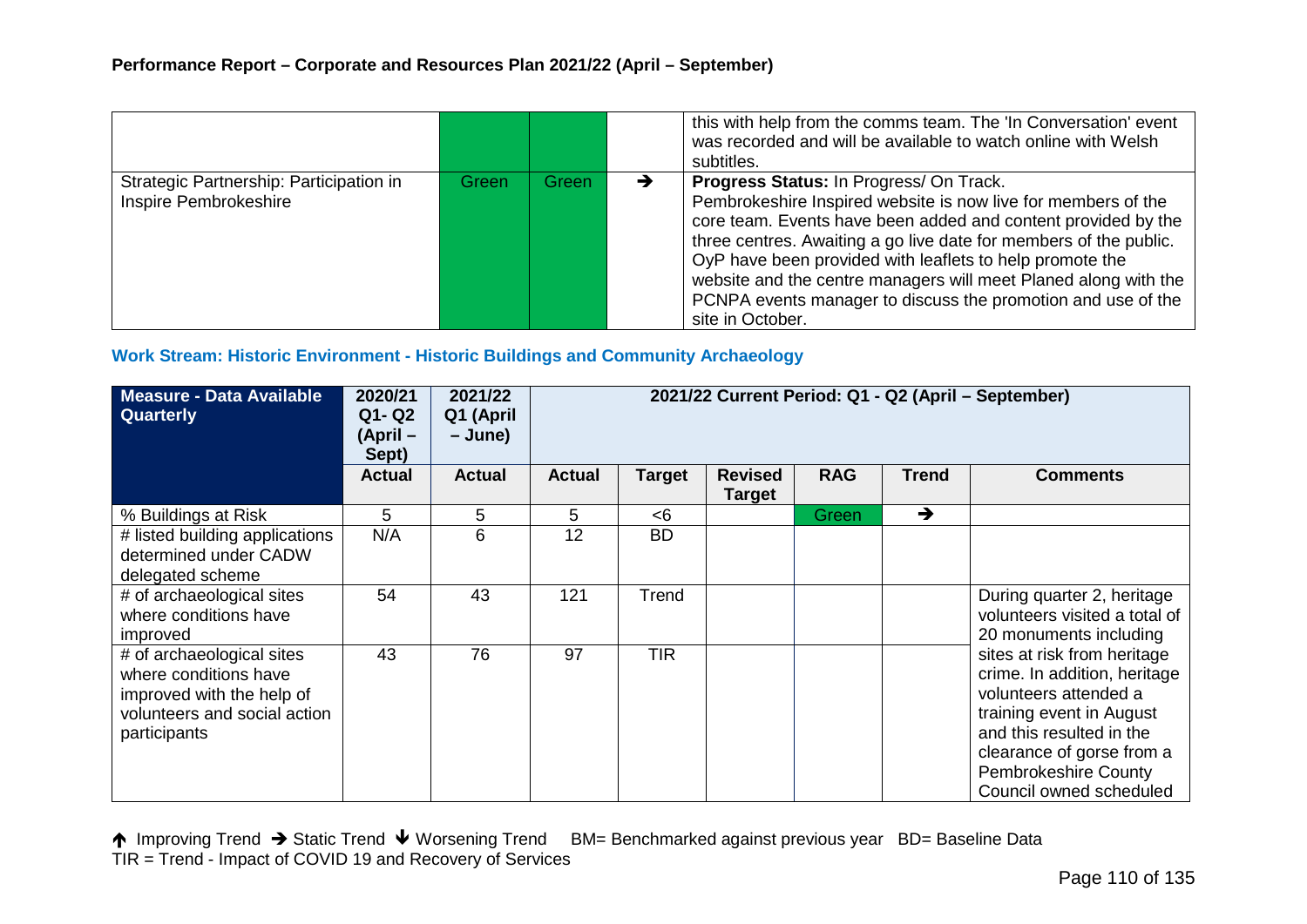|                                                 |     |    |     |            |  | monument near<br>Wolfscastle. |
|-------------------------------------------------|-----|----|-----|------------|--|-------------------------------|
| # participants in heritage<br>guardian sessions | N/A | 60 | 189 | TIR        |  |                               |
| # of heritage guardian<br>sessions              | N/A |    |     | <b>TIR</b> |  |                               |

| <b>Action</b>                                                       | 2021/22<br><b>August</b> |            |               | 2021/22 Current Period - September                                                                                                                                                                                                                                                                                                                                                                                                                                                                                                                                              |
|---------------------------------------------------------------------|--------------------------|------------|---------------|---------------------------------------------------------------------------------------------------------------------------------------------------------------------------------------------------------------------------------------------------------------------------------------------------------------------------------------------------------------------------------------------------------------------------------------------------------------------------------------------------------------------------------------------------------------------------------|
|                                                                     | <b>RAG</b>               | <b>RAG</b> | <b>Trend</b>  | <b>Comments</b>                                                                                                                                                                                                                                                                                                                                                                                                                                                                                                                                                                 |
| Scheme: Delivery of Safeguarding Ancient<br><b>Monuments Scheme</b> | <b>Amber</b>             | Amber      | $\rightarrow$ | Progress Status: In Progress/ Behind.<br>During September, one site was visited by heritage<br>volunteers. Unfortunately, due to other commitments it<br>has not been possible for the Community Archaeologist<br>to assess visited scheduled monuments during the<br>month. Despite this, activity relating to safeguarding<br>monuments has taken place outside volunteer visits to<br>sites, including visits by a local PCSO to five scheduled<br>monuments and meetings were held to discuss the<br>conservation work on the square tower at Nevern Castle.                |
| Scheme: Heritage Guardians activities<br>with schools and colleges  | Green                    | Amber      | ↓             | Progress Status: In Progress/ On Track.<br>During September, a school visit around the Waun Mawn<br>excavation had to be cancelled at the last minute due to<br>COVID-19. However, evaluation of the programme<br>continued and included a meeting with the Ranger<br>Service Manager and the evaluator to discuss the<br>potential future role of rangers in the programme. Also,<br>the evaluator and Community Archaeologist planned and<br>recruited school and national park staff to attend a<br>workshop in October to discuss the future direction of the<br>programme. |
| Event: Annual Archaeology Day                                       | Green                    | Green      | $\rightarrow$ | Progress Status: In Progress/ On Track.<br>During September, the Community Archaeologist met<br>with Pembrokeshire College to discuss attendee<br>numbers for delivering the in-person element of the                                                                                                                                                                                                                                                                                                                                                                           |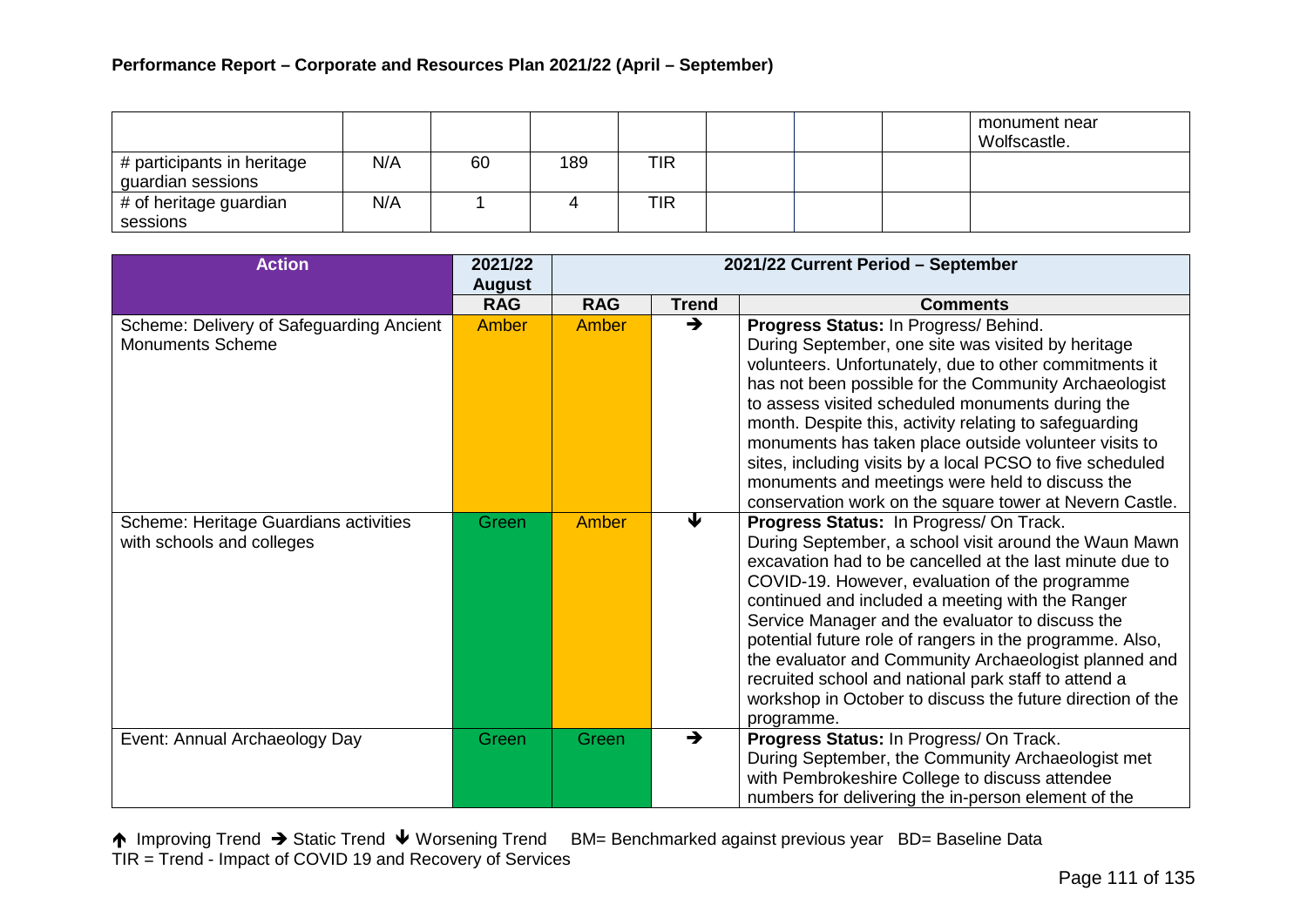|                                                                                                                                                                |       |       |               | hybrid event. After discussion with senior management at<br>the Authority, it was agreed that the event would be<br>delivered virtual only for the second year due to the<br>uncertainties around COVID-19. Following on from this<br>decision, the Community Archaeologist worked with<br>colleagues within the Authority and at PLANED to<br>produce publicity including a promotional film to publicise<br>the event. Several planning meetings also took place. It<br>was agreed that bookings would open to the public in<br>early October.                                                                                                                                                                        |
|----------------------------------------------------------------------------------------------------------------------------------------------------------------|-------|-------|---------------|-------------------------------------------------------------------------------------------------------------------------------------------------------------------------------------------------------------------------------------------------------------------------------------------------------------------------------------------------------------------------------------------------------------------------------------------------------------------------------------------------------------------------------------------------------------------------------------------------------------------------------------------------------------------------------------------------------------------------|
| Project: Activities to support digital<br>community archaeology interpretation offer                                                                           | Green | Green | $\rightarrow$ | Progress Status: In Progress/ On Track.<br>During September, the Community Archaeologist and the<br>Interpretation Officer (North) met with the contractors<br>regarding the digital models of artefacts. A deadline for<br>completion was agreed (i.e. October 2021) and drafts of<br>models and associated material was shared with the<br>Authority. Feedback was provided to the contractors to<br>inform production of final material. In addition, feedback<br>on the reconstruction draft for the fort at Fishguard was<br>provided to the contractor as per the comments from<br>specialists. No date has been specified for completion of<br>the reconstruction work, but it is hoped this will occur<br>soon. |
| Project: Delivery of Community<br>Archaeology excavations and projects<br>(focus on opportunities linked to Castell<br>Nevern and Ancient Connections project) | Green | Green | →             | Progress Status: In Progress/ On Track.<br>During September, the Authority supported two<br>excavations including a three week excavation at Waun<br>Mawn and a two week excavation at Caerfai/Penpleidiau.<br>In partnership with the Preseli Heartlands project, the<br>Community Archaeologist delivered two guided walks<br>around Waun Mawn (one through the medium of Welsh<br>and another in English). A school was also due to visit<br>Waun Mawn through the Heritage Guardians project,<br>however due to COVID-19 this was cancelled at the last<br>minute. At Caerfai, the Community Archaeologist was<br>present on a limited number of occasions and the youth                                            |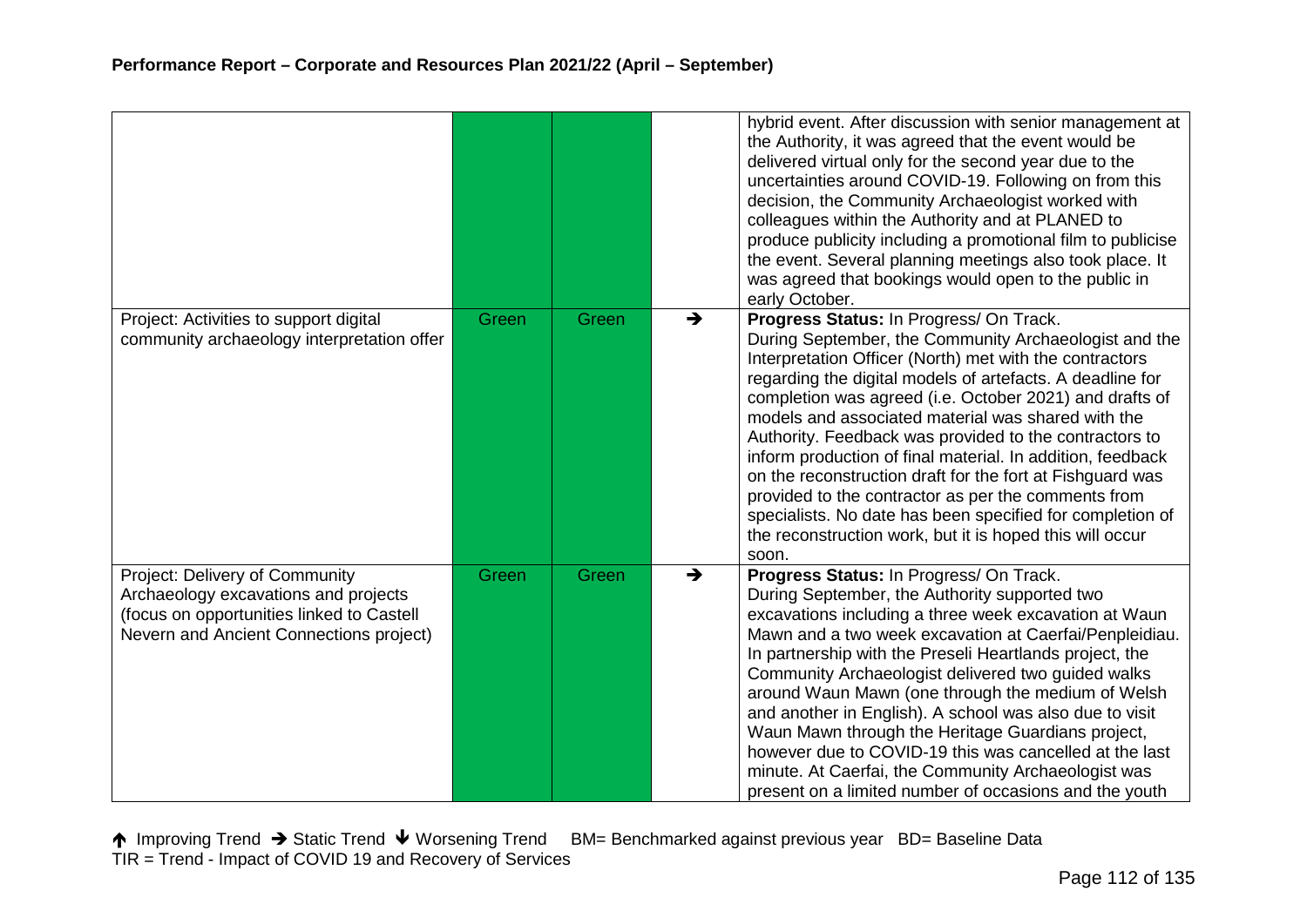|                                                                                                   |       |              |   | rangers took part in the excavation for one day. In<br>addition to excavations, the Community Archaeologist<br>also attended a Preseli Heartlands evaluation workshop.                                                                                                                                                                                         |
|---------------------------------------------------------------------------------------------------|-------|--------------|---|----------------------------------------------------------------------------------------------------------------------------------------------------------------------------------------------------------------------------------------------------------------------------------------------------------------------------------------------------------------|
| Project: LIDAR survey and associated<br>activities                                                | Green | Green        |   | <b>Progress Status: In Progress/ On Track</b><br>During September, the tender brief and area of data<br>capture was finalised, also the necessary documentation<br>was received from Gwynedd Council (the project lead).<br>The brief will be advertised on Sell2Wales in early<br>October, with submission assessed and contract<br>awarded in November 2021. |
| Strategic Partnership: Collaboration and<br>activities with partners via Heritage Watch<br>Scheme | Green | Green        | → | Progress Status: In Progress/ On Track.<br>During September, patrols took place to coincide with the<br>autumn equinox. In total six archaeological sites were<br>visited by a Police Community Support Officer on behalf<br>of the HeritageWatch Scheme.                                                                                                      |
| <b>Strategic: Review of Conservation Areas</b><br>within the Park                                 | Green | <b>Green</b> | → | Progress Status: In Progress/ On Track.<br>Review of conservation areas progressing                                                                                                                                                                                                                                                                            |

#### **Work Stream: Promoting the Welsh Language - Skills, opportunities and inspiration**

| <b>Measure - Data Available Quarterly</b>                               | 2020/21<br>$Q1 - Q2$<br>(April -<br>Sept) | 2021/22<br>Q1<br>(April -<br>June) | 2021/22 Current Period: Q1 - Q2 (April - September) |               |                                 |                                                                                                                     |
|-------------------------------------------------------------------------|-------------------------------------------|------------------------------------|-----------------------------------------------------|---------------|---------------------------------|---------------------------------------------------------------------------------------------------------------------|
|                                                                         | <b>Actual</b>                             | <b>Actual</b>                      | <b>Actual</b>                                       | <b>Target</b> | <b>Revised</b><br><b>Target</b> | <b>Comments</b>                                                                                                     |
| % of staff with Welsh Language skills at Work<br>Welsh Level 1 or above | N/A                                       | 35.5                               | 40                                                  | BD.           |                                 |                                                                                                                     |
| # of staff who have completed Work Welsh<br>online course ytd           | $\Omega$                                  |                                    | 3                                                   | Trend         |                                 |                                                                                                                     |
| # events and activities delivered in Welsh ytd                          | 2                                         | 4                                  | 11                                                  | <b>TIR</b>    |                                 | # events and activities                                                                                             |
| # participants in events and activities<br>delivered in Welsh ytd       | 4                                         | 68                                 | 100                                                 | <b>TIR</b>    |                                 | includes 3 Castell Henllys<br>Dished y Dysgwyr sessions,<br>however due to informal<br>nature of activity number of |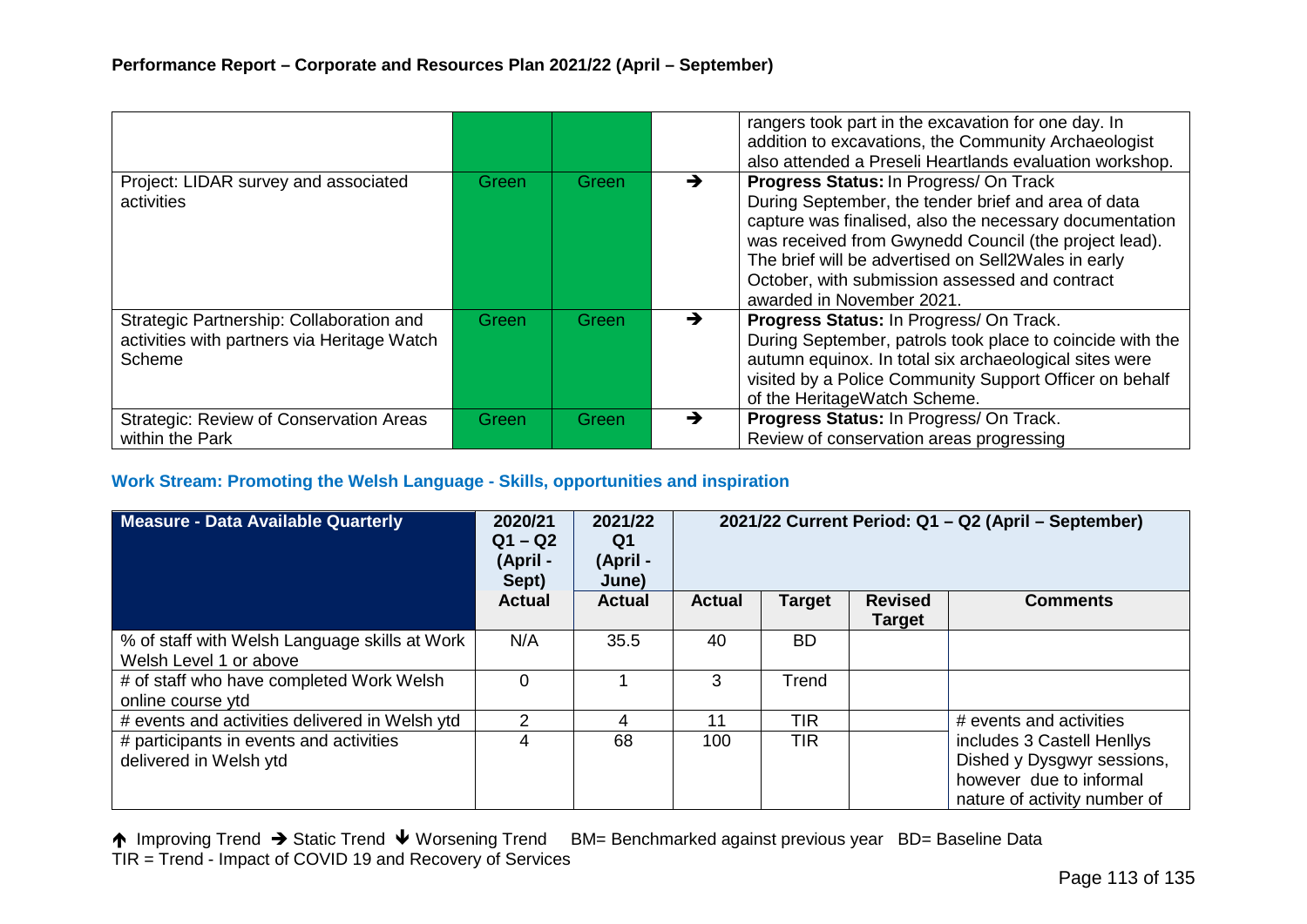|                                             |     |     |            | participants not recorded and<br>reflected in participants<br>numbers. |
|---------------------------------------------|-----|-----|------------|------------------------------------------------------------------------|
| # education programme sessions delivered in |     | 20  | <b>TIR</b> |                                                                        |
| Welsh ytd                                   |     |     |            |                                                                        |
| # participants in education programme       | 227 | 552 | <b>TIR</b> |                                                                        |
| sessions delivered in Welsh ytd             |     |     |            |                                                                        |

| <b>Action</b>                                                  | 2021/22<br><b>August</b> |            |              | 2021/22 Current Period - September                                                                                                                                                                                                                                                                                                                                                                                                                                                                                                                                                 |
|----------------------------------------------------------------|--------------------------|------------|--------------|------------------------------------------------------------------------------------------------------------------------------------------------------------------------------------------------------------------------------------------------------------------------------------------------------------------------------------------------------------------------------------------------------------------------------------------------------------------------------------------------------------------------------------------------------------------------------------|
|                                                                | <b>RAG</b>               | <b>RAG</b> | <b>Trend</b> | <b>Comments</b>                                                                                                                                                                                                                                                                                                                                                                                                                                                                                                                                                                    |
| Project: Developing Castell Henllys as<br>a Welsh Language Hub | Green                    | Green      | →            | Progress Status: In Progress/ On Track.<br>Chware a chan sessions have returned to the tipi every Tuesday<br>for toddlers and parents to learn welsh with the Cylch Meithrin<br>movement. Dished y dysgwyr is now offered to the public every<br>Thursday afternoon between 2-4pm. The sessions are informal<br>with Welsh learner magazines and books available to borrow<br>and there is a weekly activity such as leaf hunts, colours in<br>nature, welsh in the landscape etc. A number of visitors have<br>participated in the Welsh in the landscape activity and leaf hunt. |

## **Well-being Objective – Global**

# **Work Stream: Responding to Climate Change Emergency**

| <b>Action</b>                            | 2021/22<br><b>August</b> |            |              | 2021/22 Current Period - September                          |
|------------------------------------------|--------------------------|------------|--------------|-------------------------------------------------------------|
|                                          | <b>RAG</b>               | <b>RAG</b> | <b>Trend</b> | <b>Comments</b>                                             |
| Project: Network of Electric Vehicle     | <b>Amber</b>             | Amber      | →            | Progress Status: In Progress/ Behind                        |
| Charging Points. (S6)                    |                          |            |              | Installation of Phase 2 network ongoing, some delays        |
|                                          |                          |            |              | experienced with WPD supplies, wayleave agreements etc.     |
| Ways of Working: Continuation of Centres | Green                    | Green      |              | CH: Progress Status: In Progress/ On Track                  |
| achieving Green Key Awards and           |                          |            |              | The green key award form has been submitted. Site           |
|                                          |                          |            |              | manager and site supervisor have started to look at various |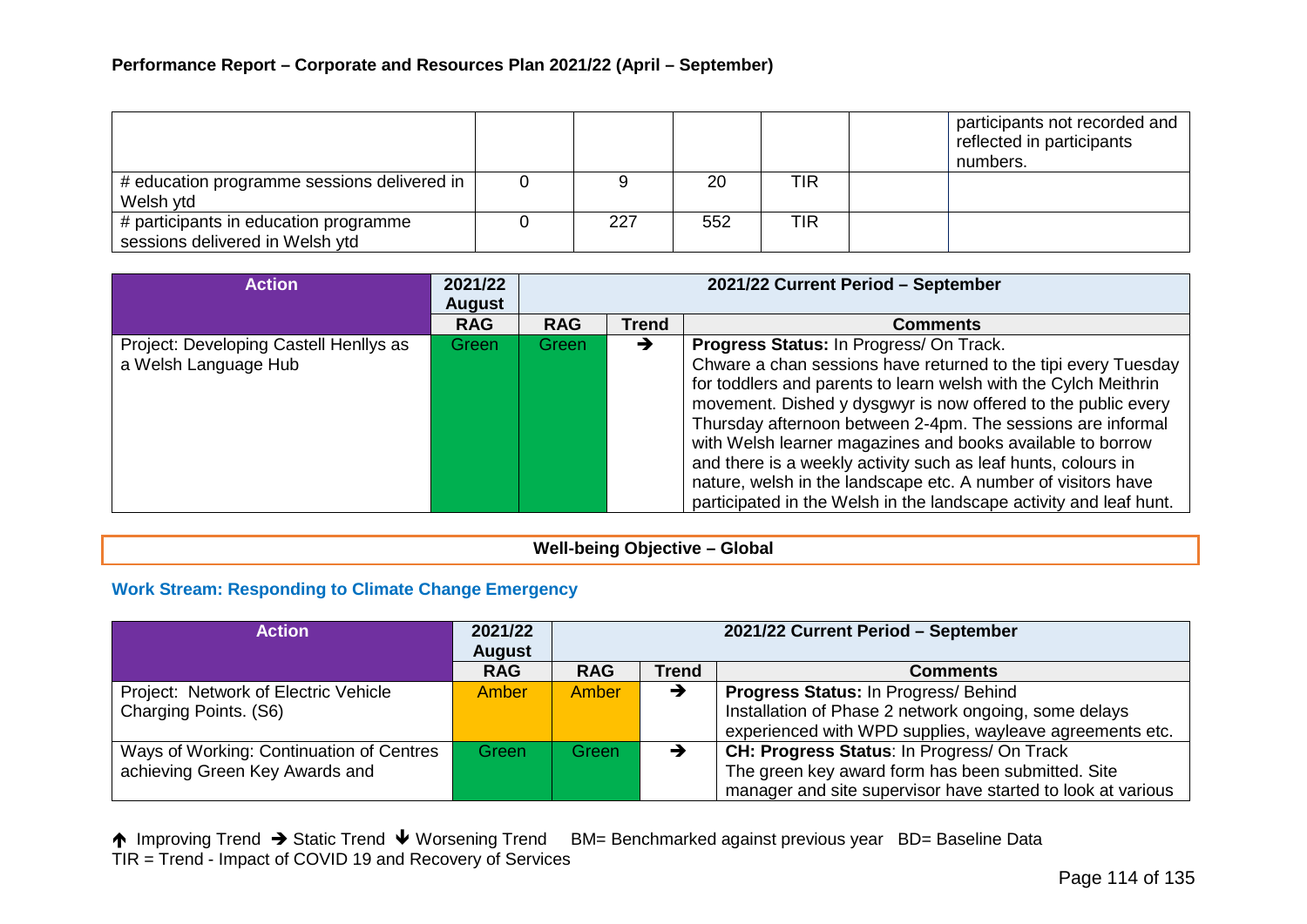| biodiversity and carbon and waste<br>reduction is promoted on their sites. (S6)                                                                                                                         |       |       |               | ways we can further green up the running of Castell Henllys<br>as well as ensuring we are sharing sustainability work done<br>on site via social media. CH staff member and Ranger have<br>made a video about tree planting to be shared on our<br>Sustainable living day. On the 4th of September 80 people<br>attended the Sustainable Living day.<br>OYP: Progress Status: In Progress/ On Track.<br>Application submitted in June, awaiting feedback from green<br>key representative.<br>Carew: Progress Status: In Progress/ On Track<br>The application for the Green Key award has been<br>completed. We are waiting to hear if we have been<br>successful.                                                                                                                                                                 |
|---------------------------------------------------------------------------------------------------------------------------------------------------------------------------------------------------------|-------|-------|---------------|-------------------------------------------------------------------------------------------------------------------------------------------------------------------------------------------------------------------------------------------------------------------------------------------------------------------------------------------------------------------------------------------------------------------------------------------------------------------------------------------------------------------------------------------------------------------------------------------------------------------------------------------------------------------------------------------------------------------------------------------------------------------------------------------------------------------------------------|
| Strategic: Monitoring progress against<br>NPMP Responding to Climate Change<br>Emergency Action Plan and realign our<br>carbon methodology to the Welsh<br>Government Methodology for public<br>bodies. | Green | Green | $\rightarrow$ | Progress Status: In Progress/ On Track<br>Staff have inputted data where it is available in spreadsheet<br>for 2019/20 and 2020/21. Officers have identified where<br>there are gaps/ challenges in terms of our records and<br>aligning with methodology and how information is recorded.<br>Staff looking at what processes we need to put in place from<br>2022/23 to ensure this data can be captured. Staff attended<br>positive PSB/NRW workshop on net zero carbon reporting,<br>which has meant we have included data for waste via<br>supply chain and also learnt about positive work NRW are<br>doing in areas such as procurement. Data will need to be<br>submitted to Welsh Government by October 31st. Relevant<br>data has also been provided to external consultants carrying<br>out Designated Landscape project. |
| Ways of Working: Create Environmental<br>Management Recording System aligned to<br>Welsh Government Methodology. (S6)                                                                                   | Green | Green | $\rightarrow$ | Progress Status: In Progress/ On Track<br>Calculations for 2019/20 and 2020/21 have been completed<br>and pending peer review. Optimised Data capture methods<br>for future measurement recording will be explored by the<br>team in October.                                                                                                                                                                                                                                                                                                                                                                                                                                                                                                                                                                                       |
| Ways of Working: Greening our Fleet. (S6)                                                                                                                                                               | Amber | Amber | $\rightarrow$ | Progress Status: In Progress/ Behind.<br>There has been no change regarding the global chip<br>shortage and therefore no delivery dates for existing orders.                                                                                                                                                                                                                                                                                                                                                                                                                                                                                                                                                                                                                                                                        |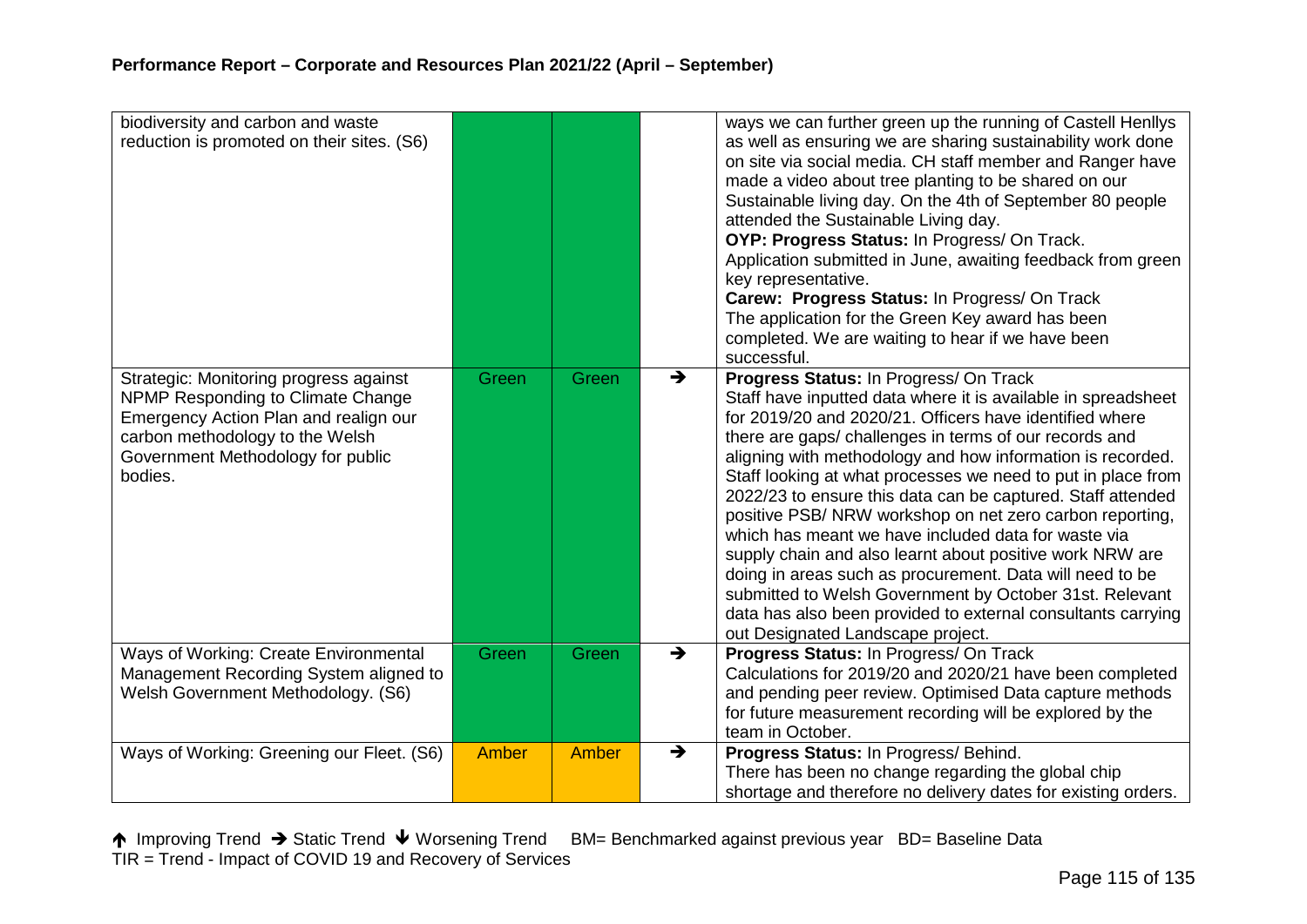|                                                                                                                                                                                                                                         |            |       |               | Following the launch announcement of small electric van<br>models by the major manufacturers, a further 6 electric vans<br>have been ordered. This brings the total number of electric                                                                                                                                                                                                                                               |
|-----------------------------------------------------------------------------------------------------------------------------------------------------------------------------------------------------------------------------------------|------------|-------|---------------|--------------------------------------------------------------------------------------------------------------------------------------------------------------------------------------------------------------------------------------------------------------------------------------------------------------------------------------------------------------------------------------------------------------------------------------|
|                                                                                                                                                                                                                                         |            |       |               | vans on order to 13 which, when delivered, will replace the<br>existing fleet of diesel vans.                                                                                                                                                                                                                                                                                                                                        |
| Ways of Working: Greening our<br>Equipment (S6)                                                                                                                                                                                         | Amber      | Amber | $\rightarrow$ | Progress Status: In Progress/ Behind.<br>Initial work has resumed to better understand the carbon<br>impact of existing equipment. Initial audit work will be<br>undertaken as part of the Authority's wider commitment to<br>better understand and reduce PCNPA's carbon footprint.<br>Electronic grounds maintenance equipment has recently<br>been purchased for Oriel y Parc to replace the petrol<br>equipment used previously. |
| Project: Greening our Buildings (S6)                                                                                                                                                                                                    | Green      | Green | $\rightarrow$ | Progress Status: In Progress/ On Track.<br>Greening of Buildings included with Carbon reduction<br>measures, plan to deliver this progressing. Small scale<br>measures on going as part of the Building Maintenance<br>programme.                                                                                                                                                                                                    |
| Project: Installation of Photovoltaic PV<br>Generation at Cilrhedyn Workshop (S6)                                                                                                                                                       | <b>Red</b> | Amber | ↑             | Progress Status: In Progress/ Behind.<br>Consultant report received, report to Leadership Team<br>approved for revised proposal. Consultants to be appointed<br>to prepare procurement documents.                                                                                                                                                                                                                                    |
| Project: Creation of exemplar Integrated<br>site Plan and Monitoring/ data regime for<br>Trefin site acquired through SLSP for<br>carbon sequestration (in partnership with<br>local community and with cross team<br>involvement) (S6) | Green      | Green | $\rightarrow$ | Progress Status: In Progress/ On Track.<br>Plan completed in August. Quotes have been received for<br>fencing and infrastructure work.                                                                                                                                                                                                                                                                                               |
| Project: SPSL Community Woodland (S6)                                                                                                                                                                                                   | Green      | Amber | ↓             | Progress Status: In Progress/ Behind.<br>Original land proposed for this purchase cannot be<br>progressed for reasons outside of our control. The team are<br>exploring other options.                                                                                                                                                                                                                                               |
| Project: Commons Resilience Project (S6)                                                                                                                                                                                                | Green      | Green | →             | Progress Status: In Progress/ On Track.                                                                                                                                                                                                                                                                                                                                                                                              |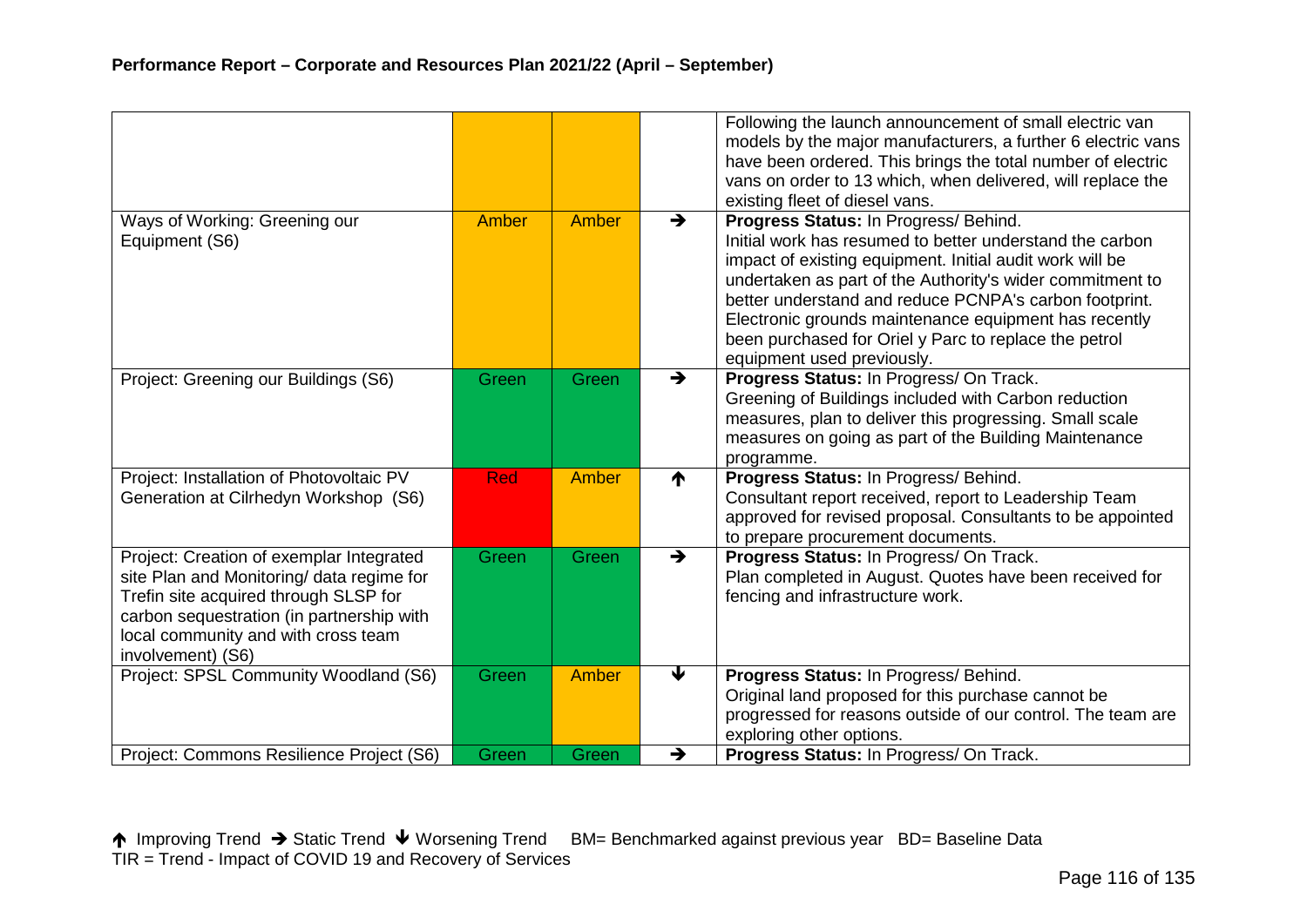|                                                                                                                                                                                                                                  |              |       |               | £20K NRW Strategic Allocated Grant supporting the<br>National Peatland Action Programme awarded to PCNPA.<br>Currently looking for projects.                                                                                                                                                                                                                                                                                                                                                             |
|----------------------------------------------------------------------------------------------------------------------------------------------------------------------------------------------------------------------------------|--------------|-------|---------------|----------------------------------------------------------------------------------------------------------------------------------------------------------------------------------------------------------------------------------------------------------------------------------------------------------------------------------------------------------------------------------------------------------------------------------------------------------------------------------------------------------|
| Project: Review the UKCP18 Climate<br>Change predictions and implications for<br>future management and adaptation at our<br>Freshwater East site and implement the<br>recommendations from the review at our<br>Carew site. (S6) | Green        | Green | $\rightarrow$ | Progress Status: In Progress/ On Track.<br>Work has begun on analysis at Freshwater East,                                                                                                                                                                                                                                                                                                                                                                                                                |
| Strategic Partnership: Participation in<br>Pembrokeshire Energy Forum                                                                                                                                                            | Green        | Green | $\rightarrow$ | Progress Status: In Progress/ On Hold.<br>Meetings to recommence when appropriate and as<br>workload allows (PCC lead).                                                                                                                                                                                                                                                                                                                                                                                  |
| Strategic Engagement: Engagement with<br>the Pembrokeshire Public Services<br><b>Board's Environmental and Climate</b><br>Change Risk Assessment for<br>Pembrokeshire                                                            | Green        | Green | $\rightarrow$ | Progress Status: In Progress/ On Track.<br>The next meeting is scheduled for 12th October 2021.                                                                                                                                                                                                                                                                                                                                                                                                          |
| Strategic Engagement: Participation in<br>Local Government Decarbonisation Panel,<br>and decarbonisation related activities of<br>NDLSP and PSB.                                                                                 | Green        | Green | $\rightarrow$ | Progress Status: In Progress/ On Track.<br>The Authority has contributed towards the new Welsh<br>Government Net Zero plan which is due to be published in<br>late October. The Pembrokeshire PSB has set up a new<br>high level Climate Change group to develop a<br>Pembrokeshire wide approach to dealing with the effects of<br>climate change and support decarbonisation. Work has<br>been commissioned on behalf of Welsh NPA and AONBs to<br>get advice on how to become carbon neutral by 2030. |
| Strategic: Continue to provide financial<br>support for the Coastal Bus Service (via<br>Greenways Partnership) (S6)                                                                                                              | Green        | Green | $\rightarrow$ | Progress Status: In Progress/ On Track.<br>Budget currently remains in place.                                                                                                                                                                                                                                                                                                                                                                                                                            |
| Strategic: Engagement with relevant<br>partners to explore opportunities to<br>improve public transport and affordable<br>sustainable transport opportunities in the<br>Park.                                                    | <b>Amber</b> | Amber | $\rightarrow$ | Progress Status: In Progress/ Behind.<br>This work needs further development on partnership and<br>parameters and funding in order to progress. Discussion to<br>be had as part of the PCNPA 'Large Scale Projects<br>prioritization process.                                                                                                                                                                                                                                                            |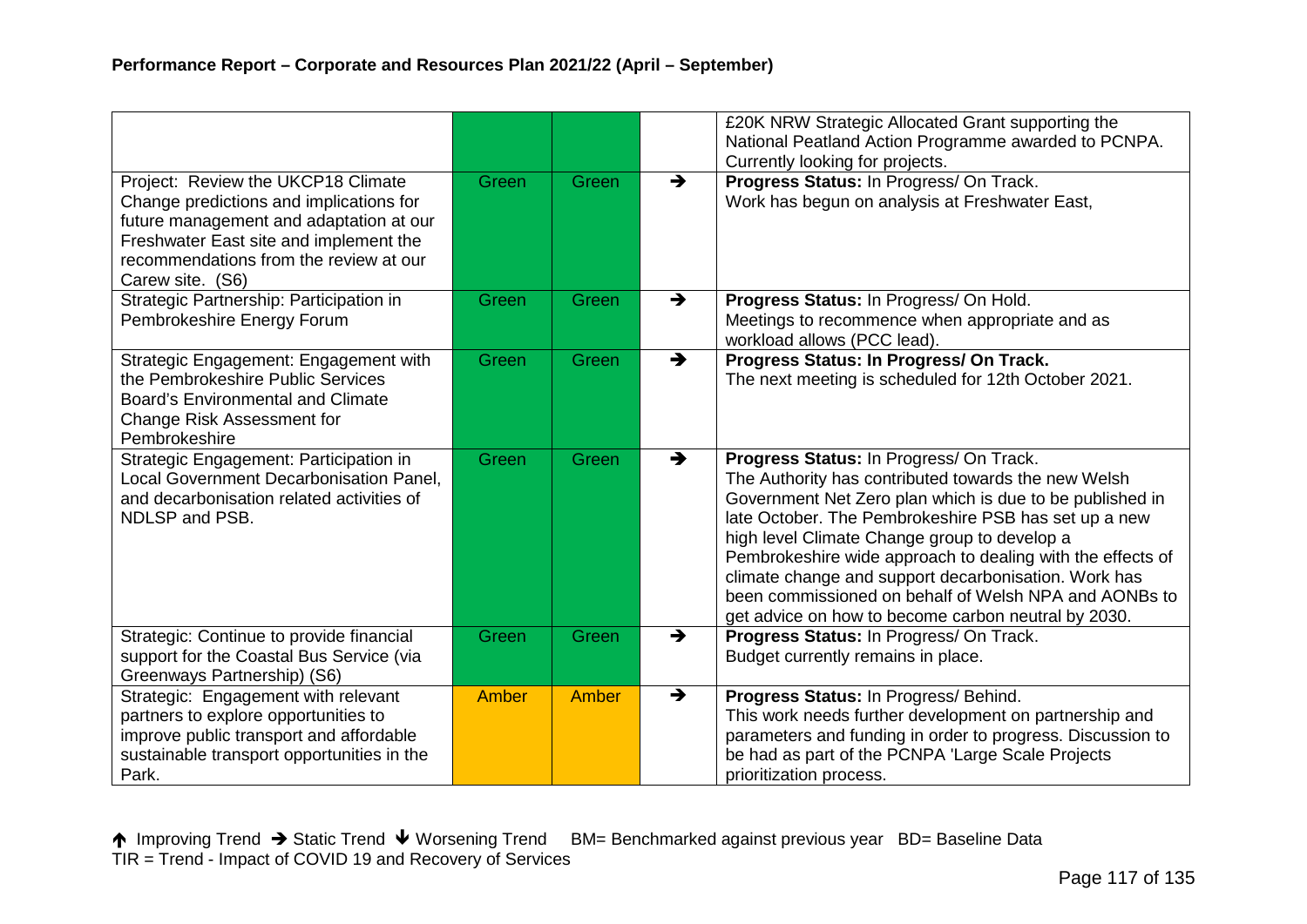#### **Work Stream: Special Qualities - Inspiration and Education**

| Measure - Data Available                  | 2020/21       | 2021/22       |               |               |                | 2021/22 Current Period - September |  |  |
|-------------------------------------------|---------------|---------------|---------------|---------------|----------------|------------------------------------|--|--|
| <b>Monthly</b>                            | <b>Sept</b>   | <b>August</b> | <b>Actual</b> | Original      | <b>Revised</b> | <b>Comments</b>                    |  |  |
|                                           | <b>Actual</b> | Actual        |               | <b>Target</b> | <b>Target</b>  |                                    |  |  |
| # Changing Coast photo<br>submissions ytd | 264           | 277           | 325           | TIR           |                |                                    |  |  |

| Measure - Data Available Quarterly                                    | 2020/21<br>$Q1 - Q2$<br>(April -<br>September) | 2021/22<br>Q <sub>1</sub><br>$(April -$<br>June) |               |               |                                 | 2021/22 Current Period: Q1- Q2 (April - September) |
|-----------------------------------------------------------------------|------------------------------------------------|--------------------------------------------------|---------------|---------------|---------------------------------|----------------------------------------------------|
|                                                                       | <b>Actual</b>                                  | <b>Actual</b>                                    | <b>Actual</b> | <b>Target</b> | <b>Revised</b><br><b>Target</b> | <b>Comments</b>                                    |
| # participants in Cynefin related<br>education sessions delivered ytd | N/A                                            | 2,520                                            | 3,629         | <b>BD</b>     |                                 |                                                    |
| # of Cynefin related education sessions<br>delivered ytd              | N/A                                            | 36                                               | 74            | <b>BD</b>     |                                 |                                                    |
| # participants in PCNPA's education<br>programme ytd                  | 554                                            | 2,706                                            | 4,335         | <b>TIR</b>    |                                 | $2019/20$ ytd $-5,685$                             |
| # participants in public events and<br>activities programme ytd       | 1,959                                          | 3,493                                            | 16,901        | <b>TIR</b>    |                                 | $2019/20$ ytd $-30,973$ .                          |
| # volunteer days - conservation wildlife<br>survey or monitoring ytd  | 64.5                                           | 107.5                                            | 172           | <b>TIR</b>    |                                 | $2019/20$ ytd $- 203.5$                            |
| # volunteer days - heritage sites<br>monitoring ytd                   | 19                                             | 3.5                                              | 20.5          | <b>TIR</b>    |                                 |                                                    |

| Action                                                                                 | 2021/22<br><b>August</b> |            |              | 2021/22 Current Period - September                                                                           |
|----------------------------------------------------------------------------------------|--------------------------|------------|--------------|--------------------------------------------------------------------------------------------------------------|
|                                                                                        | <b>RAG</b>               | <b>RAG</b> | <b>Trend</b> | <b>Comments</b>                                                                                              |
| Ways of Working: Activities to realign our<br>education offer with the New Curriculum, | Green                    | Green      |              | <b>Progress Status: In Progress/ On Track</b><br>Developing new schools programme - met and planned          |
| focusing on 'Cynefin'                                                                  |                          |            |              | with graphics/website team, scheduled meetings with<br>centre and delivery teams. Planning curriculum linked |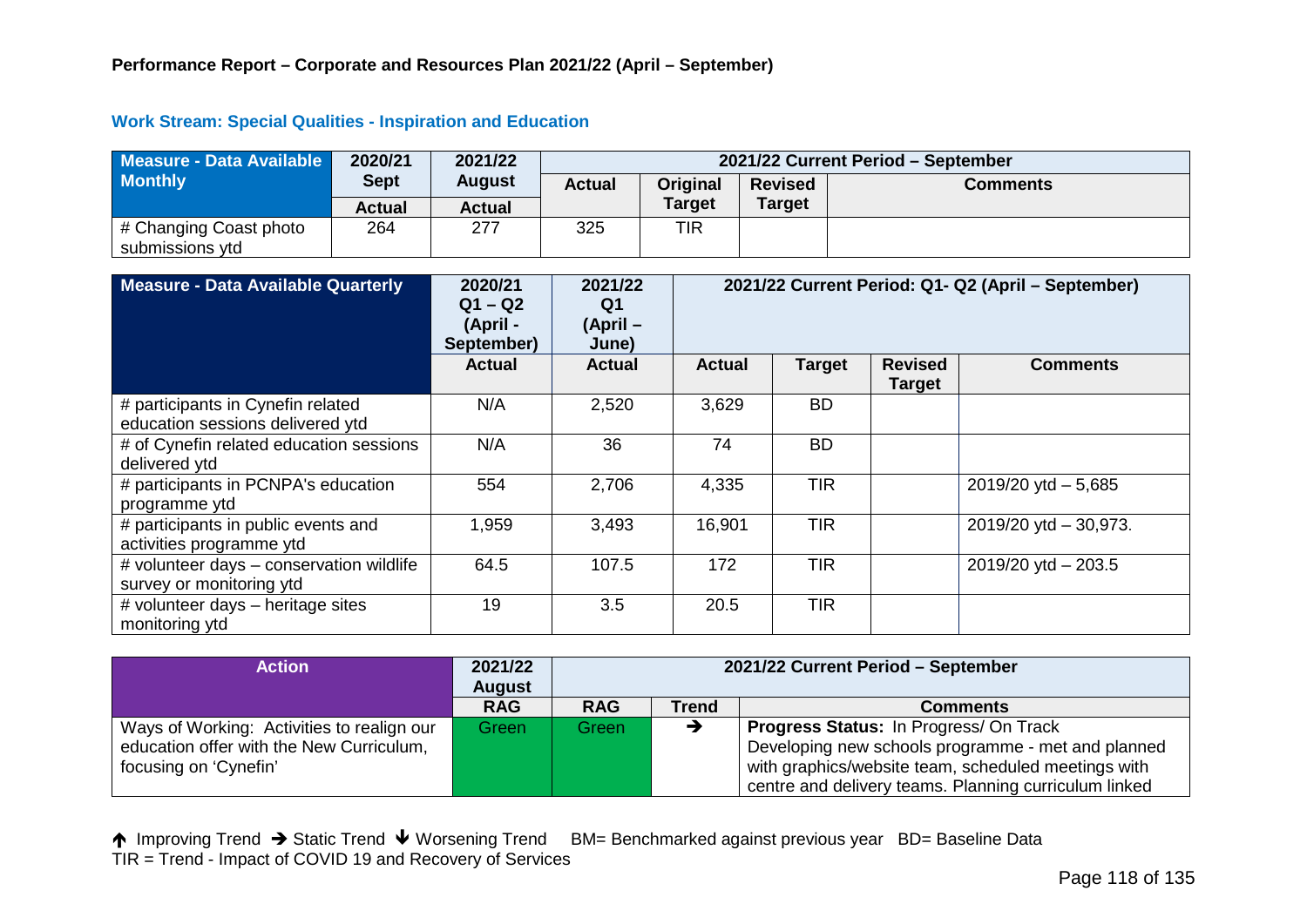| Waldo<br>mindset"<br>Williams<br>"arowth" |
|-------------------------------------------|
|-------------------------------------------|

# **Governance, Financial Sustainability, Workforce Development and Resilience**

# **Work Stream: Long Term Planning**

| <b>Action</b>                                                                                                                                             | 2021/22<br><b>August</b> |            |               | 2021/22 Current Period - September                                                                                                                                                                                                                                                                                                                                                                                                                                           |
|-----------------------------------------------------------------------------------------------------------------------------------------------------------|--------------------------|------------|---------------|------------------------------------------------------------------------------------------------------------------------------------------------------------------------------------------------------------------------------------------------------------------------------------------------------------------------------------------------------------------------------------------------------------------------------------------------------------------------------|
|                                                                                                                                                           | <b>RAG</b>               | <b>RAG</b> | <b>Trend</b>  | <b>Comments</b>                                                                                                                                                                                                                                                                                                                                                                                                                                                              |
| Strategic: Review of the Authority's<br>priorities, well-being objectives and<br>associated resources                                                     | Green                    | Green      | →             | Progress Status: In Progress/ On Track.<br>Work is ongoing to review priorities and structure.                                                                                                                                                                                                                                                                                                                                                                               |
| Strategic: Carew Causeway 5 year<br>plan.(Year 3 activities)                                                                                              | Green                    | Green      | $\rightarrow$ | Progress Status: Complete/ On Track.<br>Works complete (Phases 1 & 2).                                                                                                                                                                                                                                                                                                                                                                                                       |
| Project Development: Engagement with<br>WG Sustainable Landscapes, Sustainable<br>Places Scheme (Project bid development<br>and delivery)                 | Green                    | Green      | $\rightarrow$ | Progress Status: In Progress/ On Track.<br>Progress of the 5 NPA proposals and 3 collaborative<br>proposals submitted to WG. 5 NPA projects are on track<br>with the majority of spend being made in the 3rd and 4th<br>quarter. 2 collaborative projects on track. The Lost Words<br>Exhibition collaborative project has been withdrawn due to<br>difficulties with the copyright and the timescales.<br>Monitoring meeting with WG case worker scheduled for<br>November. |
| Ways of Working: Develop business<br>continuity approach informed by our<br>COVID 19 response experience                                                  | <b>Amber</b>             | Amber      | $\rightarrow$ | Progress Status: In Progress/ On Track<br>A draft Business Continuity Plan has been drafted.                                                                                                                                                                                                                                                                                                                                                                                 |
| Strategic Engagement: Monitor and<br>respond to legislative, policy and<br>operational impacts and opportunities as a<br>result of UK withdrawal from EU. | Green                    | Green      | $\rightarrow$ | Progress Status: In Progress/ On Track.<br>We continue to monitor any activities relating to EU<br>withdrawal                                                                                                                                                                                                                                                                                                                                                                |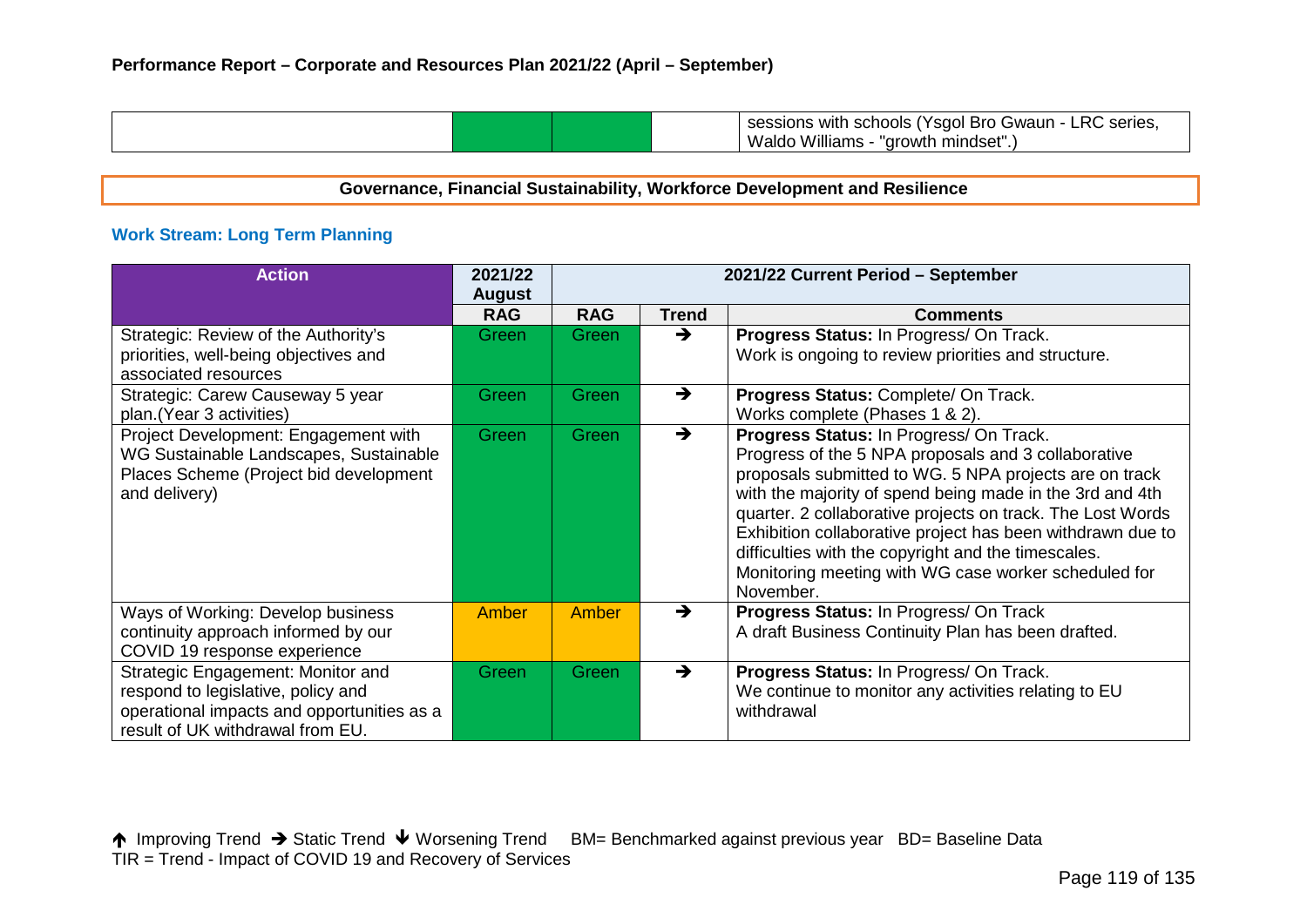| <b>Measure - Data</b>                                             | 2020/21          | 2021/22       |               |               | 2021/22 Current Period - September |                                                                      |  |  |  |
|-------------------------------------------------------------------|------------------|---------------|---------------|---------------|------------------------------------|----------------------------------------------------------------------|--|--|--|
| <b>Available Monthly</b>                                          | <b>September</b> | <b>August</b> | <b>Actual</b> | Original      | <b>Revised</b>                     | <b>Comments</b>                                                      |  |  |  |
|                                                                   | <b>Actual</b>    | <b>Actual</b> |               | <b>Target</b> | <b>Target</b>                      |                                                                      |  |  |  |
| £ from sponser a gate<br>scheme ytd                               | 3,000            | 7,800         | 9,000         | <b>TIR</b>    |                                    | 15 gates/benches sponsored ytd.                                      |  |  |  |
| £ from cashless donation<br>pilot Oriel Y Parc ytd                | 169.50           | 510           | 633           | <b>TIR</b>    |                                    | During September there were 34<br>donations made, totalling £123.00. |  |  |  |
| £ Centres Merchandise<br>vtd                                      | 59,502.16        | 150,314.37    | 182,263.30    | <b>TIR</b>    |                                    | 2019/20 ytd - 181,504.11                                             |  |  |  |
| £ Admissions Carew &<br>Castell Henllys ytd                       | 59,656.72        | 183,891.98    | 227,448.63    | <b>TIR</b>    |                                    | 2019/20 ytd - 191,262.92                                             |  |  |  |
| £ Centres Other Income<br>ytd                                     | 5,888.82         | 32,413.30     | 37,791.98     | <b>TIR</b>    |                                    | 2019/20 ytd - 54,582.60                                              |  |  |  |
| £ Cafe Rental Income -<br>Castell Henllys and Oriel<br>Y Parc ytd | $\Omega$         | 10,000        | 10,000        | <b>TIR</b>    |                                    |                                                                      |  |  |  |
| £ Carew Cafe Sales<br>Income ytd                                  | 27,780.31        | 80,030.45     | 96,731.77     | <b>TIR</b>    |                                    | 2019/20 ytd - 62,097.74                                              |  |  |  |

#### **Work Stream: Fundraising and Income Generation**

| <b>Action</b>                                                                                        | 2021/22<br><b>August</b> | 2021/22 Current Period - September |              |                                                                                                                                                                                                                                                                                                                                                |  |  |
|------------------------------------------------------------------------------------------------------|--------------------------|------------------------------------|--------------|------------------------------------------------------------------------------------------------------------------------------------------------------------------------------------------------------------------------------------------------------------------------------------------------------------------------------------------------|--|--|
|                                                                                                      | <b>RAG</b>               | <b>RAG</b>                         | <b>Trend</b> | <b>Comments</b>                                                                                                                                                                                                                                                                                                                                |  |  |
| Strategic Partnership: Providing continued<br>support to Pembrokeshire Coast National<br>Park Trust. | Green                    | Green                              | →            | Progress Status: In Progress/ On Track.<br>During September work for the Trust continued; including<br>applications for funding and preparations for a small-<br>scale event at Oriel-y-Parc. In August the Trust donated<br>£12,000 to the People, Paths and Pollinators project and<br>this project is now fully funded from external funds. |  |  |
| Ways of Working: Funding Progress for<br><b>Prioritised Projects</b>                                 | Green                    | Green                              |              | Progress Status: In Progress/ On Track.<br>Large scale project ideas have been categorised into 7<br>themes: 1.Sustainable Transport. 2. Reversing Decline in                                                                                                                                                                                  |  |  |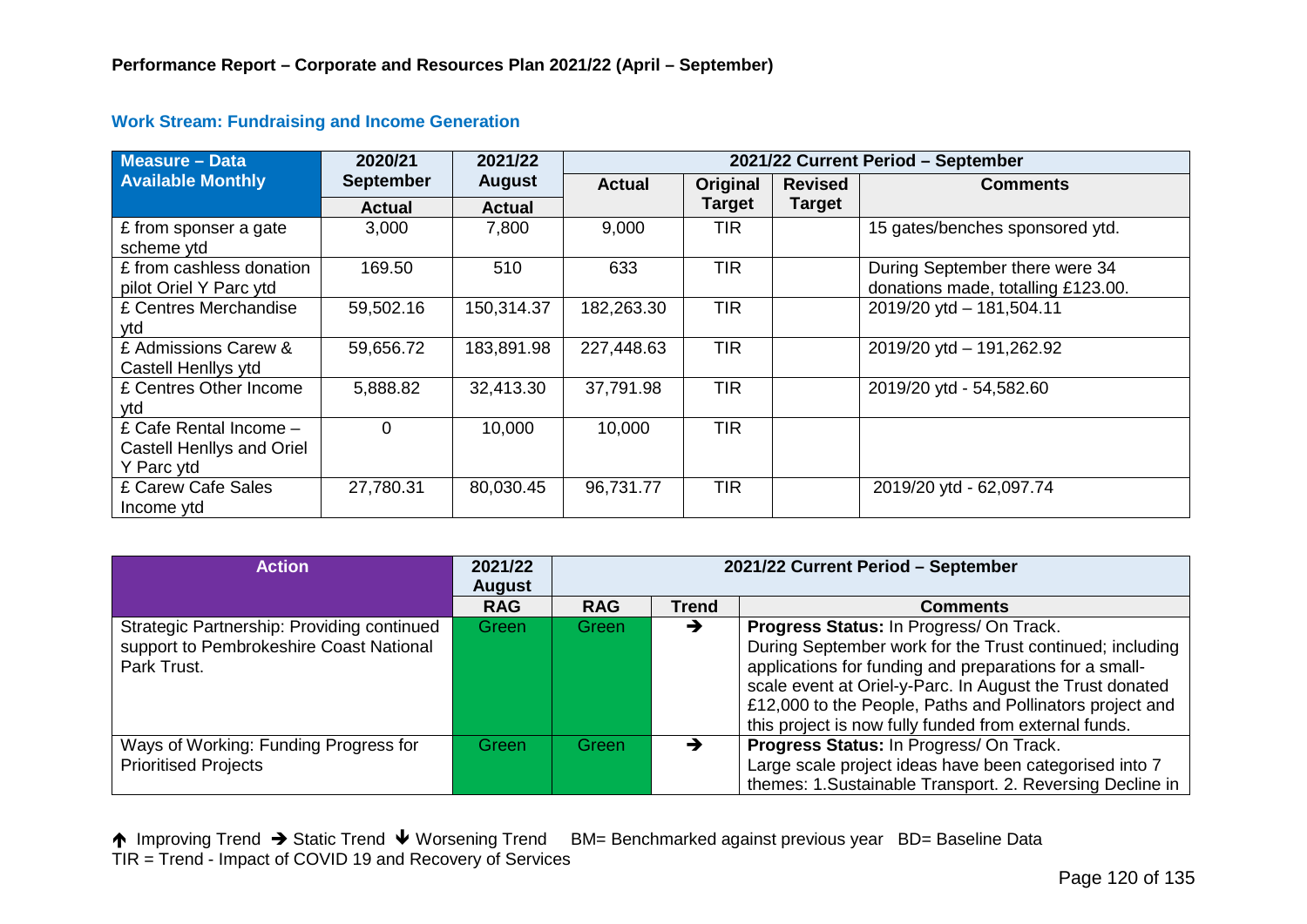|  |  | Biodiversity 3. Infrastructure Improvements 4. Visitor     |
|--|--|------------------------------------------------------------|
|  |  | Attractions 5. Education, Culture and Heritage in the Park |
|  |  | 6. Climate Action 7. Expand scope of National Park.        |
|  |  | Meetings are being diarised/underway with officers and     |
|  |  | members who submitted project ideas under each             |
|  |  | theme. The purpose of these meetings is to discuss         |
|  |  | opportunities for projects to be brought together/         |
|  |  | combined and for officers to prioritise ideas into no more |
|  |  | than 2/3 projects to take forward under each theme.        |

#### **Work Stream: Health and Safety**

| <b>Measure - Data Available</b><br>Quarterly                     | 2020/21<br>$Q1 - Q2$<br>(April -<br>Sept) | 2021/22<br>Q <sub>1</sub><br>(April -<br>June) | 2021/22 Current Period: Q1 - Q2 (April - September) |                |                                 |            |               |                                                                                                   |
|------------------------------------------------------------------|-------------------------------------------|------------------------------------------------|-----------------------------------------------------|----------------|---------------------------------|------------|---------------|---------------------------------------------------------------------------------------------------|
|                                                                  | <b>Actual</b>                             | <b>Actual</b>                                  | <b>Actual</b>                                       | <b>Target</b>  | <b>Revised</b><br><b>Target</b> | <b>RAG</b> | <b>Trend</b>  | <b>Comments</b>                                                                                   |
| # RIDDOR (Reportable<br>Incidents) ytd                           | 2                                         |                                                |                                                     | 0              |                                 | <b>Red</b> | $\rightarrow$ |                                                                                                   |
| # accidents (Injury) over 3<br>days/ up to 7 days absence<br>ytd | 0                                         | $\mathbf 0$                                    | $\mathbf 0$                                         | $\overline{0}$ |                                 | Green      | $\rightarrow$ |                                                                                                   |
| # accidents (Injury) Minor<br>incidents ytd                      | 0                                         | 4                                              | 6                                                   | Trend          |                                 |            |               |                                                                                                   |
| # vehicle damage incidents<br>ytd                                | 3                                         | $\overline{2}$                                 | 3                                                   | Trend          |                                 |            |               |                                                                                                   |
| # conflict incidents ytd                                         | 0                                         |                                                |                                                     | Trend          |                                 |            |               | Q1 incident in car park at<br>one of the sites member of<br>public was abusive to staff<br>member |
| # safeguarding incidents ytd                                     | $\overline{0}$                            | $\Omega$                                       | 0                                                   | Trend          |                                 |            |               |                                                                                                   |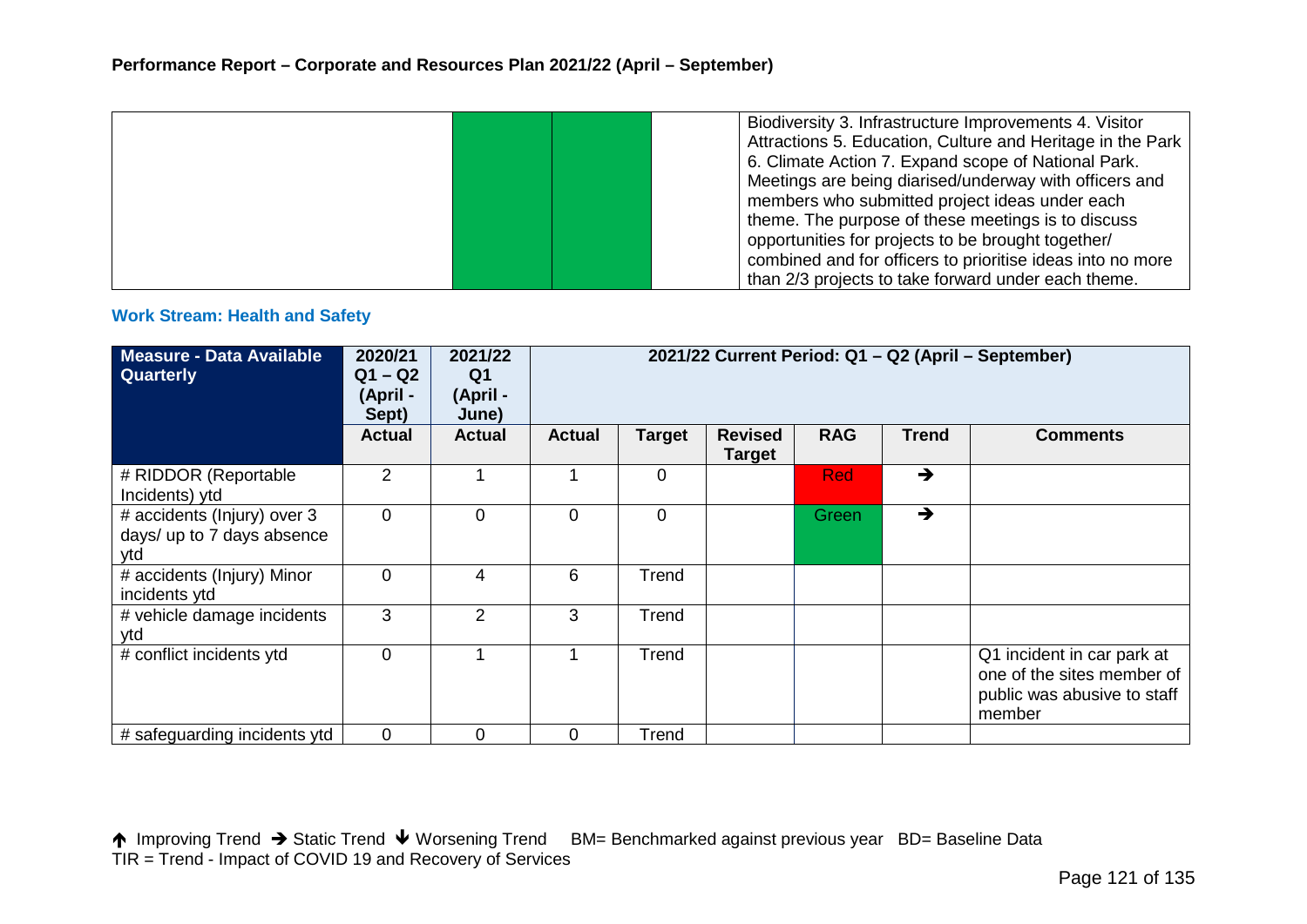| <b>Action</b>                                                                | 2021/22<br><b>August</b> |            |              | 2021/22 Current Period - September                                                                                                                                                                                                                                             |
|------------------------------------------------------------------------------|--------------------------|------------|--------------|--------------------------------------------------------------------------------------------------------------------------------------------------------------------------------------------------------------------------------------------------------------------------------|
|                                                                              | <b>RAG</b>               | <b>RAG</b> | <b>Trend</b> | <b>Comments</b>                                                                                                                                                                                                                                                                |
| Ways of Working: Delivery of Health and<br>Safety Training Programme 2021/22 | Green                    | Green      | →            | Progress Status: In Progress/ On Track.<br>Work continues to update the new HR system (Cezanne)<br>to detail mandatory health and safety training required for<br>all posts, so that progress can be made to plug any gaps.                                                    |
| Ways of Working: Develop a Digitised<br>Health and Safety Reporting process  | Amber                    | Amber      | →            | Progress Status: In Progress/On Track.<br>Project slowed down due to other Health and Safety<br>priorities including priorities including Policy Development<br>and health and safety monitoring for Hand Arm Vibrating<br>Equipment (HAVS).                                   |
| Ways of Working: Develop a digitised site<br>inspection process              | Amber                    | Amber      | →            | Progress Status: In Progress/ Behind.<br>Work initially put 'on hold' but some site inspection<br>processes have been added to the current GIS approach<br>(e.g. ash dieback, bridge inspections, site visits after<br>storm events, etc) with more to be developed over time. |

# **Work Stream: Improving how we work: Digital Approaches and Infrastructure**

| <b>Actions</b>                                                                                                    | 2021/22<br><b>August</b> | 2021/22 Current Period - September |               |                                                                                                                                                                                                                                                                                                                                        |  |  |  |
|-------------------------------------------------------------------------------------------------------------------|--------------------------|------------------------------------|---------------|----------------------------------------------------------------------------------------------------------------------------------------------------------------------------------------------------------------------------------------------------------------------------------------------------------------------------------------|--|--|--|
|                                                                                                                   | <b>RAG</b>               | <b>RAG</b>                         | <b>Trend</b>  | <b>Comments</b>                                                                                                                                                                                                                                                                                                                        |  |  |  |
| Project: IT back up infrastructure project                                                                        | Green                    | Green /                            | $\rightarrow$ | Progress Status: In Progress/ On Track.<br>The migration to Exchange 2016 is completed with final<br>firewall changes pending.                                                                                                                                                                                                         |  |  |  |
| Ways of Working: Digital Transformation<br>activities, focusing on developing a<br>strategic digitalisation plan. | Green                    | Green                              | →             | Progress Status: In Progress/ On Track.<br>The elements of preparatory infrastructure upgrade required<br>in order to commence the Microsoft 365 implementation<br>have been completed. A readiness assessment for the<br>migration to Exchange Online was undertaken during<br>September. The Team is now undertaking the set up work |  |  |  |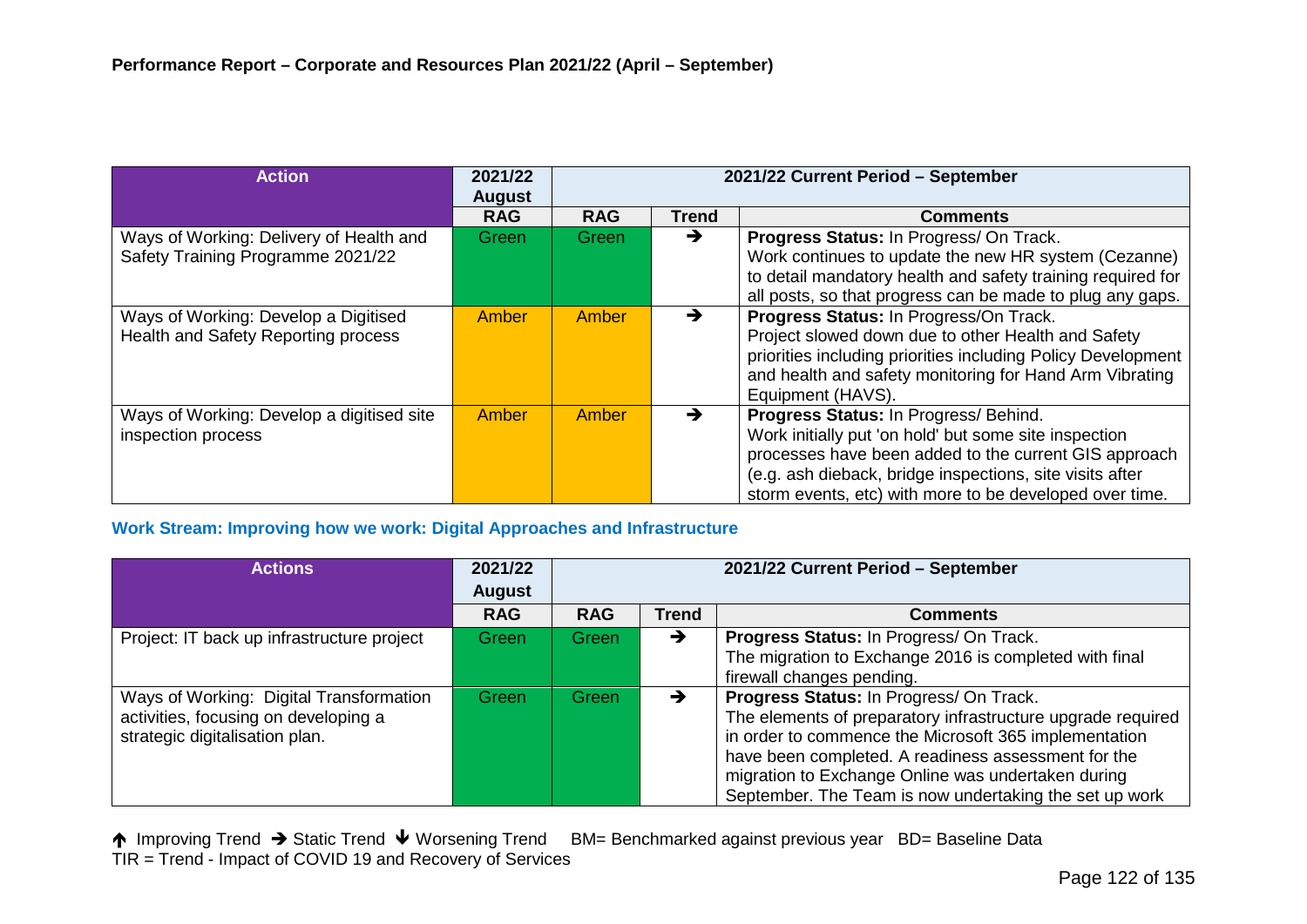|                                                        |        |        | required to create the 365 Domain and Tenant in<br>preparation for the migration of users to Exchange online. |
|--------------------------------------------------------|--------|--------|---------------------------------------------------------------------------------------------------------------|
| Project: Implement and train staff in new<br>HR system | Greenl | Green. | Progress Status: Complete/ Ahead.<br>Project Completed in August.                                             |

#### **Work Stream: Members Development and Governance**

| Measure - Data Available                                  | 2020/21       | 2021/22       |               | 2021/22 Current Period - September |                |            |              |                                                    |  |  |
|-----------------------------------------------------------|---------------|---------------|---------------|------------------------------------|----------------|------------|--------------|----------------------------------------------------|--|--|
| <b>Monthly</b>                                            | <b>Sept</b>   | <b>August</b> | <b>Actual</b> | Original                           | <b>Revised</b> | <b>RAG</b> | <b>Trend</b> | <b>Comments</b>                                    |  |  |
|                                                           | <b>Actual</b> | <b>Actual</b> |               | <b>Target</b>                      | <b>Target</b>  |            |              |                                                    |  |  |
| # Committee Webcasts<br>ytd                               | 13            | 12            | 16            | Trend                              |                |            |              | Sept: DM 8/9 31 views.<br>NPA 15/9 7 views.        |  |  |
| # People viewing online<br>webcasts for Committees<br>ytd | 77            | 279           | 322           | <b>BM</b>                          |                |            |              | Personnel 15/9 4<br>viewers.<br>OR 28/7 1 viewers. |  |  |
| % Member Attendance at<br>Committee ytd                   | 93.72         | 85.57         | 85.55         | 75                                 |                | Green      | →            |                                                    |  |  |
| % Member attendance at<br>training ytd                    | 79.17         | 64.81         | 66.67         | 65                                 |                | Green      | ↑            |                                                    |  |  |

| <b>Action</b>                                                                                                                                               | 2021/22<br><b>August</b> | 2021/22 Current Period - September |               |                                                                                                                                                                                                                                                                                                                                                                                                                                                                                                 |  |  |  |
|-------------------------------------------------------------------------------------------------------------------------------------------------------------|--------------------------|------------------------------------|---------------|-------------------------------------------------------------------------------------------------------------------------------------------------------------------------------------------------------------------------------------------------------------------------------------------------------------------------------------------------------------------------------------------------------------------------------------------------------------------------------------------------|--|--|--|
|                                                                                                                                                             | <b>RAG</b>               | <b>RAG</b>                         | <b>Trend</b>  | <b>Comments</b>                                                                                                                                                                                                                                                                                                                                                                                                                                                                                 |  |  |  |
| Governance: Support Members with virtual<br>Committee Meetings and carry out<br>activities to support move to potential<br>hybrid or face to face meetings. | <b>Green</b>             | Green <sub>7</sub>                 | $\rightarrow$ | Progress Status: In Progress/ On Track.<br>All public Authority/Committee meetings continue to be<br>held virtually. A report was presented to NPA on 15<br>September 2021 setting out a way forward for the<br>replacement of the current meeting room to enable multi-<br>locational meetings to take place in accordance with<br>Welsh Government legislation. Funding has been<br>allocated from the Authority's reserves and a Project<br>Group has been established to take this forward. |  |  |  |
| Governance: Relevant Delegations are in<br>Place                                                                                                            | Green                    | Green                              | →             | Progress Status: In Progress/ On Track.                                                                                                                                                                                                                                                                                                                                                                                                                                                         |  |  |  |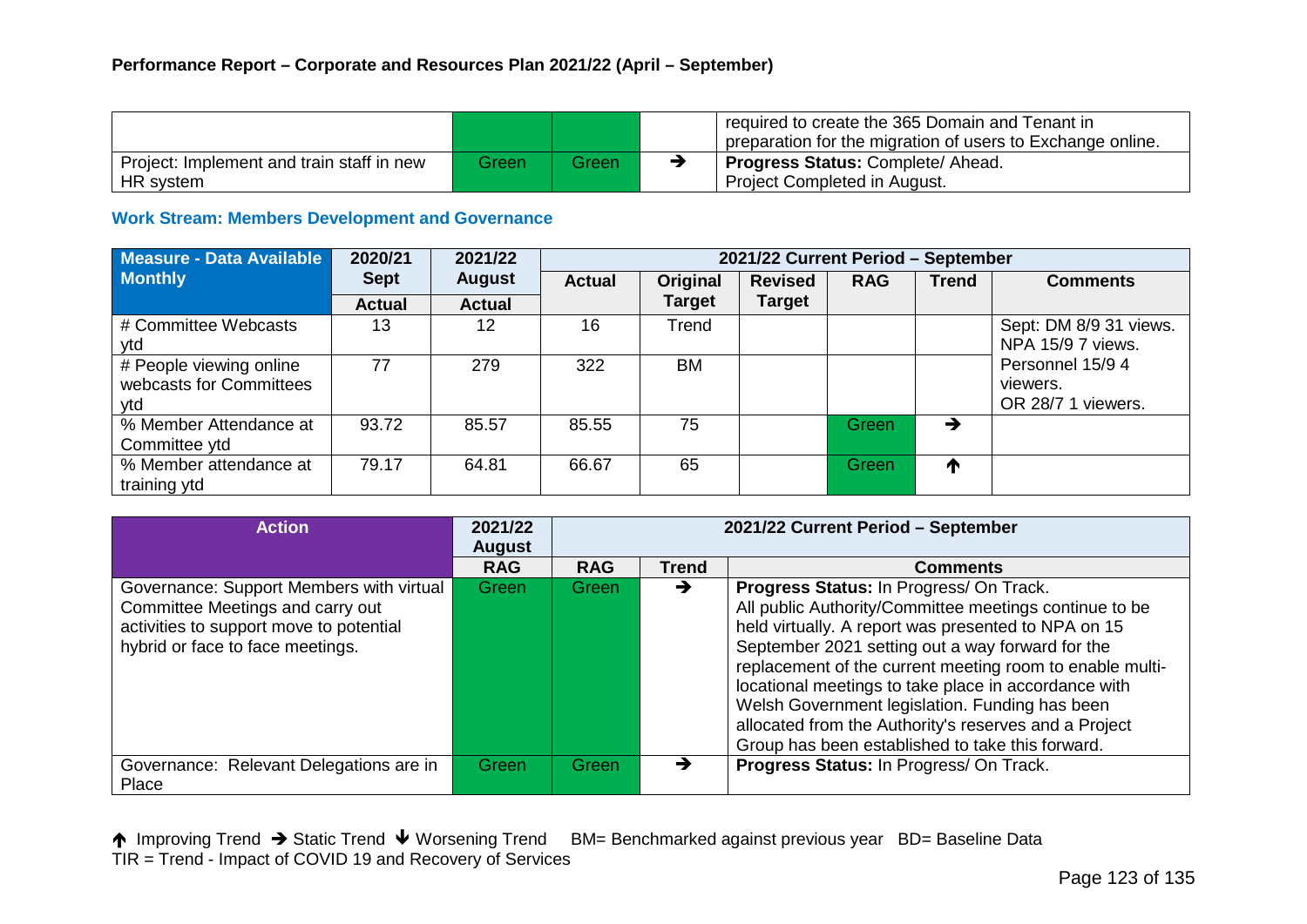|                                                                                                                                                          |       |       |   | Extended delegation powers working well. Due to ongoing<br>COVID-19 restrictions, a report to extend delegated<br>powers was presented to a meeting of the NPA on the 16<br>June 2021, where it was agreed to an extension of<br>delegated powers until the 30 March 2022.                                                                 |
|----------------------------------------------------------------------------------------------------------------------------------------------------------|-------|-------|---|--------------------------------------------------------------------------------------------------------------------------------------------------------------------------------------------------------------------------------------------------------------------------------------------------------------------------------------------|
| Governance: Support to the Member<br>Support and Development Committee and<br>achieving the Wales Advanced Charter for<br>Member Support and Development | Green | Green | ▼ | Progress Status: In Progress/ On Track.<br>Advanced Charter submission has been submitted to the<br>Welsh Local Government Association for consideration.<br>Further evidence has been requested, which has been<br>submitted. Panel review date will probably be undertaken<br>in November 2021 (subject to confirmation of all parties). |

# **Work Stream: Corporate Compliance and Standards**

| Measure - Data Available Monthly       | 2020/21               | 2021/22       | 2021/22 Current Period - September |               |                |                 |  |  |
|----------------------------------------|-----------------------|---------------|------------------------------------|---------------|----------------|-----------------|--|--|
|                                        | <b>Sept</b><br>August |               | <b>Actual</b>                      | Original      | <b>Revised</b> | <b>Comments</b> |  |  |
|                                        | <b>Actual</b>         | <b>Actual</b> |                                    | <b>Target</b> | <b>Target</b>  |                 |  |  |
| % Positive/ neutral media coverage ytd | 98.89                 | 100           | 100                                | Trend         |                |                 |  |  |
| # formal complaints received ytd       | 10                    |               |                                    | <b>BM</b>     |                |                 |  |  |

| <b>Measure - Data Available</b><br><b>Quarterly</b>                                                                           | 2020/21<br>$Q1 - Q2$<br>(April -<br>Sept) | 2021/22<br>Q1<br>(April -<br>June) | 2021/22 Current Period: Q1 - Q2 (April - September) |        |                          |              |              |                 |
|-------------------------------------------------------------------------------------------------------------------------------|-------------------------------------------|------------------------------------|-----------------------------------------------------|--------|--------------------------|--------------|--------------|-----------------|
|                                                                                                                               | <b>Actual</b>                             | <b>Actual</b>                      | <b>Actual</b>                                       | Target | <b>Revised</b><br>Target | <b>RAG</b>   | <b>Trend</b> | <b>Comments</b> |
| # complaints concerning the<br>Welsh Language made to<br>the Authority ytd                                                    | $\Omega$                                  | $\Omega$                           | 0                                                   | BM     |                          |              |              |                 |
| # complaints to Welsh<br>Language Commissioner<br>regarding alleged failure to<br>comply with Welsh<br>Language Standards ytd |                                           | $\Omega$                           | 0                                                   | 0      |                          | <b>Green</b> | →            |                 |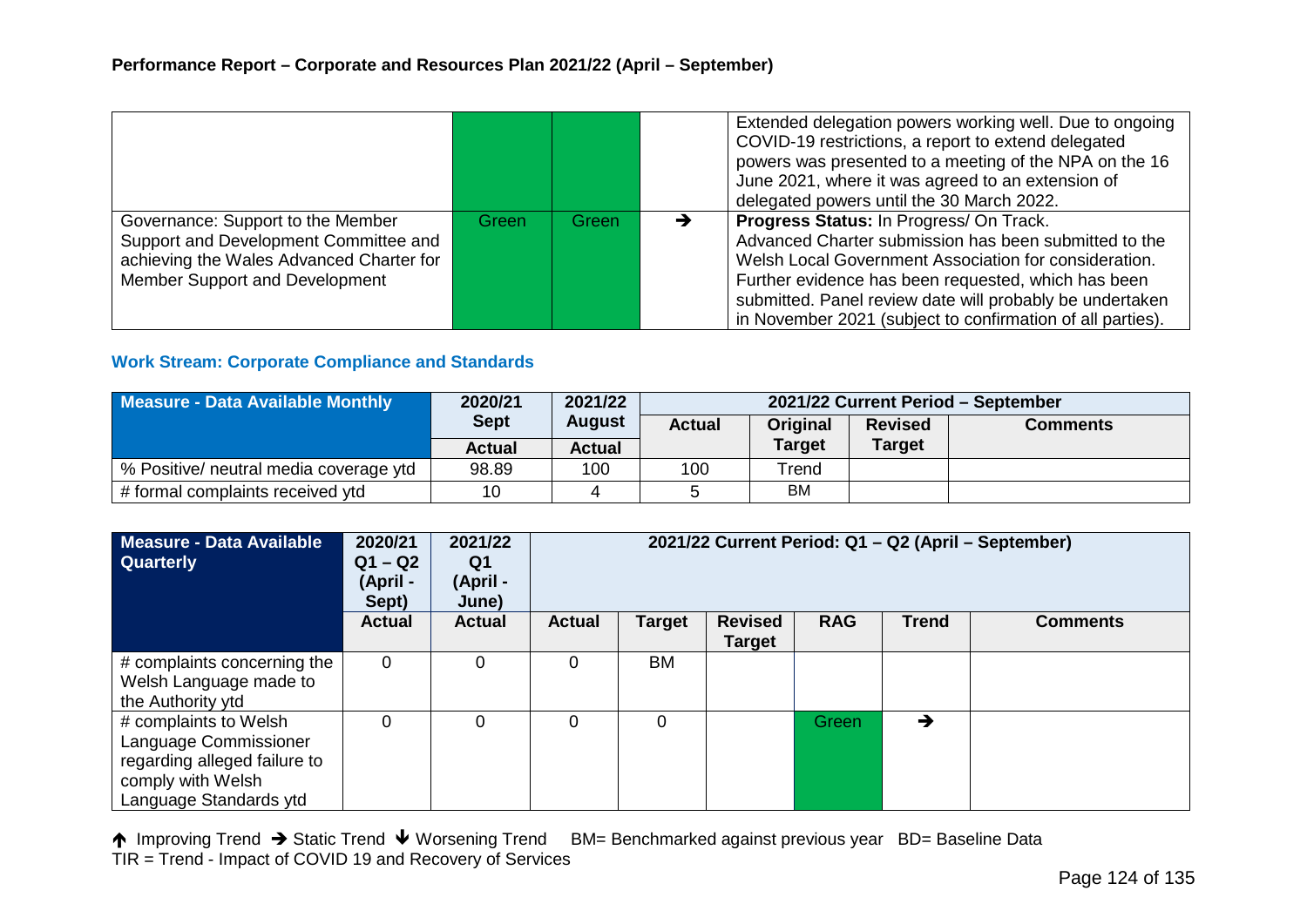| % of new and vacant posts<br>advertised Welsh Language<br>essential ytd                                  | 30.00          | 18.18          | 23.08       | <b>BM</b> |            |               |                                                                                                                                                                      |
|----------------------------------------------------------------------------------------------------------|----------------|----------------|-------------|-----------|------------|---------------|----------------------------------------------------------------------------------------------------------------------------------------------------------------------|
| # Welsh Language Impact<br>Assessments completed ytd<br>(Completed as part of<br>integrated assessments) | $\Omega$       | $\Omega$       | 1           | Trend     |            |               | Completed as part of<br>integrated assessment on<br>high level strategy on a<br>page.                                                                                |
| # Data Protection Impact<br>Assessments completed ytd                                                    | $\Omega$       | 1              | 3           | Trend     |            |               | <b>Beach Wheelchair</b><br>Booking System and<br>Microsoft 365 DPIAs<br>signed off in Q2.                                                                            |
| # Data Protection Breaches<br>reported to ICO ytd                                                        | $\overline{0}$ | $\overline{0}$ | $\mathbf 0$ | 0         | Green      | $\rightarrow$ |                                                                                                                                                                      |
| # of Freedom of Information<br>requests                                                                  | 10             | 4              | 8           | Trend     |            |               |                                                                                                                                                                      |
| # of Environmental<br><b>Information Requests</b><br>responses ytd                                       | 14             | 5              | 8           | Trend     |            |               |                                                                                                                                                                      |
| # of Subject Access<br><b>Requests</b>                                                                   | $\overline{0}$ | $\overline{2}$ | 2           | Trend     |            |               |                                                                                                                                                                      |
| % of Freedom of<br>Information responses<br>within required timeframe<br>ytd                             | 100            | 75             | 87.5        | 100%      | <b>Red</b> | ↑             | 1 response outside 20<br>working days in Q1.<br>Meeting held in August to<br>look at potentially trend<br>risks in this area and<br>potential mitigating<br>actions. |
| % of Environmental<br><b>Information Regulations</b><br>responses within required<br>timeframe ytd       | 92.86          | 80             | 87.5        | 100%      | Red        | ↑             | 1 response outside 20<br>working days in Q1.<br>Meeting held in August to<br>look at potentially trend<br>risks in this area and<br>potential mitigating<br>actions. |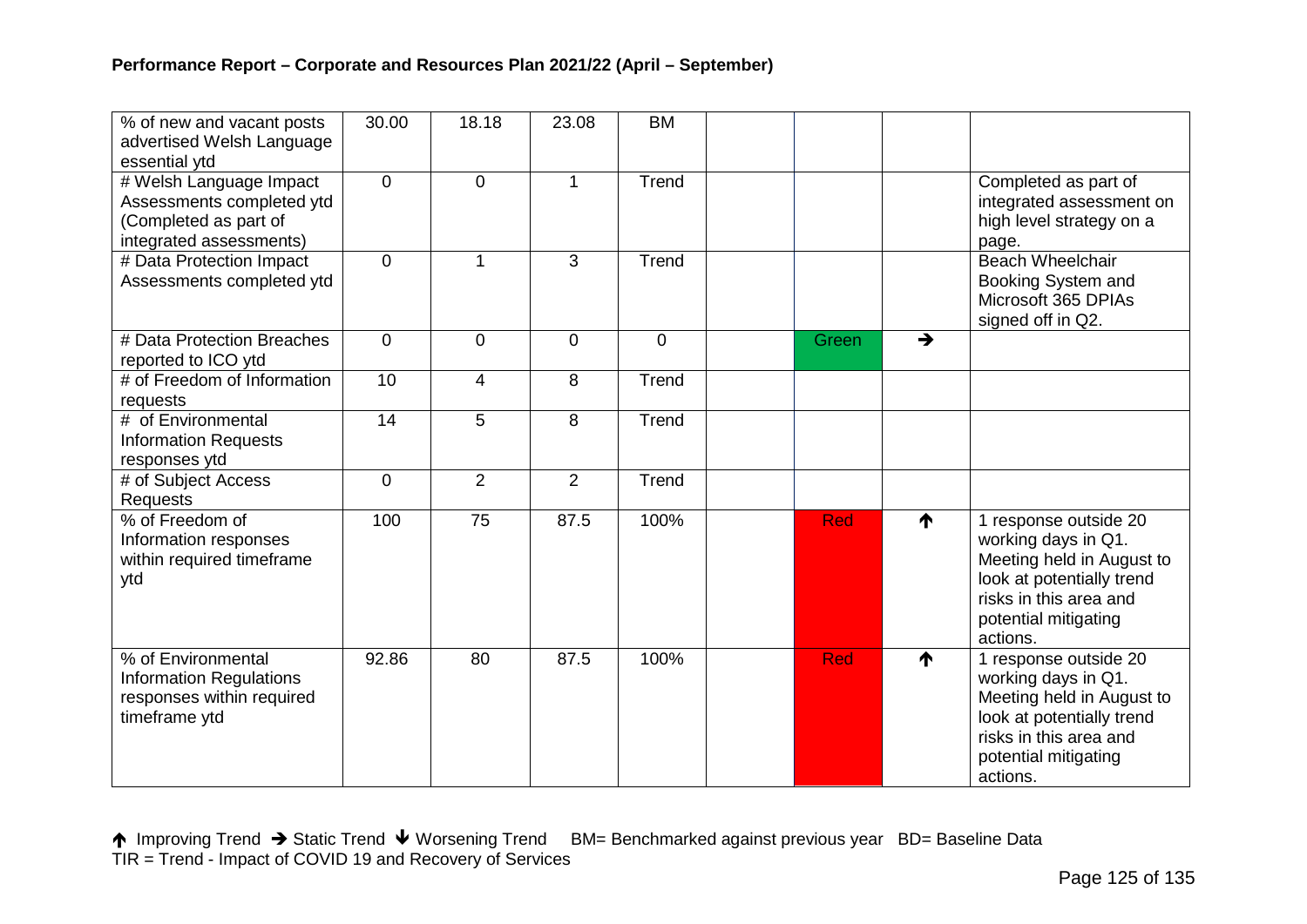| % of Subject Access<br>Requests responses within<br>required time frame ytd | No<br>SAR's<br>Received | 50 | 50 | 100% | <b>Red</b> | response outside<br>calendar month timescale<br>in Q1. Meeting held in                                   |
|-----------------------------------------------------------------------------|-------------------------|----|----|------|------------|----------------------------------------------------------------------------------------------------------|
|                                                                             |                         |    |    |      |            | August to look at<br>potentially trend risks in<br>this area and potential<br>mitigating actions. No SAR |
|                                                                             |                         |    |    |      |            | received in Q2.                                                                                          |

| <b>Action</b>                                                                        | 2021/22<br><b>August</b> | 2021/22 Current Period - September |               |                                                                                                                                                                                                                                                                                                                                                                                                                                                                                                                                                                                                                                              |
|--------------------------------------------------------------------------------------|--------------------------|------------------------------------|---------------|----------------------------------------------------------------------------------------------------------------------------------------------------------------------------------------------------------------------------------------------------------------------------------------------------------------------------------------------------------------------------------------------------------------------------------------------------------------------------------------------------------------------------------------------------------------------------------------------------------------------------------------------|
|                                                                                      | <b>RAG</b>               | <b>RAG</b>                         | <b>Trend</b>  | <b>Comments</b>                                                                                                                                                                                                                                                                                                                                                                                                                                                                                                                                                                                                                              |
| Ways of Working: Respond to Audit Wales<br>recommendations - 5 Ways of Working.      | Green                    | Green                              | →             | Progress Status: In Progress/ On Track.<br>Audit Wales presented findings of Resilience Review to<br>NPA in May. Action plan has been created to respond to<br>the proposals for improvement within the document and<br>was presented to Audit and Corporate Services<br>Committee in July, activity on business continuity has<br>commenced, a draft BCP has been drafted. Audit Wales<br>will be meeting with staff, Members and external<br>stakeholders in October in relation to this year's field<br>work focused on Sustainable Tourism. Visit Wales will be<br>supporting Audit Wales by circulating survey to support<br>this work. |
| Accountability Respond to Internal Audit<br>Recommendations.                         | Green                    | <b>Green</b>                       | →             | Progress Status: In Progress/ On Track.<br>All agreed Audit recommendations being actioned                                                                                                                                                                                                                                                                                                                                                                                                                                                                                                                                                   |
| Accountability: Further develop corporate<br>approach to data protection compliance. | Green                    | Green                              | $\rightarrow$ | Progress Status: In Progress/ On Track.<br>Revised Data Protection Policy approved at September<br>NPA. Work being carried out on updating records of<br>processing activity.                                                                                                                                                                                                                                                                                                                                                                                                                                                                |
| Accountability: Communication of<br>corporate policies and standards.                | Amber                    | <b>Amber</b>                       | →             | Progress Status: In Progress/ On Track.<br>Senior Management and HR issuing guidance to staff in<br>relation to COVID 19 situation and impact on Authority<br>work and work place. Awaiting new share point system to<br>be in place to re look at how policies displayed on system                                                                                                                                                                                                                                                                                                                                                          |